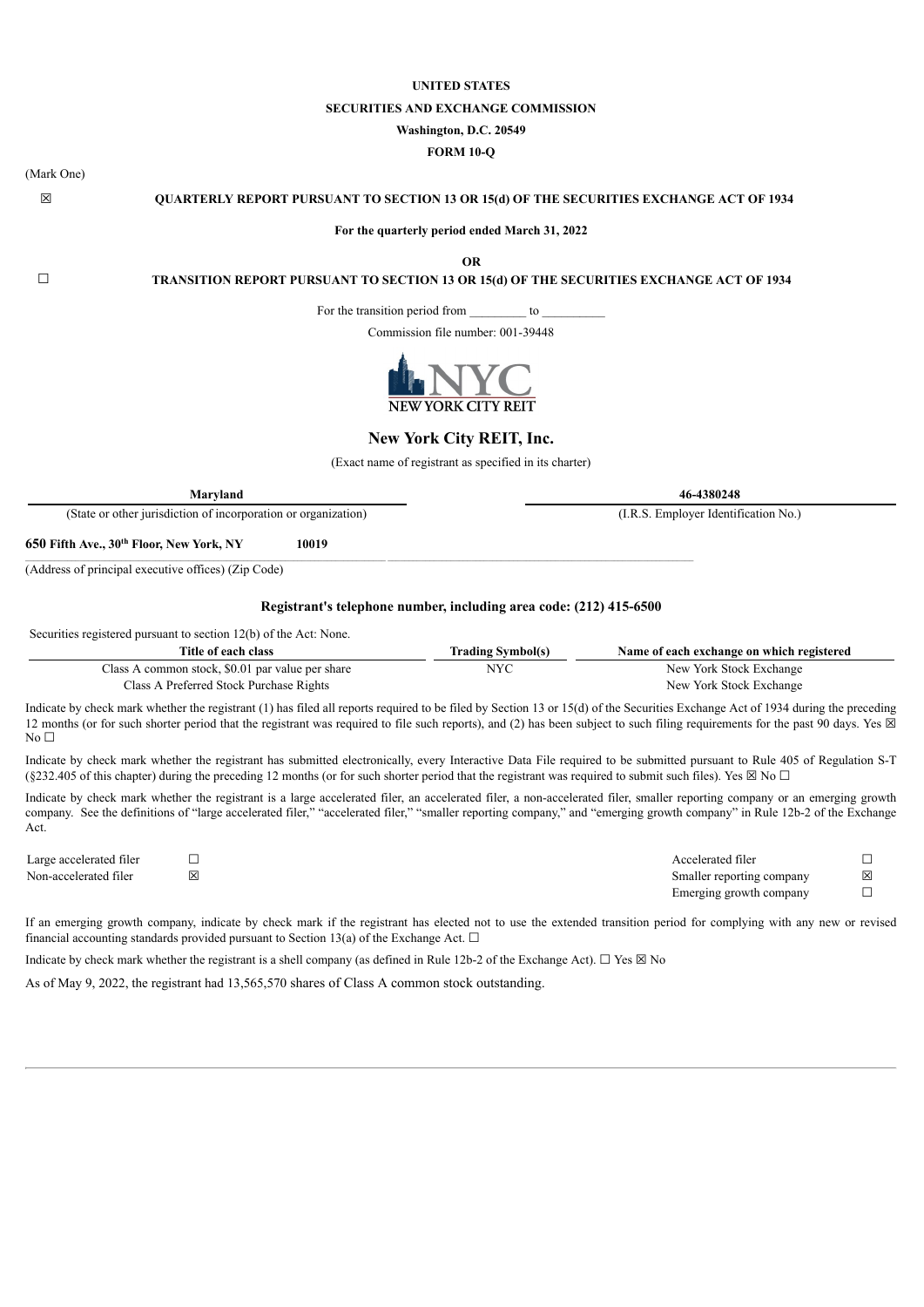# **INDEX TO FINANCIAL STATEMENTS**

# **PART I - FINANCIAL [INFORMATION](#page-1-0)**

Page

<span id="page-1-1"></span><span id="page-1-0"></span>

| <b>Item 1. Financial Statements</b>                                                                                         |                 |
|-----------------------------------------------------------------------------------------------------------------------------|-----------------|
|                                                                                                                             |                 |
| Consolidated Balance Sheets as of March 31, 2022 (Unaudited) and December 31, 2021                                          | $\overline{3}$  |
| Consolidated Statements of Operations and Comprehensive Loss for the Three Months Ended March 31, 2022 and 2021 (Unaudited) | $\overline{4}$  |
| Consolidated Statements of Changes in Equity for the Three Months Ended March 31, 2022 and 2021 (Unaudited)                 | $\overline{5}$  |
| Consolidated Statements of Cash Flows for the Three Months Ended March 31, 2022 and 2021 (Unaudited)                        | $\underline{6}$ |
| Notes to Consolidated Financial Statements (Unaudited)                                                                      | 8               |
|                                                                                                                             |                 |
| Item 2. Management's Discussion and Analysis of Financial Condition and Results of Operations                               | 32              |
|                                                                                                                             |                 |
| Item 3. Quantitative and Qualitative Disclosures About Market Risk                                                          | 45              |
|                                                                                                                             |                 |
| Item 4. Controls and Procedures                                                                                             | 45              |
|                                                                                                                             |                 |
| <b>PART II - OTHER INFORMATION</b>                                                                                          | 46              |
|                                                                                                                             |                 |
| Item 1. Legal Proceedings                                                                                                   | 46              |
|                                                                                                                             |                 |
|                                                                                                                             |                 |
| Item 1A. Risk Factors                                                                                                       | 46              |
|                                                                                                                             |                 |
| <u>Item 2. Unregistered Sales of Equity Securities and Use of Proceeds</u>                                                  | 46              |
|                                                                                                                             |                 |
| Item 3. Defaults Upon Senior Securities                                                                                     | 47              |
|                                                                                                                             |                 |
| Item 4. Mine Safety Disclosures                                                                                             | 47              |
|                                                                                                                             |                 |
| Item 5. Other Information                                                                                                   | 47              |
|                                                                                                                             |                 |
| Item 6. Exhibits                                                                                                            | 47              |
|                                                                                                                             |                 |
| <b>Signatures</b>                                                                                                           | 49              |
|                                                                                                                             |                 |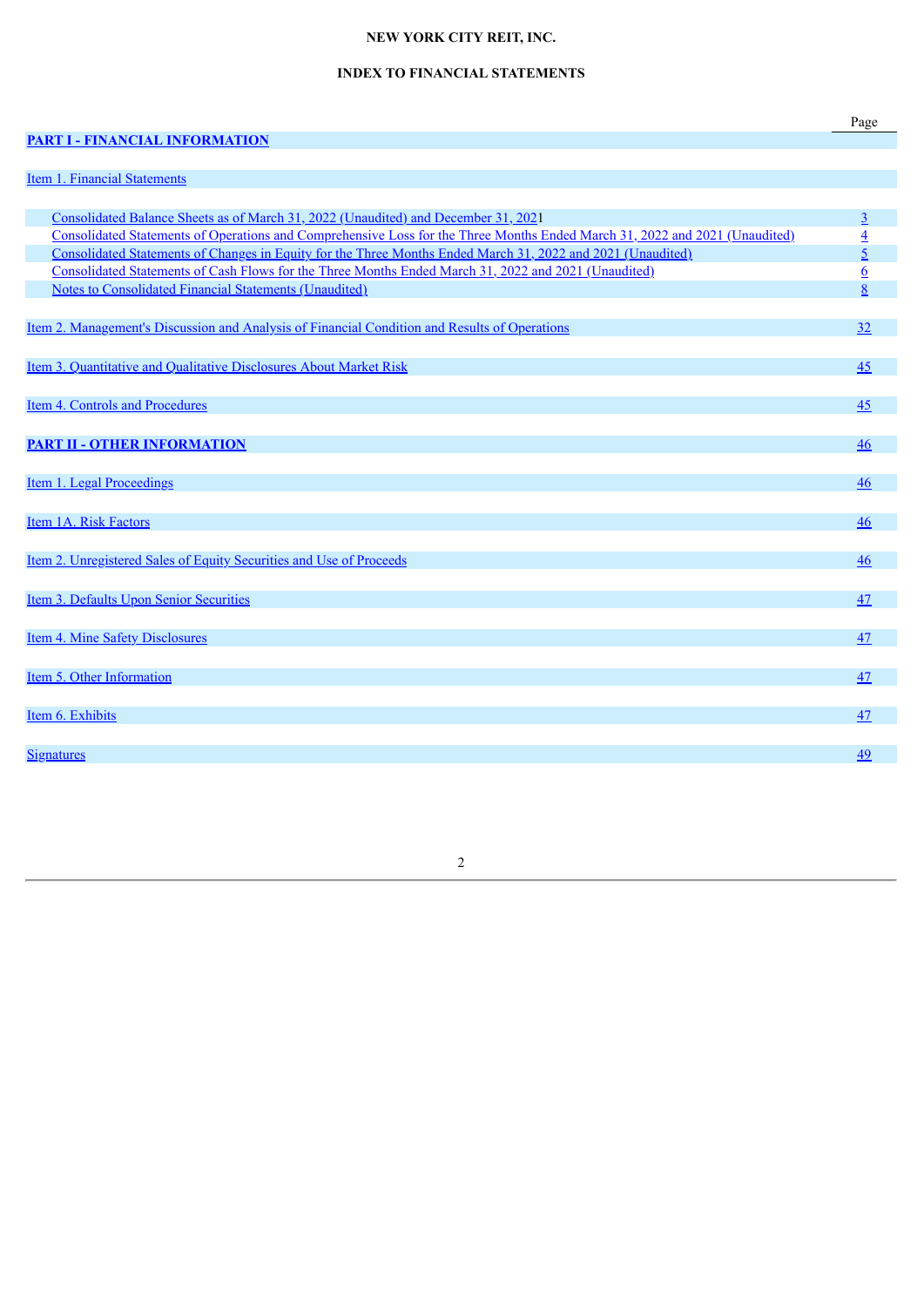# **CONSOLIDATED BALANCE SHEETS**

# **(In thousands, except for share and per share data)**

|                                                                                                                                                                                    |              | March 31,<br>2022 |               | December 31,<br>2021 |
|------------------------------------------------------------------------------------------------------------------------------------------------------------------------------------|--------------|-------------------|---------------|----------------------|
| <b>ASSETS</b>                                                                                                                                                                      |              | (Unaudited)       |               |                      |
| Real estate investments, at cost:                                                                                                                                                  |              |                   |               |                      |
| Land                                                                                                                                                                               | $\mathbb{S}$ | 192,600           | $\mathbb{S}$  | 192,600              |
| Buildings and improvements                                                                                                                                                         |              | 573,667           |               | 572,576              |
| Acquired intangible assets                                                                                                                                                         |              | 87,478            |               | 87,478               |
| Total real estate investments, at cost                                                                                                                                             |              | 853,745           |               | 852,654              |
| Less accumulated depreciation and amortization                                                                                                                                     |              | (164, 741)        |               | (157, 880)           |
| Total real estate investments, net                                                                                                                                                 |              | 689,004           |               | 694,774              |
| Cash and cash equivalents                                                                                                                                                          |              | 10,342            |               | 11,674               |
| Restricted cash                                                                                                                                                                    |              | 12,989            |               | 16,754               |
| Operating lease right-of-use asset                                                                                                                                                 |              | 55,114            |               | 55,167               |
| Prepaid expenses and other assets                                                                                                                                                  |              | 5,730             |               | 9,293                |
| Derivative asset, at fair value                                                                                                                                                    |              | 149               |               |                      |
| Straight-line rent receivable                                                                                                                                                      |              | 27,144            |               | 25,838               |
| Deferred leasing costs, net                                                                                                                                                        |              | 9,710             |               | 9,551                |
| <b>Total assets</b>                                                                                                                                                                | \$           | 810,182           | \$            | 823,051              |
|                                                                                                                                                                                    |              |                   |               |                      |
| <b>LIABILITIES AND STOCKHOLDERS' EQUITY</b>                                                                                                                                        |              |                   |               |                      |
| Mortgage notes payable, net                                                                                                                                                        | $\mathbb{S}$ | 393,002           | $\mathbb{S}$  | 398,117              |
| Accounts payable, accrued expenses and other liabilities (including amounts due to related parties of \$646 and \$141<br>at March 31, 2022 and December 31, 2021, respectively)    |              | 10,141            |               | 8,131                |
| Operating lease liability                                                                                                                                                          |              | 54,757            |               | 54,770               |
| Below-market lease liabilities, net                                                                                                                                                |              | 3,898             |               | 4,224                |
| Derivative liability, at fair value                                                                                                                                                |              |                   |               | 1,553                |
| Deferred revenue                                                                                                                                                                   |              | 4,785             |               | 5,120                |
| <b>Total liabilities</b>                                                                                                                                                           |              | 466.583           |               | 471,915              |
| Preferred stock, \$0.01 par value, 50,000,000 shares authorized, none issued and outstanding at March 31, 2022 and<br>December 31, 2021                                            |              |                   |               |                      |
| Common stock, \$0.01 par value, 300,000,000 shares authorized, 13,371,810 and 13,277,738 shares issued and<br>outstanding as of March 31, 2022 and December 31, 2021, respectively |              | 134               |               | 133                  |
| Additional paid-in capital                                                                                                                                                         |              | 692,212           |               | 691,118              |
| Accumulated other comprehensive income (loss)                                                                                                                                      |              | 197               |               | (1,553)              |
| Distributions in excess of accumulated earnings                                                                                                                                    |              | (363, 183)        |               | (350,709)            |
| <b>Total stockholders' equity</b>                                                                                                                                                  |              | 329,360           |               | 338,989              |
| Non-controlling interests                                                                                                                                                          |              | 14,239            |               | 12,147               |
| <b>Total equity</b>                                                                                                                                                                |              | 343,599           |               | 351,136              |
| <b>Total liabilities and equity</b>                                                                                                                                                | $\mathbb{S}$ | 810,182           | $\mathcal{S}$ | 823,051              |

<span id="page-2-0"></span>*The accompanying notes are an integral part of these unaudited consolidated financial statements.*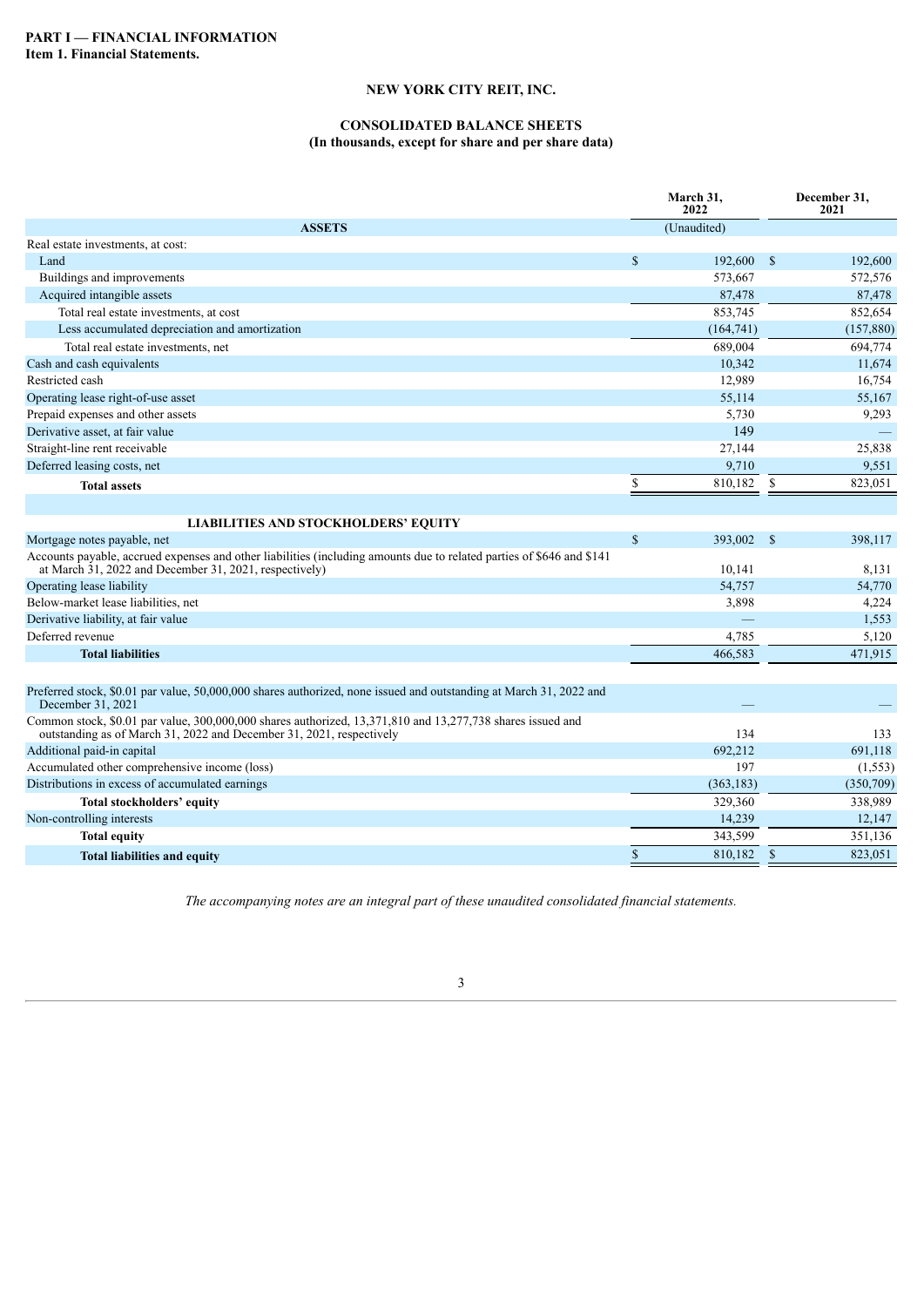# **CONSOLIDATED STATEMENTS OF OPERATIONS AND COMPREHENSIVE LOSS (In thousands, except for share and per share data)**

**(Unaudited)**

|                                                                            | <b>Three Months Ended March 31,</b> |               |            |
|----------------------------------------------------------------------------|-------------------------------------|---------------|------------|
|                                                                            | 2022                                |               | 2021       |
| <b>Revenue from tenants</b>                                                | 15,646<br>\$                        | $\mathbf S$   | 15,186     |
| <b>Operating expenses:</b>                                                 |                                     |               |            |
| Asset and property management fees to related parties                      | 1,922                               |               | 1,907      |
| Property operating                                                         | 8,578                               |               | 8,736      |
| Equity-based compensation                                                  | 2,120                               |               | 2,115      |
| General and administrative                                                 | 2,398                               |               | 2,732      |
| Depreciation and amortization                                              | 6,981                               |               | 8,526      |
| Total operating expenses                                                   | 21,999                              |               | 24,016     |
| Operating loss                                                             | (6,353)                             |               | (8,830)    |
| Other income (expense):                                                    |                                     |               |            |
| Interest expense                                                           | (4,715)                             |               | (4,713)    |
| Other (expense) income                                                     | (37)                                |               | 8          |
| Total other expense                                                        | (4,752)                             |               | (4,705)    |
| Net loss and Net loss attributable to common stockholders                  | (11, 105)<br>\$                     | <sup>\$</sup> | (13, 535)  |
| Other comprehensive income (loss):                                         |                                     |               |            |
| Change in unrealized gain (loss) on derivative                             | 1,750                               |               | 589        |
| Other comprehensive income (loss)                                          | 1,750                               |               | 589        |
| <b>Comprehensive loss</b>                                                  | (9,355)                             | S             | (12, 946)  |
|                                                                            |                                     |               |            |
| Weighted-average shares outstanding — Basic and Diluted                    | 13,299,650                          |               | 12,780,027 |
| Net loss per share attributable to common stockholders — Basic and Diluted | (0.84)<br>\$                        | <sup>\$</sup> | (1.06)     |

<span id="page-3-0"></span>*The accompanying notes are an integral part of these unaudited consolidated financial statements.*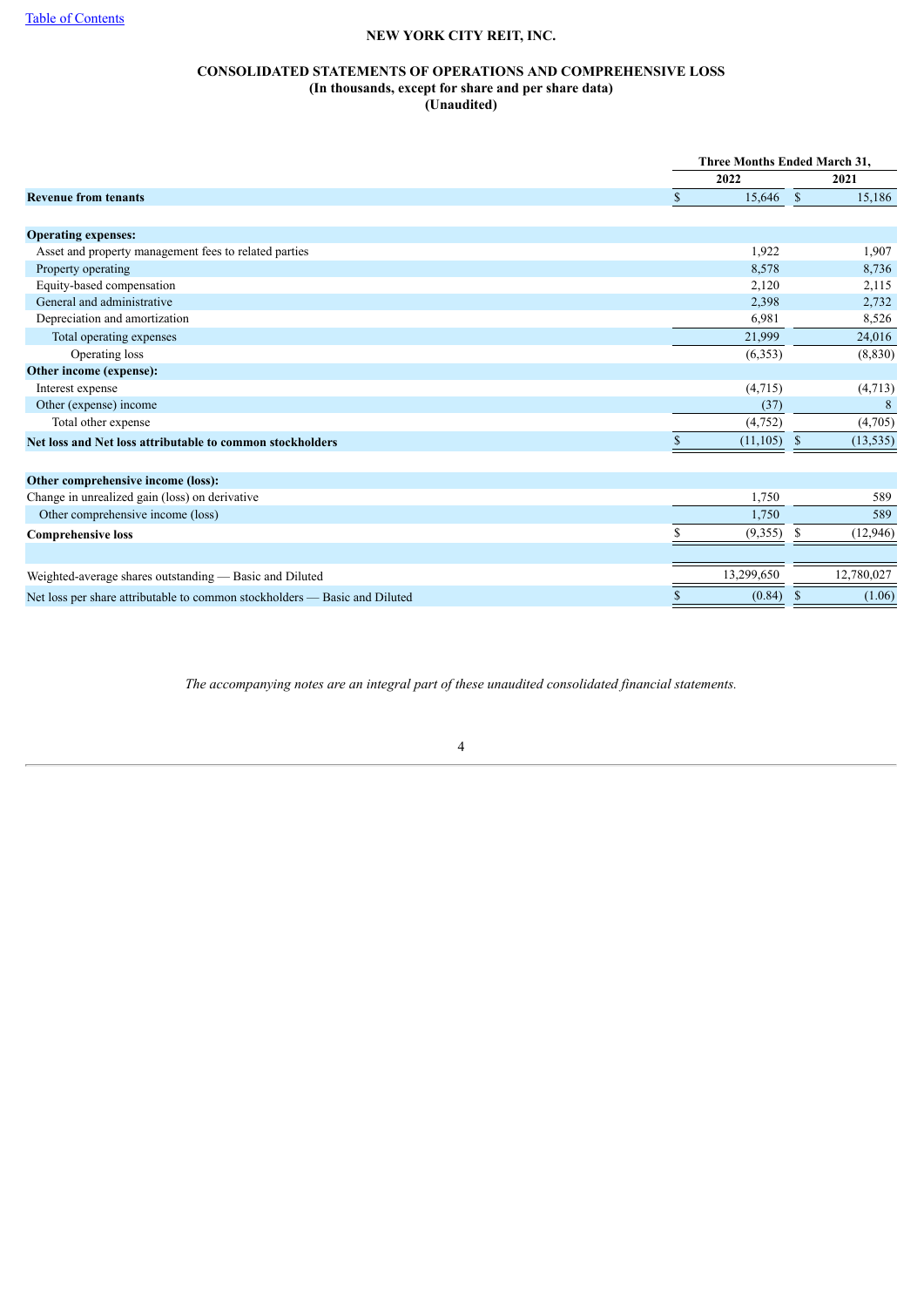# **CONSOLIDATED STATEMENTS OF CHANGES IN EQUITY (In thousands, except for share data) (Unaudited)**

|                                                                    | Three Months Ended March 31, 2022 |    |              |               |                                         |               |                                                   |               |                                                                 |  |                                         |  |                                         |               |                     |
|--------------------------------------------------------------------|-----------------------------------|----|--------------|---------------|-----------------------------------------|---------------|---------------------------------------------------|---------------|-----------------------------------------------------------------|--|-----------------------------------------|--|-----------------------------------------|---------------|---------------------|
|                                                                    | Common Stock                      |    |              |               |                                         |               |                                                   |               |                                                                 |  |                                         |  |                                         |               |                     |
|                                                                    | Number of<br><b>Shares</b>        |    | Par<br>Value |               | <b>Additional</b><br>Paid-in<br>Capital |               | <b>Accumulated Other</b><br>Comprehensive<br>Loss |               | <b>Distributions in</b><br>excess of<br>accumulated<br>earnings |  | Total<br>Stockholders'<br><b>Equity</b> |  | Non-<br>controlling<br><b>Interests</b> |               | <b>Total Equity</b> |
| Balance, December 31, 2021                                         | 13,277,738                        |    | 133          | <sup>\$</sup> | 691,118 \$                              |               | (1, 553)                                          | <sup>\$</sup> | $(350,709)$ \$                                                  |  | 338,989                                 |  | 12,147                                  | <sup>\$</sup> | 351,136             |
| Proceeds from sale of Common Stock, net                            |                                   |    |              |               |                                         |               |                                                   |               |                                                                 |  |                                         |  |                                         |               |                     |
| Common stock issued to the Advisor                                 | 88,880                            |    |              |               | 1,007                                   |               |                                                   |               |                                                                 |  | 1,008                                   |  |                                         |               | 1,008               |
| Equity-based compensation                                          |                                   |    |              |               | 28                                      |               |                                                   |               |                                                                 |  | 28                                      |  | 2,092                                   |               | 2,120               |
| Common stock issued to directors in lieu of<br>cash for board fees | 5,192                             |    |              |               | 59                                      |               |                                                   |               |                                                                 |  | 59                                      |  |                                         |               | 59                  |
| Dividends declared on common stock, \$0.10<br>per share            |                                   |    |              |               |                                         |               |                                                   |               | (1,329)                                                         |  | (1,329)                                 |  |                                         |               | (1,329)             |
| Distributions paid to non-controlling<br>interest holders          |                                   |    |              |               |                                         |               |                                                   |               | (40)                                                            |  | (40)                                    |  |                                         |               | (40)                |
| Net loss                                                           |                                   |    |              |               |                                         |               |                                                   |               | (11, 105)                                                       |  | (11, 105)                               |  |                                         |               | (11, 105)           |
| Other comprehensive income                                         |                                   |    |              |               |                                         |               | 1,750                                             |               |                                                                 |  | 1,750                                   |  |                                         |               | 1,750               |
| Balance, March 31, 2022                                            | 13,371,810                        | -S | 134          | -S            | 692,212                                 | <sup>\$</sup> | 197                                               |               | (363, 183)                                                      |  | 329,360                                 |  | 14,239                                  | -S            | 343,599             |

|                                                                          | Three Months Ended March 31, 2021 |  |              |               |                                  |  |                                                   |               |                                                                 |      |                                         |                                         |              |                     |
|--------------------------------------------------------------------------|-----------------------------------|--|--------------|---------------|----------------------------------|--|---------------------------------------------------|---------------|-----------------------------------------------------------------|------|-----------------------------------------|-----------------------------------------|--------------|---------------------|
|                                                                          | <b>Common Stock</b>               |  |              |               |                                  |  |                                                   |               |                                                                 |      |                                         |                                         |              |                     |
|                                                                          | Number of<br><b>Shares</b>        |  | Par<br>Value |               | Additional<br>Paid-in<br>Capital |  | <b>Accumulated Other</b><br>Comprehensive<br>Loss |               | <b>Distributions in</b><br>excess of<br>accumulated<br>earnings |      | Total<br>Stockholders'<br><b>Equity</b> | Non-<br>controlling<br><b>Interests</b> |              | <b>Total Equity</b> |
| <b>Balance, December 31, 2020</b>                                        | 12,802,690                        |  | 129          | <sup>\$</sup> | 686,715 \$                       |  | (3,404)                                           | <sup>\$</sup> | (305, 882)                                                      | - \$ | 377,558                                 | 4,009                                   | <sup>S</sup> | 381,567             |
| Repurchase and cancellation of common<br>stock                           | (26, 236)                         |  |              |               | (183)                            |  |                                                   |               |                                                                 |      | (183)                                   |                                         |              | (183)               |
| Redemption of fractional shares of common<br>stock and restricted shares | (6)                               |  |              |               | —                                |  |                                                   |               |                                                                 |      |                                         |                                         |              |                     |
| Equity-based compensation                                                |                                   |  |              |               | 23                               |  |                                                   |               |                                                                 |      | 23                                      | 2,092                                   |              | 2,115               |
| Dividends declared on common stock, \$0.10<br>per share                  |                                   |  |              |               |                                  |  |                                                   |               | (1,280)                                                         |      | (1,280)                                 |                                         |              | (1,280)             |
| Distributions paid to non-controlling<br>interest holders                |                                   |  |              |               |                                  |  |                                                   |               | (40)                                                            |      | (40)                                    |                                         |              | (40)                |
| Net loss                                                                 |                                   |  |              |               |                                  |  |                                                   |               | (13, 535)                                                       |      | (13, 535)                               |                                         |              | (13, 535)           |
| Other comprehensive income                                               |                                   |  |              |               |                                  |  | 589                                               |               |                                                                 |      | 589                                     |                                         |              | 589                 |
| Balance, March 31, 2021                                                  | 12,776,448                        |  | 129          | -\$           | 686,555                          |  | (2,815)                                           |               | (320, 737)                                                      | - \$ | 363,132                                 | 6,101                                   | - 85         | 369,233             |

<span id="page-4-0"></span>*The accompanying notes are an integral part of these unaudited consolidated financial statements.*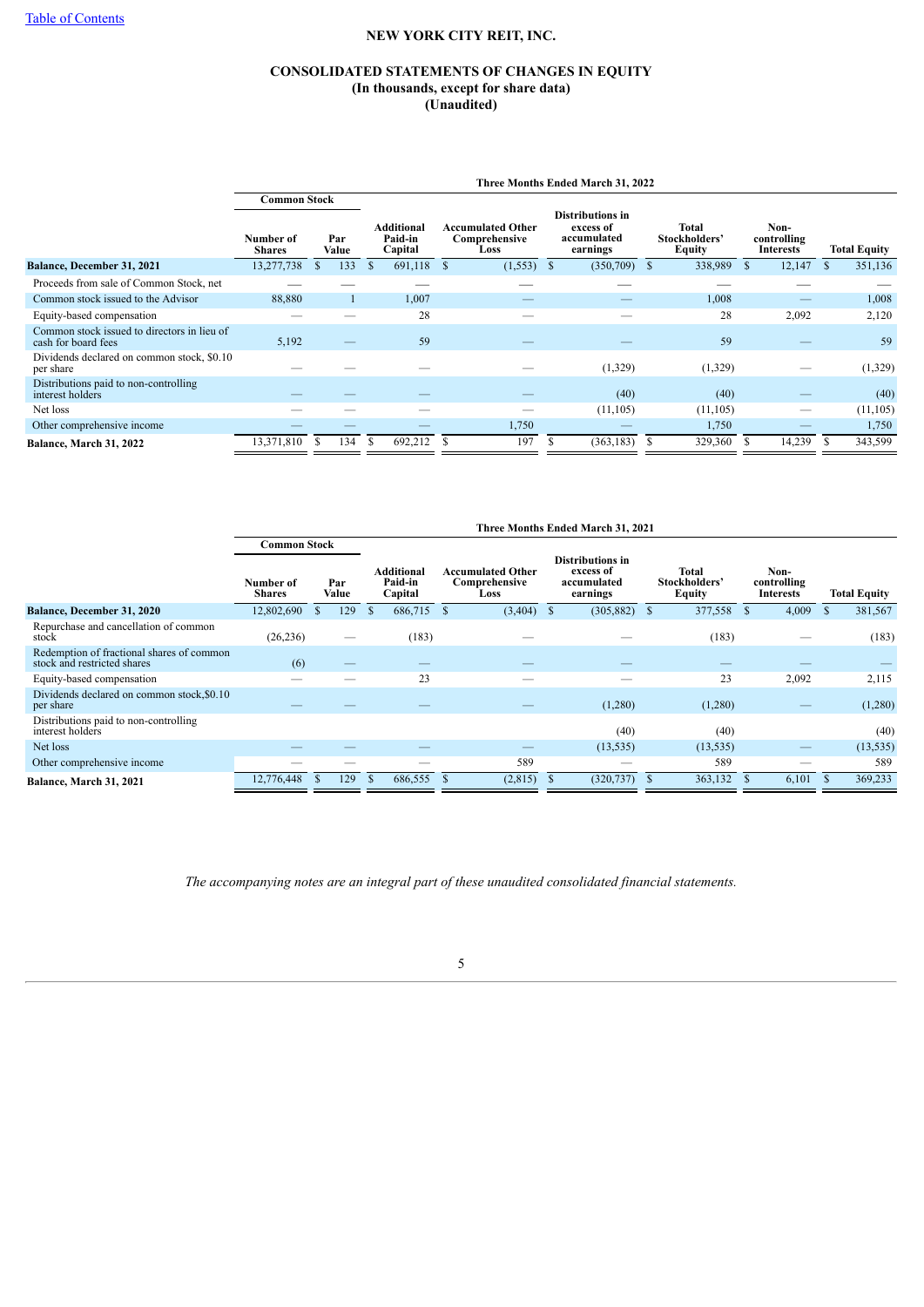# **CONSOLIDATED STATEMENTS OF CASH FLOWS**

# **(In thousands) (Unaudited)**

|                                                                                        |               | <b>Three Months Ended March 31,</b> |               |           |  |
|----------------------------------------------------------------------------------------|---------------|-------------------------------------|---------------|-----------|--|
|                                                                                        |               | 2022                                |               | 2021      |  |
| Cash flows from operating activities:                                                  |               |                                     |               |           |  |
| Net loss                                                                               | \$            | $(11, 105)$ \$                      |               | (13, 535) |  |
| Adjustments to reconcile net loss to net cash provided by operating activities:        |               |                                     |               |           |  |
| Depreciation and amortization                                                          |               | 6,981                               |               | 8,526     |  |
| Amortization of deferred financing costs                                               |               | 385                                 |               | 385       |  |
| Accretion of below- and amortization of above-market lease liabilities and assets, net |               | (51)                                |               | (215)     |  |
| Equity-based compensation                                                              |               | 2,120                               |               | 2,115     |  |
| Management fees reinvested by the Advisor                                              |               | 1,008                               |               |           |  |
| Impairments of real estate investments                                                 |               |                                     |               |           |  |
| Vesting and conversion of Class B Units                                                |               |                                     |               |           |  |
| Changes in assets and liabilities:                                                     |               |                                     |               |           |  |
| Straight-line rent receivable                                                          |               | (1,303)                             |               | (640)     |  |
| Straight-line rent payable                                                             |               | 27                                  |               | 28        |  |
| Prepaid expenses, other assets and deferred costs                                      |               | 3,067                               |               | 3,613     |  |
| Accounts payable, accrued expenses and other liabilities                               |               | 1,384                               |               | 1,056     |  |
| Deferred revenue                                                                       |               | (335)                               |               | 812       |  |
| Net cash provided by operating activities                                              |               | 2,178                               |               | 2,145     |  |
| Cash flows from investing activities:                                                  |               |                                     |               |           |  |
| Investments in real estate                                                             |               |                                     |               |           |  |
| Purchase of investment securities, net                                                 |               |                                     |               |           |  |
| Proceeds from the sale of investment securities                                        |               |                                     |               |           |  |
| Deposits for real estate investments                                                   |               |                                     |               |           |  |
| Capital expenditures                                                                   |               | (406)                               |               | (43)      |  |
| Net cash used in investing activities                                                  |               | (406)                               |               | (43)      |  |
| Cash flows from financing activities:                                                  |               |                                     |               |           |  |
| Payments on mortgage note payable                                                      |               | (5,500)                             |               |           |  |
| Payment of mortgage note payable                                                       |               |                                     |               |           |  |
| Payments of financing costs                                                            |               |                                     |               |           |  |
| Common stock issuance proceeds                                                         |               |                                     |               |           |  |
| Dividends paid on common stock                                                         |               | (1,329)                             |               | (1,280)   |  |
| Redemption of fractional shares of common stock and restricted shares                  |               |                                     |               |           |  |
| Repurchase of common stock                                                             |               |                                     |               | (183)     |  |
| Distributions to non-controlling interest holders                                      |               | (40)                                |               | (40)      |  |
| Net cash used in financing activities                                                  |               | (6, 869)                            |               | (1, 503)  |  |
| Net change in cash, cash equivalents and restricted cash                               |               | (5,097)                             |               | 599       |  |
| Cash, cash equivalents and restricted cash, beginning of period                        |               | 28,428                              |               | 39,994    |  |
| Cash, cash equivalents and restricted cash, end of period                              | $\mathsf{\$}$ | 23,331                              | $\mathcal{S}$ | 40,593    |  |
|                                                                                        |               |                                     |               |           |  |
| Cash and cash equivalents                                                              | \$            | 10,342                              | $\mathbf{s}$  | 29,396    |  |
| Restricted cash                                                                        |               | 12,989                              |               | 11,197    |  |
| Cash, cash equivalents and restricted cash, end of period                              | $\mathbb{S}$  | 23,331                              | $\mathbf{s}$  | 40,593    |  |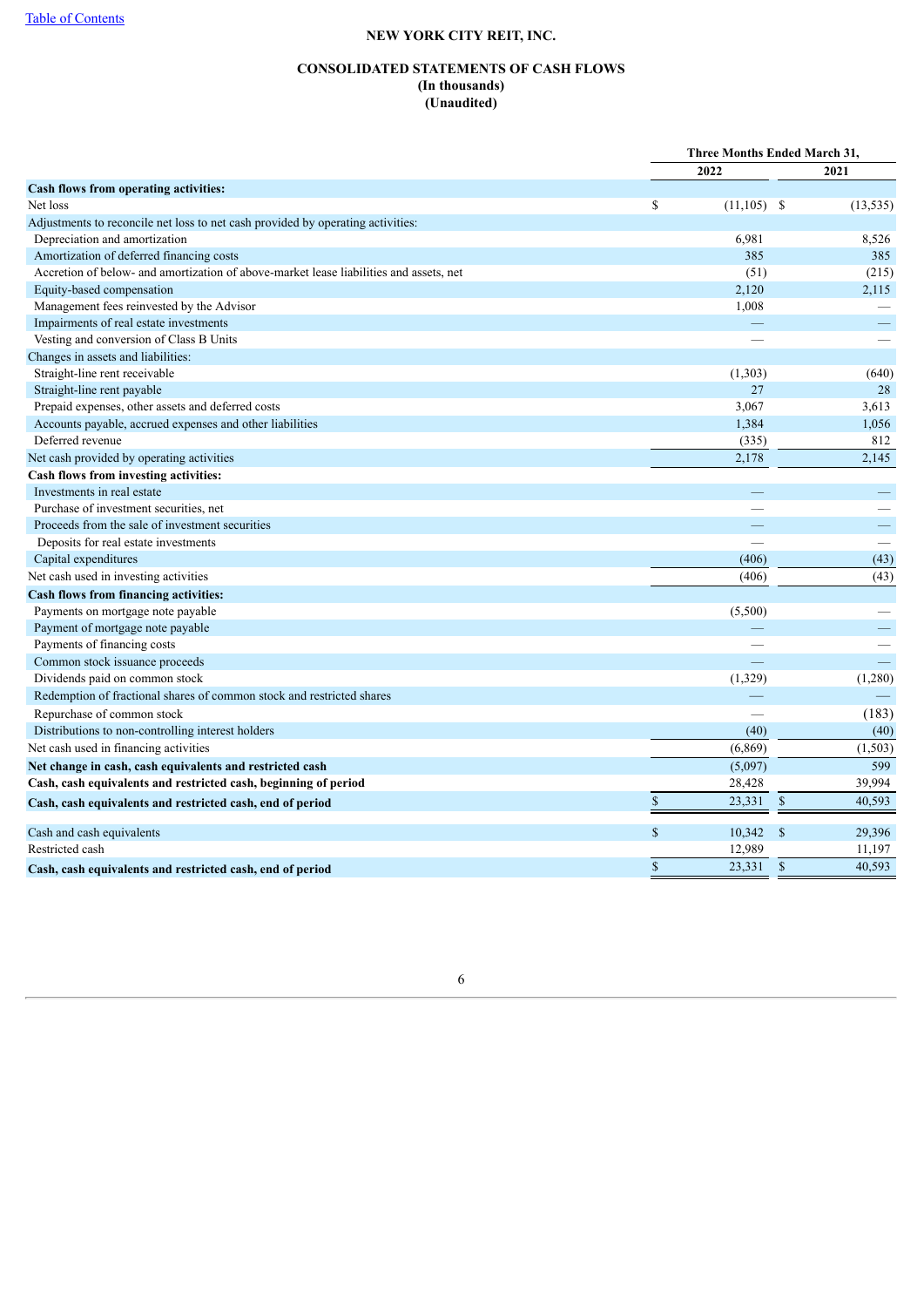# **CONSOLIDATED STATEMENTS OF CASH FLOWS**

# **(In thousands)**

# **(Unaudited)**

|                                                                 | <b>Three Months Ended March 31.</b> |  |      |  |  |  |
|-----------------------------------------------------------------|-------------------------------------|--|------|--|--|--|
|                                                                 | 2022                                |  | 2021 |  |  |  |
| <b>Non-Cash Investing and Financing Activities:</b>             |                                     |  |      |  |  |  |
| Common stock issued to directors in lieu of cash for board fees | 59 S                                |  |      |  |  |  |
| Accrued capital expenditures                                    | 685                                 |  | 507  |  |  |  |
| Common stock issued to the Advisor                              | 1.008                               |  |      |  |  |  |

<span id="page-6-0"></span>*The accompanying notes are an integral part of these unaudited consolidated financial statements.*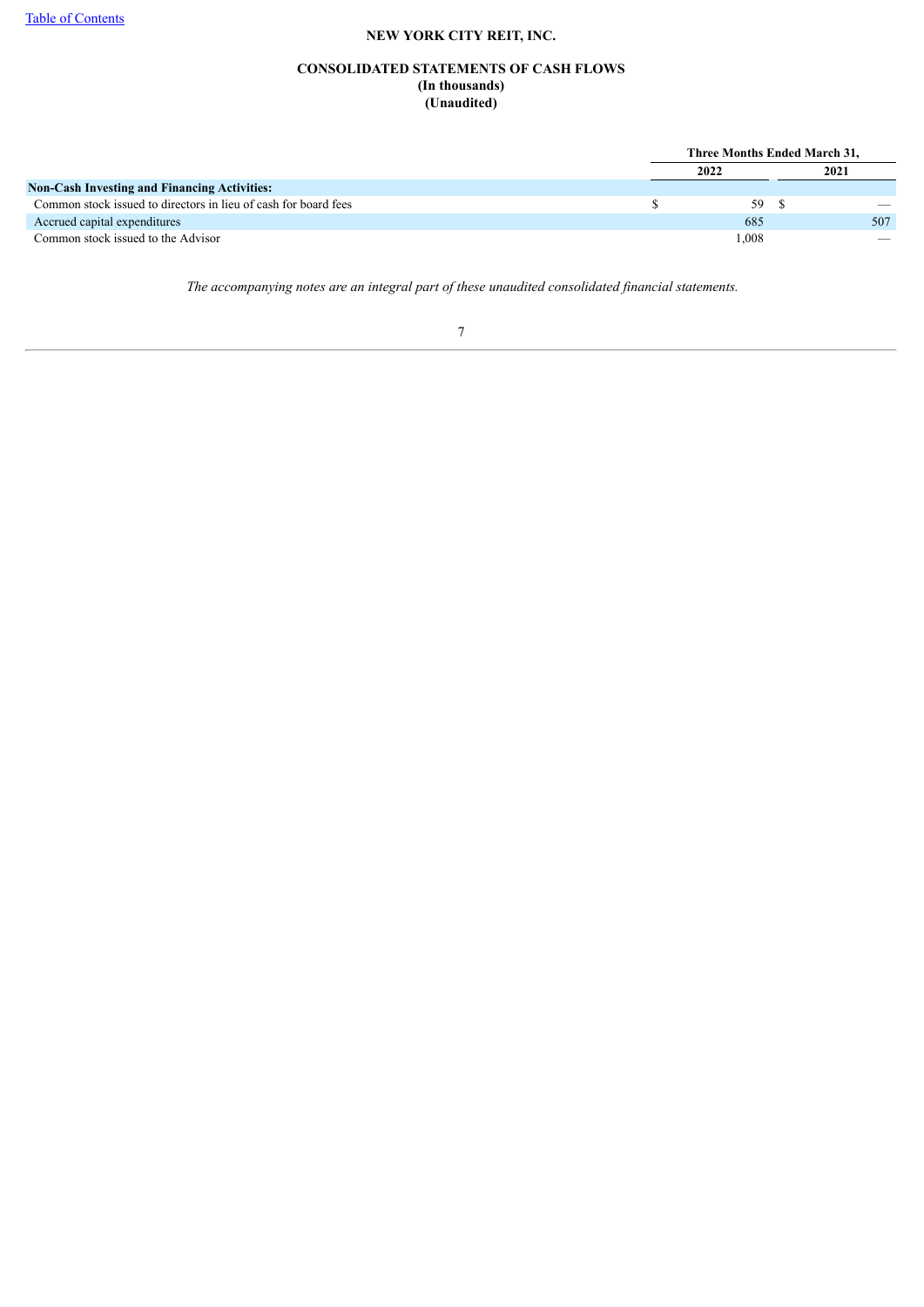### **NOTES TO CONSOLIDATED FINANCIAL STATEMENTS March 31, 2022 (Unaudited)**

#### **Note 1 — Organization**

New York City REIT, Inc. (including, New York City Operating Partnership L.P., (the "OP") and its subsidiaries, the "Company") is an externally managed entity that has qualified to be taxed as a real estate investment trust for United States ("U.S.") federal income tax purposes ("REIT"). We invest primarily in office properties located exclusively within the five boroughs of New York City, primarily Manhattan. The Company has also purchased certain real estate assets that accompany office properties, including retail spaces and amenities, and may purchase hospitality assets, residential assets and other property types also located exclusively within the five boroughs of New York City. As of March 31, 2022, the Company owned eight properties consisting of 1.2 million rentable square feet, acquired for an aggregate purchase price of \$790.7 million. At our 1140 Avenue of the Americas property, in the third quarter of 2021 we began operating Innovate NYC, a co-working company that is specific to this property only, that offers move-in ready private offices, virtual offices, and meeting space on bespoke terms to clients.

Substantially all of the Company's business is conducted through the OP and its wholly-owned subsidiaries. The Company's advisor, New York City Advisors, LLC (the "Advisor"), manages the Company's day-to-day business with the assistance of the Company's property manager, New York City Properties, LLC (the "Property Manager"). The Advisor and Property Manager are under common control with AR Global Investments, LLC ("AR Global") and these related parties receive compensation and fees for providing services to the Company. The Company also reimburses these entities for certain expenses they incur in providing these services.

### <span id="page-7-0"></span>**Note 2 — Summary of Significant Accounting Policies**

#### *Basis of Accounting*

The accompanying consolidated financial statements of the Company included herein were prepared in accordance with accounting principles generally accepted in the United States of America ("GAAP") for interim financial information and with the instructions to this Quarterly Report on Form 10-Q and Article 10 of Regulation S-X. Accordingly, they do not include all of the information and footnotes required by GAAP for complete financial statements. The information furnished includes all adjustments and accruals of a normal recurring nature, which, in the opinion of management, are necessary for a fair statement of results for the interim periods. The results of operations for the three months ended March 31, 2022 and 2021 are not necessarily indicative of the results for the entire year or any subsequent interim period.

These consolidated financial statements should be read in conjunction with the audited consolidated financial statements and notes thereto as of and for the year ended December 31, 2021, which are included in the Company's Annual Report on Form 10-K filed with the Securities and Exchange Commission (the "SEC") on March 18, 2022. Except for those required by new accounting pronouncements discussed below, there have been no significant changes to the Company's significant accounting policies during the three months ended March 31, 2022.

#### *Principles of Consolidation*

The consolidated financial statements include the accounts of the Company, the OP and its subsidiaries. All inter-company accounts and transactions are eliminated in consolidation. In determining whether the Company has a controlling financial interest in a joint venture and the requirement to consolidate the accounts of that entity, management considers factors such as ownership interest, authority to make decisions and contractual and substantive participating rights of the other partners or members as well as whether the entity is a variable interest entity ("VIE") for which the Company is the primary beneficiary. Substantially all of the Company's assets and liabilities are held by the OP. The Company has determined the OP is a VIE of which the Company is the primary beneficiary.

## *Use of Estimates*

The preparation of financial statements in conformity with GAAP requires management to make estimates and assumptions that affect the reported amounts of assets and liabilities and disclosure of contingent assets and liabilities at the date of the financial statements and the reported amounts of revenues and expenses during the reporting period. Actual results could differ from those estimates. Management makes significant estimates regarding revenue recognition, purchase price allocations to record investments in real estate, and fair value measurements, as applicable.

# *Non-controlling Interests*

The non-controlling interests represent the portion of the equity in the OP that is not owned by the Company. Non-controlling interests are presented as a separate component of equity on the consolidated balance sheets and presented as net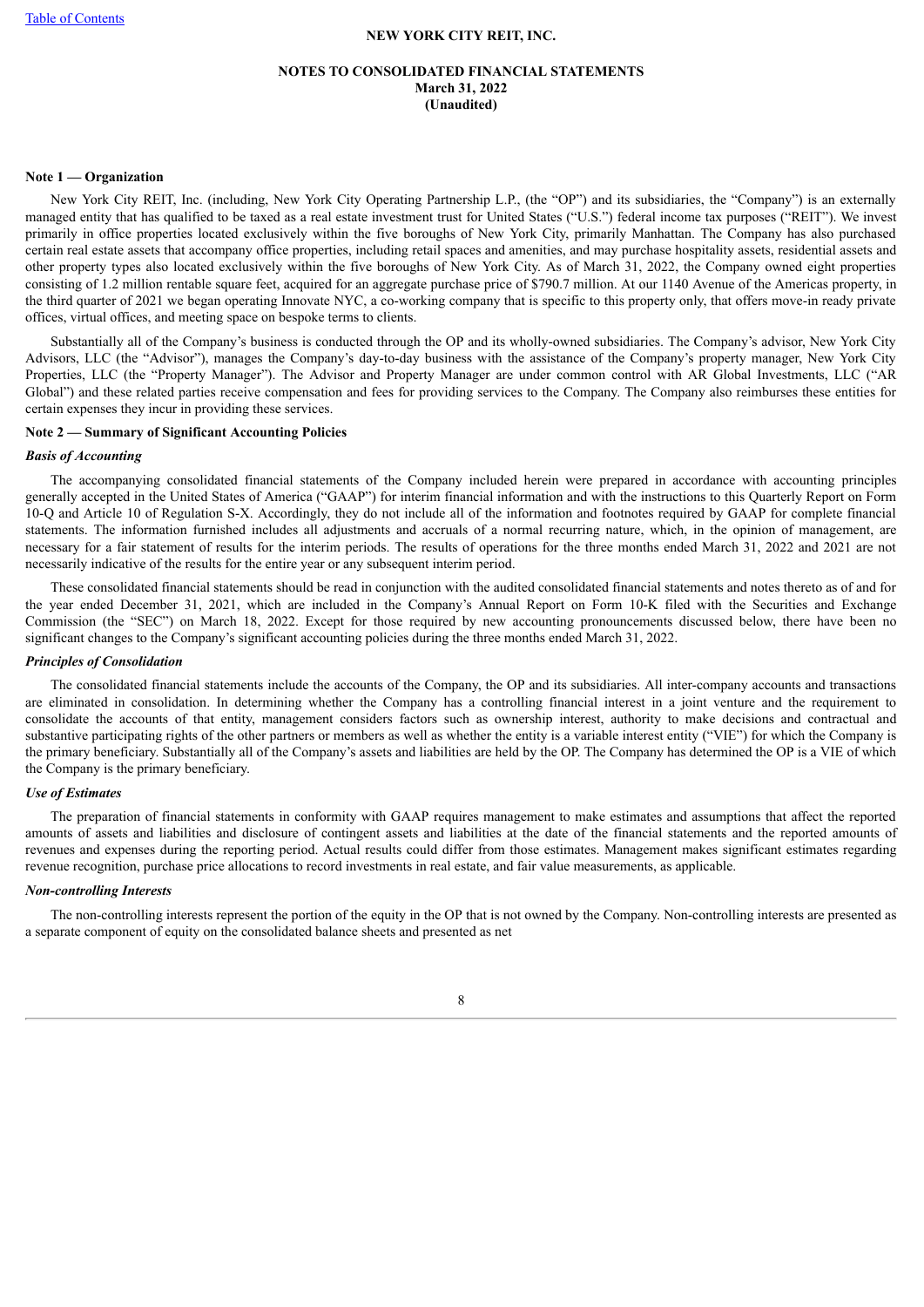### **NOTES TO CONSOLIDATED FINANCIAL STATEMENTS March 31, 2022 (Unaudited)**

loss attributable to non-controlling interests on the consolidated statements of operations and comprehensive loss. Non-controlling interests are allocated a share of net loss based on their share of equity ownership. During the second quarter of 2021, 13,100 units of limited partnership designated as "Class A Units" ("Class A Units"), which represented a non-controlling interest in the OP, were redeemed for an equal number of shares of Class A common stock. These Class A Units were held by a third party.

In addition, under the multi-year outperformance agreement with the Advisor (the "2020 OPP"), the OP issued a class of units of limited partnership designated as LTIP Units ("LTIP Units") during 2020, which are also reflected as part of non-controlling interest as of March 31, 2022 and December 31, 2021 (see *[Note](#page-19-0) 7 - Stockholders' Equity* and *[Note](#page-25-0) 11 - Equity-Based Compensation* for additional information).

#### *Impacts of the COVID-19 Pandemic*

The preparation of consolidated financial statements in conformity with GAAP requires the Company to make estimates and assumptions that affect the reported amounts of assets and liabilities and disclosure of contingent assets and liabilities as of the date of the consolidated financial statements and the reported amounts of revenues and expenses during the reporting period. During the first quarter of 2020, the global COVID-19 pandemic that has spread around the world and to every state in the United States commenced. The impact of the COVID-19 pandemic has evolved rapidly and resulted in a decrease in economic activity particularly in the New York City area. Measures such as "shelter-in-place" or "stay-at-home" orders issued by relevant governmental authorities for much of 2020 and early part of 2021 and required social distancing measures had resulted in closure and limitations on the operations of many businesses. While strict "shelter-in-place" and similar orders have generally been lifted, continued limitations on indoor occupancy or other restrictions applicable to in-person operations have been and may in the future be re-instituted along with other steps such as mandatory vaccination as rates of infection increase, including in light of the current spread of the Omicron variant and other potentially more contagious variants of the SARS-CoV-2 virus. On March 7, 2022, New York City lifted its indoor mask and vaccine mandates. Some of the Company's tenants operate businesses that require inperson interactions, such as retail stores, gyms, fitness studios and parking garages. Even for businesses that have not closed or have closed and reopened, concern regarding the transmission of COVID-19 has impacted, and will likely continue to impact, the willingness of persons to engage in in-person commerce which has and may continue to impact the revenues generated by the Company's tenants.

The Company considered the impact of COVID-19 on the assumptions and estimates underlying its consolidated financial statements and believes the estimates and assumptions are reasonable and supportable based on the information available as of March 31, 2022. However, given the rapid evolution of the COVID-19 pandemic and the global response to curb its spread, these estimates and assumptions as of March 31, 2022 are inherently less certain than they would be absent the actual and potential impacts of the COVID-19 pandemic. Actual results may ultimately differ from those estimates.

New York City, where all the Company's properties are located, has been among the hardest hit locations in the country and has recently fully reopened on March 7, 2022. The Company's properties remain accessible to all tenants, although, even as operating restrictions have expired, not all tenants have resumed in person operations. In addition, as operating restrictions expire, operating costs may begin to rise, including for services, labor and personal protective equipment and other supplies, as the Company's property managers take appropriate actions to protect tenants and property management personnel. If stipulated in the lease, these costs are recoverable through reimbursement from tenants, otherwise the costs are borne by the Company. In addition, one of the Company's tenants, Knotel, Inc. ("Knotel"), which was a tenant at the Company's 123 William Street and 9 Times Square properties, declared bankruptcy in early 2021 and its leases with the Company were terminated. Management has already re-leased a portion of the vacant space formerly occupied by Knotel at its 123 William Street building, and other previously vacant space at 123 William Street, and is working on securing additional new leases to replace Knotel's former space at it 9 Times Square building. Also, the leases with the original tenant of the garages at both the 200 Riverside Boulevard property and 400 E. 67th Street - Laurel Condominium property were terminated on October 26, 2021 and the Company simultaneously entered into six-month license agreements with a new operator at both garage properties, and subsequently extended these agreements in April 2022 to expire at the end of October 2022. The Company received a lease termination fee of \$1.4 million in the fourth quarter of 2021 for these two terminations. There can be no assurance, however, that the Company will be able to lease all or any portion of the currently vacant space at any property on acceptable or favorable terms, or at all.

The financial stability and overall health of tenants is critical to the Company's business. The negative effects that the global pandemic has had on the economy includes the closure or reduction in activity for many retail operations such as some of those operated by the Company's tenants. This did impact the ability of some of the Company's tenants to pay their monthly rent either temporarily or in the long term. As a result, the Company did experience delays in rent collections during 2021, however this trend has not continued into the first quarter of 2022. Also, there is only one tenant for which we are recording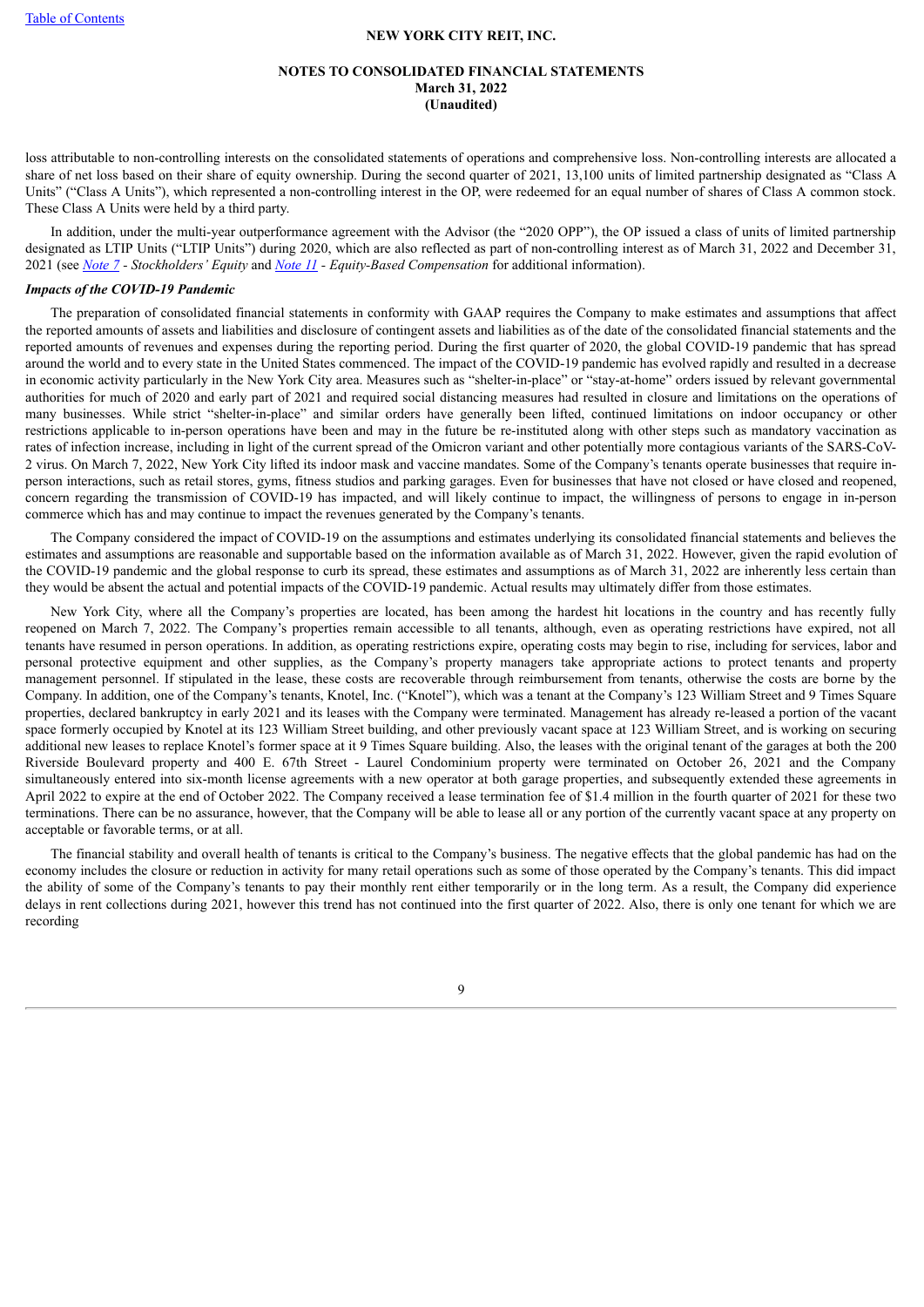### **NOTES TO CONSOLIDATED FINANCIAL STATEMENTS March 31, 2022 (Unaudited)**

rent on a cash basis as of March 31, 2022. The Company did take a proactive approach to achieve mutually agreeable solutions with its tenants and in some cases, in 2020 and 2021, the Company executed different types of lease amendments. These agreements included deferrals and abatements and, in some cases, extensions to the term of the leases. During the year ended December 31, 2021, the Company executed lease amendments with multiple tenants, which include deferrals, abatements, extensions to the terms of the lease, and in one instance, a reduction of the lease term. The Company did not enter into any new deferral or abatement agreements in the first quarter of 2022.

As a result of the financial difficulties of the Company's tenants during 2020 and 2021, and early lease terminations during 2020 and 2021, the Company has had breaches of debt covenants on mortgages secured by its 9 Times Square, 1140 Avenue of Americas, Laurel/Riverside and 8713 Fifth Avenue properties under the non-recourse mortgages for those properties. These breaches caused cash trap events that continued into the first quarter of 2022, but were not events of default. See *Note 4 — Mortgage Notes Payable, Net* for further details regarding the current status, as of March 31, 2022, of the debt covenants under the mortgages secured by these properties.

For accounting purposes, in accordance with ASC 842: Leases, normally a company would be required to assess a lease modification to determine if the lease modification should be treated as a separate lease and if not, modification accounting would be applied which would require a company to reassess the classification of the lease (including leases for which the prior classification under ASC 840 was retained as part of the election to apply the package of practical expedients allowed upon the adoption of ASC 842, which does not apply to leases subsequently modified). However, in light of the COVID-19 pandemic in which many leases are being modified, the FASB and SEC have provided relief that allows companies to make a policy election as to whether they treat COVID-19 related lease amendments as a provision included in the pre-concession arrangement, and therefore, not a lease modification, or to treat the lease amendment as a modification. In order to be considered COVID-19 related, cash flows must be substantially the same or less than those prior to the concession. For COVID-19 relief qualified changes, there are two methods to potentially account for such rent deferrals or abatements under the relief, (1) as if the changes were originally contemplated in the lease contract or (2) as if the deferred payments are variable lease payments contained in the lease contract. For all other lease changes that did not qualify for FASB relief, the Company would be required to apply modification accounting including assessing classification under ASC 842.

Some, but not all of the Company's lease modifications qualify for the FASB relief. In accordance with the relief provisions, instead of treating these qualifying leases as modifications, the Company has elected to treat the modifications as if previously contained in the lease and recast rents receivable prospectively (if necessary). Under that accounting, for modifications that were deferrals only, there would be no impact on overall rental revenue and for any abatement amounts that reduced total rent to be received, the impact would be recognized ratably over the remaining life of the lease.

For leases not qualifying for this relief, the Company applied modification accounting and determined that there were no changes in the current classification of its leases impacted by negotiations with its tenants.

#### *Revenue Recognition*

The Company's revenues, which are derived primarily from lease contracts, include rents that each tenant pays in accordance with the terms of each lease reported on a straight-line basis over the initial term of the lease. As of March 31, 2022, these leases had a weighted-average remaining lease term of 6.8 years. Because many of the Company's leases provide for rental increases at specified intervals, straight-line basis accounting requires that the Company record a receivable for, and include in revenue from tenants, unbilled rent receivables that the Company will receive if the tenant makes all rent payments required through the expiration of the initial term of the lease. When the Company acquires a property, the acquisition date is considered to be the commencement date for purposes of this calculation. For new leases after acquisition, the commencement date is considered to be the date the tenant takes control of the space. For lease modifications, the commencement date is considered to be the date the lease modification is executed. The Company defers the revenue related to lease payments received from tenants in advance of their due dates. Pursuant to certain of the Company's lease agreements, tenants are required to reimburse the Company for certain property operating expenses (recorded in total revenue from tenants), in addition to paying base rent, whereas under certain other lease agreements, the tenants are directly responsible for all operating costs of the respective properties. To the extent such costs exceed the applicable tenant's base year, many but not all of the Company's leases require the tenant to pay its allocable share of increases in operating expenses, which may include common area maintenance costs, real estate taxes and insurance. Under ASC 842, the Company has elected to report combined lease and non-lease components in a single line "Revenue from tenants." For expenses paid directly by the tenant, under both ASC 842 and 840, the Company has reflected them on a net basis.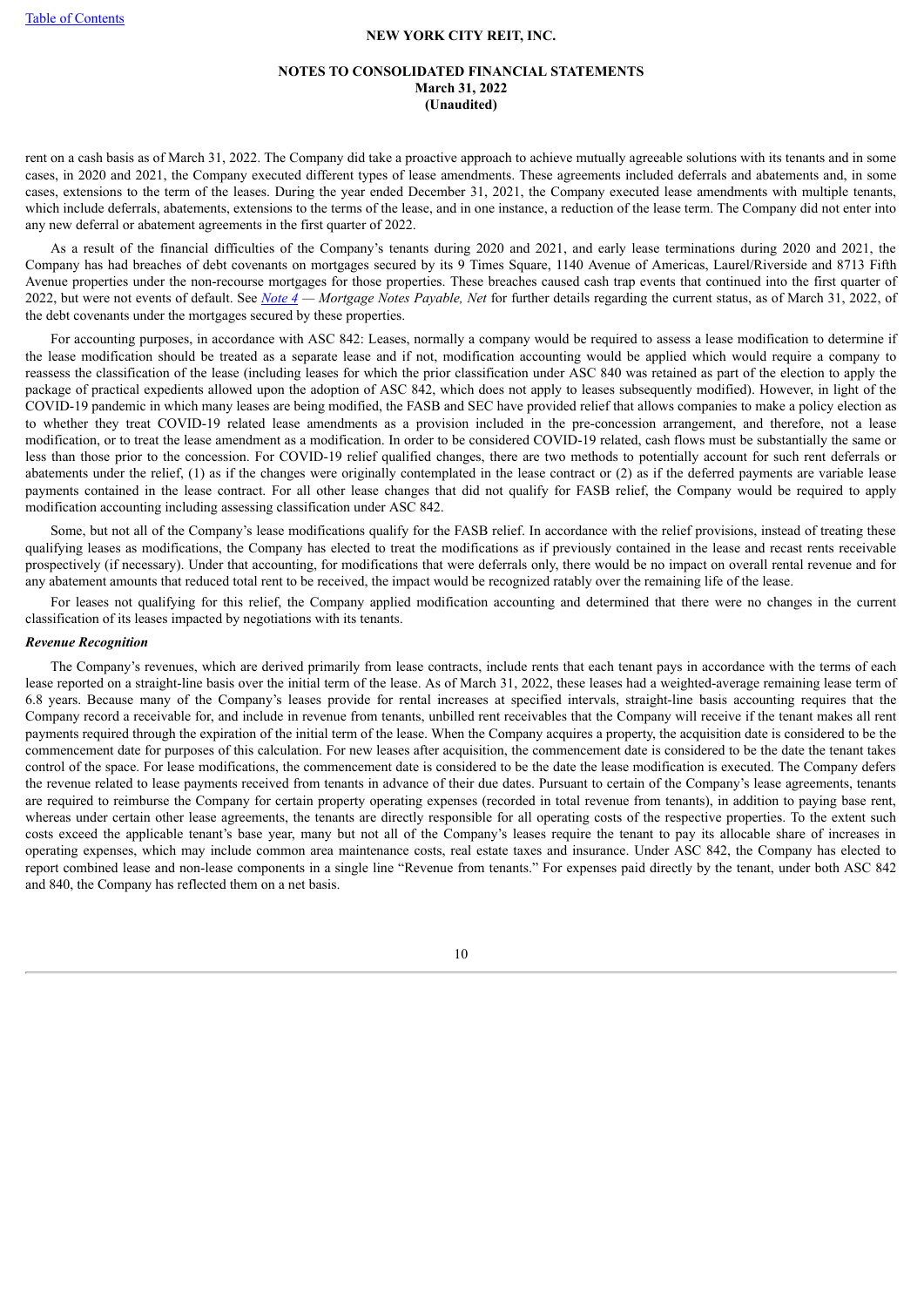### **NOTES TO CONSOLIDATED FINANCIAL STATEMENTS March 31, 2022 (Unaudited)**

The Company continually reviews receivables related to rent and unbilled rents receivable and determines collectability by taking into consideration the tenant's payment history, the financial condition of the tenant, business conditions in the industry in which the tenant operates and economic conditions in the area in which the property is located. Under the leasing standard adopted on January 1, 2019, the Company is required to assess, based on credit risk, if it is probable that the Company will collect virtually all of the lease payments at the lease commencement date and it must continue to reassess collectability periodically thereafter based on new facts and circumstances affecting the credit risk of the tenant. In fiscal year ended 2021, this assessment has included consideration of the impacts of the COVID-19 pandemic on the Company's tenant's ability to pay rents in accordance with their contracts. Partial reserves, or the ability to assume partial recovery are no longer permitted. If the Company determines that it is probable that it will collect virtually all of the lease payments (base rent and additional rent), the lease will continue to be accounted for on an accrual basis (i.e. straight-line). However, if the Company determines it is not probable that it will collect virtually all of the lease payments, the lease will be accounted for on a cash basis and the straight line rent receivable accrued will be written off, as well as any accounts receivable, where it was subsequently concluded that collection was not probable. Cost recoveries from tenants are included in operating revenue from tenants in accordance with current accounting rules, on the accompanying consolidated statements of operations and comprehensive loss in the period the related costs are incurred, as applicable.

In accordance with lease accounting rules the Company records uncollectable amounts as reductions in revenue from tenants. During the three months ended March 31, 2022 and 2021, the Company had no such reductions in revenue which excludes rents from tenants on a cash basis not collected.

#### *Accounting for Leases*

#### *Lessor Accounting*

As a lessor of real estate, the Company has elected, by class of underlying assets, to account for lease and non-lease components (such as tenant reimbursements of property operating expenses) as a single lease component as an operating lease because (a) the non-lease components have the same timing and pattern of transfer as the associated lease component; and (b) the lease component, if accounted for separately, would be classified as an operating lease. Additionally, only incremental direct leasing costs may be capitalized under the accounting guidance. Indirect leasing costs in connection with new or extended tenant leases, if any, are being expensed.

#### *Lessee Accounting*

For lessees, the accounting standard requires the application of a dual lease classification approach, classifying leases as either operating or finance leases based on the principle of whether or not the lease is effectively a financed purchase by the lessee. Lease expense for operating leases is recognized on a straight-line basis over the term of the lease, while lease expense for finance leases is recognized based on an effective interest method over the term of the lease. Also, lessees must recognize a right-of-use asset ("ROU") and a lease liability for all leases with a term of greater than 12 months regardless of their classification. Further, certain transactions where at inception of the lease the buyer-lessor accounted for the transaction as a purchase of real estate and a new lease, may now be required to have symmetrical accounting to the seller-lessee if the transaction was not a qualified sale-leaseback and accounted for as a financing transaction. For additional information and disclosures related to the Company's operating leases, see *[Note](#page-20-0) 8 - Commitments and Contingencies*.

## *Recently Issued Accounting Pronouncements*

#### **Adopted as of January 1, 2021**

In August 2020, the FASB issued ASU 2020-06, Debt - Debt with Conversion and Other Options (Topic 470) and Derivatives and Hedging -*Contracts in Entity's Own Equity (Topic 815)*. The new standard reduces the number of accounting models for convertible debt instruments and convertible preferred stock, and amends the guidance for the derivatives scope exception for contracts in an entity's own equity. The standard also amends and makes targeted improvements to the related earnings per share guidance. The Company adopted the new guidance on January 1, 2021 and determined it did not have a material impact on its consolidated financial statements.

## **Pending Adoption as of March 31, 2022**

In March 2020, the FASB issued ASU 2020-04, *Reference Rate Reform (Topic 848)*. Topic 848 contains practical expedients for reference rate reform related activities that impact debt, leases, derivatives and other contracts. The guidance in Topic 848 is optional and may be elected over the period March 12, 2020 through December 31, 2022 as reference rate reform activities occur. During the year ended December 31, 2020, the Company elected to apply the hedge accounting expedients related to (i) the assertion that the Company's hedged forecasted transactions remain probable and (ii) the assessments of

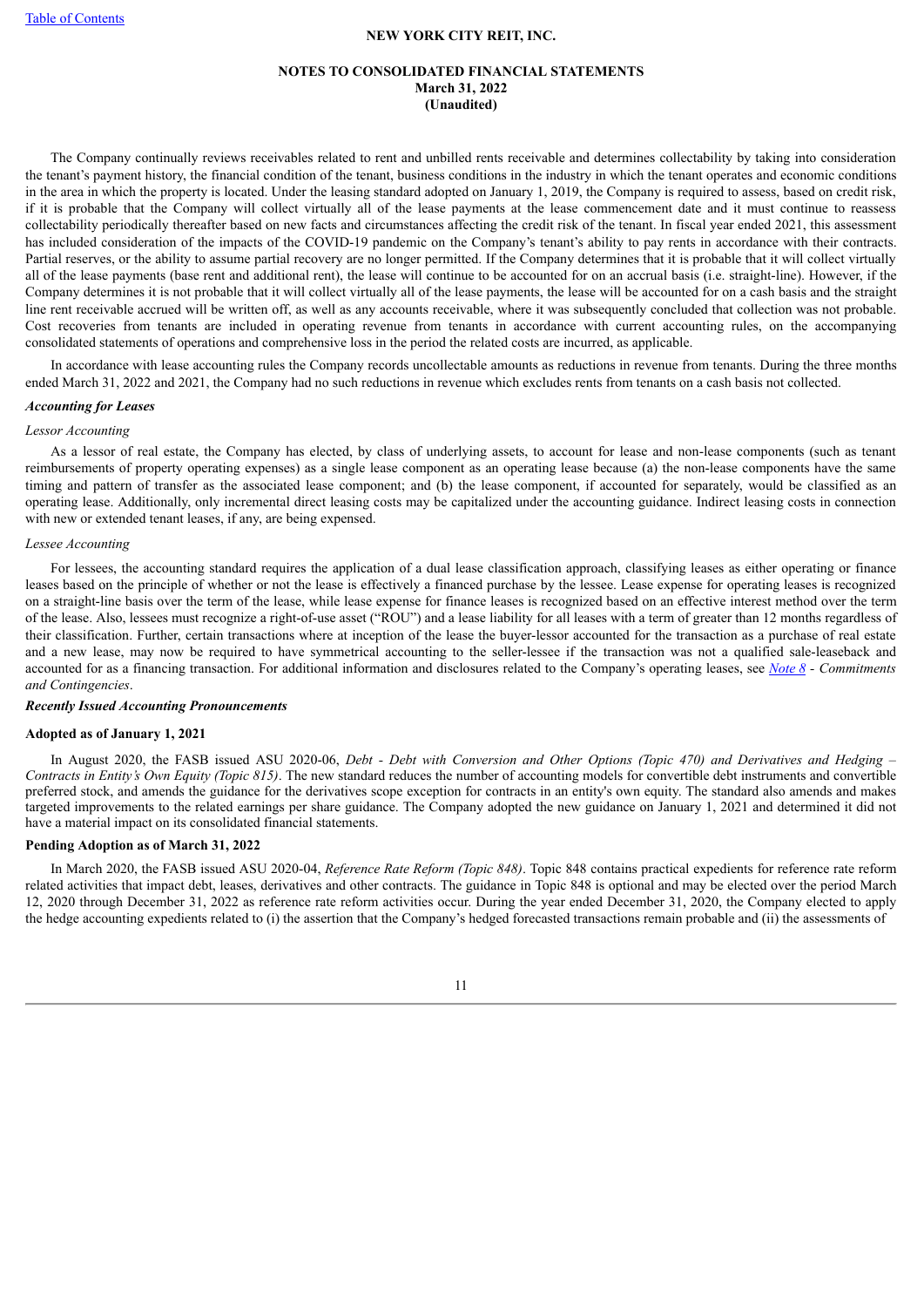### **NOTES TO CONSOLIDATED FINANCIAL STATEMENTS March 31, 2022 (Unaudited)**

effectiveness for future LIBOR-indexed cash flows to assume that the index upon which future hedged transactions will be based matches the index on the corresponding derivatives. Application of these expedients preserves the presentation of the Company's derivatives, which will be consistent with the Company's past presentation. The Company will continue to evaluate the impact of the guidance and may apply other elections, as applicable, as additional changes in the market occur.

#### **Note 3 — Real Estate Investments**

There were no real estate assets acquired or liabilities assumed during the three months ended March 31, 2022 or 2021. Also, there were no dispositions of real estate during the three months ended March 31, 2022 or 2021. However, the Company is evaluating its options for its 421 W. 54th Street - Hit Factory property, which includes marketing the property for sale. As no buyer has been identified for the property, it does not qualify to be classified as held for sale on the consolidated balance sheet as of March 31, 2022.

#### *Significant Tenants*

As of March 31, 2022 and December 31, 2021, there were no tenants whose annualized rental income on a straight-line basis, based on leases commenced, represented greater than 10% of total annualized rental income for all portfolio properties on a straight-line basis.

The following table discloses amounts recognized within the consolidated statements of operations and comprehensive loss related to amortization of in-place leases and other intangibles and amortization and accretion of above- and below-market lease assets and liabilities, net, for the periods presented:

|                                                                    | Three Months Ended March 31, |  |       |  |  |
|--------------------------------------------------------------------|------------------------------|--|-------|--|--|
|                                                                    | 2022                         |  | 2021  |  |  |
| In-place leases <sup>(1)</sup>                                     | 1,280                        |  | 1,488 |  |  |
| Other intangibles                                                  | 177                          |  | 291   |  |  |
| Total included in depreciation and amortization                    | 1.457                        |  | 1.779 |  |  |
|                                                                    |                              |  |       |  |  |
| Above-market lease intangibles                                     | 262                          |  | 276   |  |  |
| Below-market lease liabilities                                     | (326)                        |  | (503) |  |  |
| Total included in revenue from tenants                             | (64)                         |  | (227) |  |  |
|                                                                    |                              |  |       |  |  |
| Below-market ground lease, included in property operating expenses | 12                           |  | 12    |  |  |

The following table provides the projected amortization expense and adjustments to revenues for the next five years as of March 31, 2022:

|       |                  | 2023  | 2024  | 2025  | 2026  |
|-------|------------------|-------|-------|-------|-------|
| 3,253 |                  | 3.333 | 2,425 | 1.366 | 673   |
| 531   |                  | 708   | 708   | 708   | 708   |
| 3.784 |                  | 4.041 | 3.133 | 2.074 | 1,381 |
|       |                  |       |       |       |       |
| 710   |                  | 825   | 495   | 206   | 138   |
| (847) |                  | (949) | (890) | (502) | (183) |
| (137) |                  | (124) | (395) |       | (45)  |
|       | 2022 (remainder) |       |       |       | (296) |

### *Write-of of Deferred Leasing Commissions*

<span id="page-11-0"></span>In January 2021, the Company's former tenant, Knotel, filed for bankruptcy and all leases with the Company were terminated effective January 31, 2021. As a result of these terminations, the Company wrote-off \$1.3 million of deferred leasing costs in the first quarter of 2021, which are included in depreciation and amortization expense in our consolidated statement of operations for the three months ended March 31, 2021.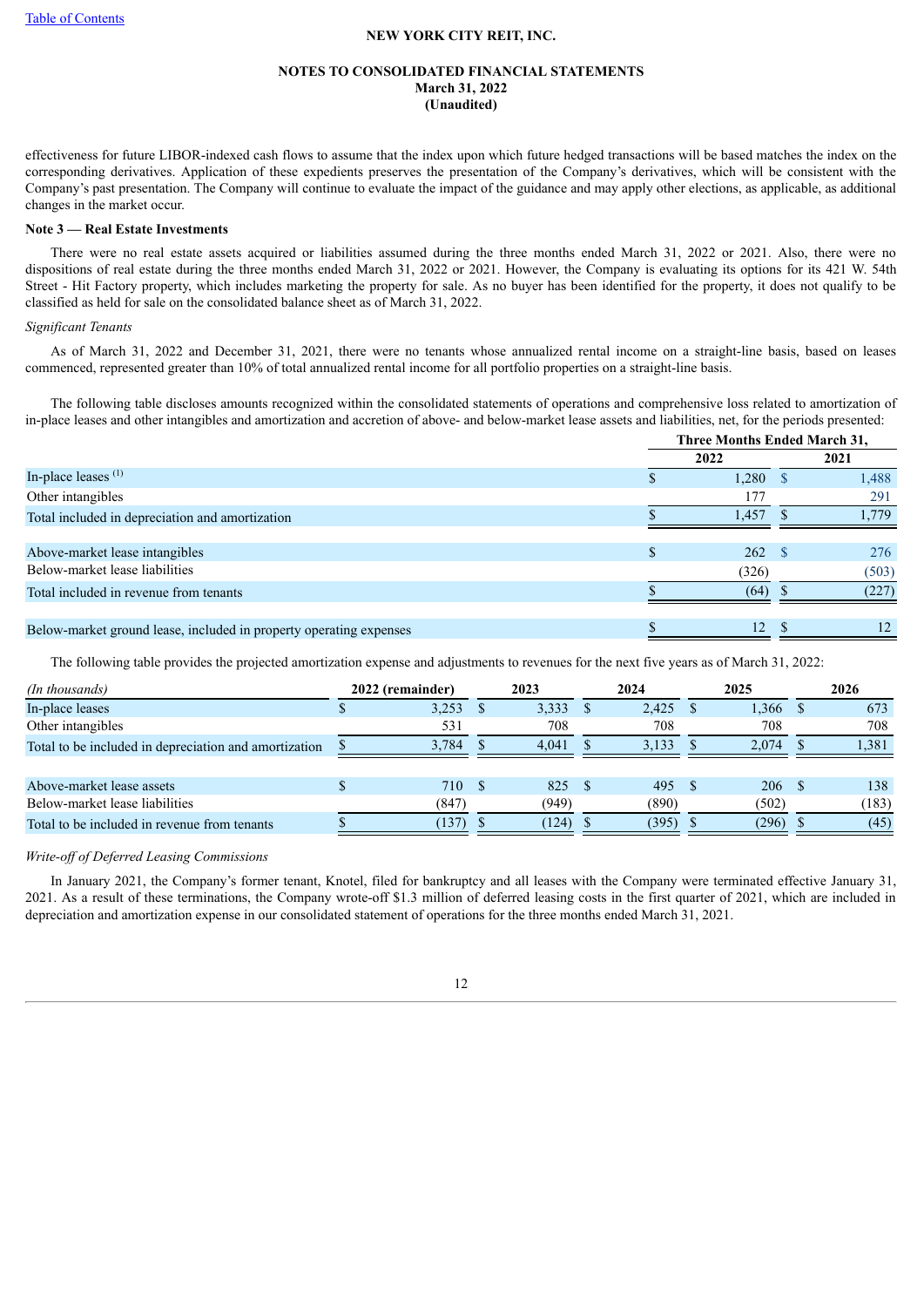### **NOTES TO CONSOLIDATED FINANCIAL STATEMENTS March 31, 2022 (Unaudited)**

# **Note 4 — Mortgage Notes Payable, Net**

The Company's mortgage notes payable, net as of March 31, 2022 and December 31, 2021 are as follows:

|                                                                                                   |                                        |                   | <b>Outstanding Loan Amount</b> |                      |                |          |       |     |           |                                          |                      |  |                 |
|---------------------------------------------------------------------------------------------------|----------------------------------------|-------------------|--------------------------------|----------------------|----------------|----------|-------|-----|-----------|------------------------------------------|----------------------|--|-----------------|
| Portfolio                                                                                         | <b>Encumbered</b><br><b>Properties</b> | March 31.<br>2022 |                                | December 31.<br>2021 |                |          |       |     |           | <b>Effective</b><br><b>Interest Rate</b> | <b>Interest Rate</b> |  | <b>Maturity</b> |
|                                                                                                   |                                        |                   | (In thousands)                 |                      | (In thousands) |          |       |     |           |                                          |                      |  |                 |
| 123 William Street $(1)$                                                                          |                                        | D.                | 140,000                        |                      | 140,000        | $4.73\%$ | Fixed |     | Mar. 2027 |                                          |                      |  |                 |
| 1140 Avenue of the Americas <sup>(2)</sup>                                                        |                                        |                   | 99,000                         |                      | 99,000         | 4.17 %   | Fixed |     | Jul. 2026 |                                          |                      |  |                 |
| 400 E, 67th Street - Laurel Condominium / 200<br>Riverside Boulevard - ICON Garage <sup>(2)</sup> | $\bigcap$                              |                   | 50,000                         |                      | 50,000         | 4.58 %   | Fixed |     | May 2028  |                                          |                      |  |                 |
| 8713 Fifth Avenue $(2)$                                                                           |                                        |                   | 10.000                         |                      | 10.000         | $5.04\%$ | Fixed |     | Nov. 2028 |                                          |                      |  |                 |
| 9 Times Square $(2)(3)$                                                                           |                                        |                   | 49,500                         |                      | 55,000         | 3.72%    | Fixed | (4) | Apr. 2024 |                                          |                      |  |                 |
| 196 Orchard Street                                                                                |                                        |                   | 51,000                         |                      | 51,000         | 3.90 %   | Fixed |     | Aug. 2029 |                                          |                      |  |                 |
| Mortgage notes payable, gross                                                                     |                                        |                   | 399,500                        |                      | 405,000        | 4.35 $%$ |       |     |           |                                          |                      |  |                 |
| Less: deferred financing costs, net $(5)$                                                         |                                        |                   | (6, 498)                       |                      | (6,883)        |          |       |     |           |                                          |                      |  |                 |
| Mortgage notes payable, net                                                                       |                                        |                   | 393,002                        |                      | 398,117        |          |       |     |           |                                          |                      |  |                 |

As of March 31, 2022, \$1.6 million was in escrow in accordance with the conditions under the loan agreement and presented as part of restricted cash on the unaudited consolidated balance sheet. The escrow amount will be released to fund leasing activity, tenant improvements and leasing commissions related to this property.  $(1)$ 

Due to covenant breaches resulting in cash traps for these properties, all cash generated from operating these properties is being held in a segregated account, and the Company no longer has access to the excess cash flows. See *"Debt Covenants"* section below for additional details. (2)

The Company made a \$5.5 million in principal payment in March 2022 pursuant to a waiver and amendment of the loan on the Company's 9 Times Square property. See *"Debt Covenants"* section below for additional details. (3)

Fixed as a result of the Company having entered into a "pay-fixed" interest rate swap agreement, which is included in derivatives, at fair value on the consolidated balance sheet as of March 31, 2022 (see *[Note 6](#page-17-0) — Derivatives and Hedging Activities* for additional information).  $(4)$ 

Deferred financing costs represent commitment fees, legal fees, and other costs associated with obtaining commitments for financing. These costs are amortized to interest expense over the terms of the respective financing agreements using the effective interest method. Unamortized deferred financing costs are expensed when the associated debt is refinanced or repaid before maturity. Costs incurred in seeking financial transactions that do not close are expensed in the period in which it is determined that the financing will not close. (5)

# *Collateral and Principal Payments*

Real estate assets and intangible assets of \$835.4 million, at cost (net of below-market lease liabilities), at March 31, 2022 have been pledged as collateral to the Company's mortgage notes payable and are not available to satisfy the Company's other obligations unless first satisfying the mortgage note payable on the property. The Company is required to make payments of interest on its mortgage notes payable on a monthly basis.

The following table summarizes the scheduled aggregate principal payments subsequent to March 31, 2022:

| (In thousands)   | <b>Future Minimum Principal</b><br><b>Payments</b> |         |  |  |  |
|------------------|----------------------------------------------------|---------|--|--|--|
| 2022 (remainder) |                                                    |         |  |  |  |
| 2023             |                                                    |         |  |  |  |
| 2024             |                                                    | 49,500  |  |  |  |
| 2025             |                                                    |         |  |  |  |
| 2026             |                                                    | 99,000  |  |  |  |
| Thereafter       |                                                    | 251,000 |  |  |  |
| Total            |                                                    | 399,500 |  |  |  |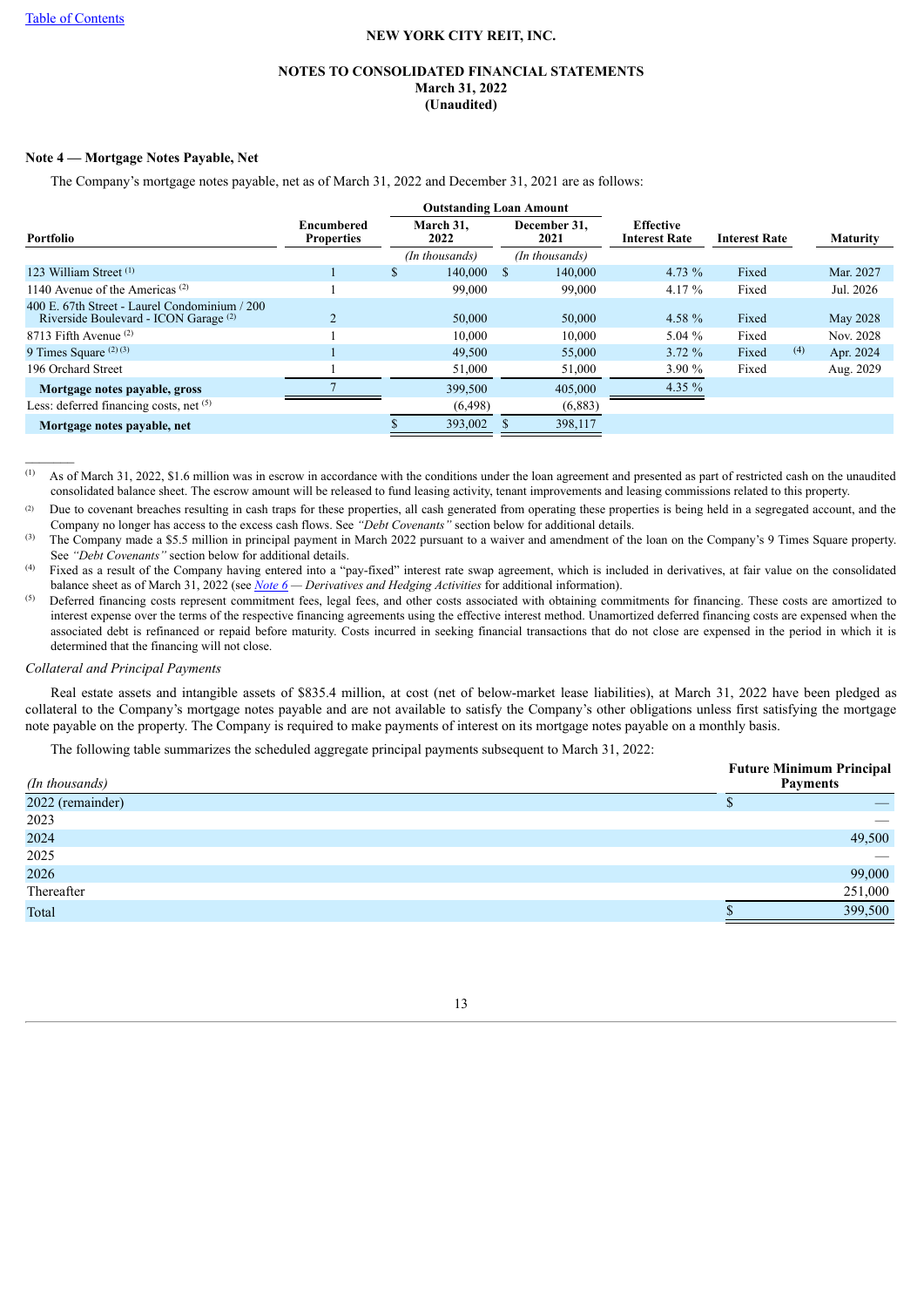### **NOTES TO CONSOLIDATED FINANCIAL STATEMENTS March 31, 2022 (Unaudited)**

#### *Debt Covenants*

# 9 Times Square

The Company breached both a debt service coverage and a debt yield covenant under the non-recourse mortgage loan secured by 9 Times Square for each of the quarters ended December 31, 2020, through December 31, 2021. The debt service coverage and debt yield covenants are calculated quarterly using the 12 preceding months. The principal amount of the loan was \$49.5 million as of March 31, 2022. The breaches, through the fourth consecutive quarter (September 31, 2021), while not events of default, required the Company to enter into a cash management period requiring all rents and other revenue of the property, if any, to be held in a segregated account as additional collateral under the loan. Thereafter, the contract provided for specific financial remedies to be completed or the loan would be in default. As of December 31, 2021 there was \$4.3 million cash trapped under the loan being held in the cash management account, which was classified in restricted cash on the Company's consolidated balance sheet as of December 31, 2021.

On March 2, 2022 the Company entered into a waiver and amendment to this mortgage loan, under which the lender agreed to waive any potential existing default that may have existed under the loan, subject to the Company paying \$5.5 million of the principal amount under the loan. To fund the payment, which was made on March 3, 2022, the Company was permitted to use \$5.5 million that was being held in a cash management account as of that date, \$4.3 million of which was part of the Company's restricted cash balance on its consolidated balance sheet as of December 31, 2021.

Other significant changes from the waiver and amendment include: (1) revision of how the "debt service coverage ratio" is calculated by reducing the hypothetical interest rate used in this calculation to the actual interest rate on the loan; (2) a reduction the "debt yield" covenant to 7.5% from 8.0%; and (3) permits the Company to include free rent periods (subject to maximum limits) in calculating compliance with the debt service and debt yield covenants. The waiver and amendment also replaces the LIBOR rate provisions to provide for a successor benchmark using the Secured Overnight Financing Rate ("SOFR") effective with the second quarter of 2022 and amends the spreads to 1.60% from 1.50%, per annum. The previously existing "pay-fixed" interest swap that was designated as a cash flow hedge on the 9 Times Square mortgage was terminated in conjunction with the modification described above. A new swap was entered into for a notional value that aligns with the remaining principal balance owed on the mortgage using a new SOFR effective rate (see *[Note](#page-17-0) [6](#page-17-0) — Derivatives and Hedging Activities*).

With the waiver as of September 30, 2021, the Company can be in breach for up to four consecutive quarters without causing an event of default. Accordingly, while the Company also breached the debt service coverage and debt yield covenant as of December 31, 2021 and March 31, 2022, and expects continue to be in breach in the near term. This does not and will not represent an event of default under the amended terms unless the Company consecutively breaches the covenant through the third quarter of 2022. The Company expects to remain in the cash trap while it remains in breach and excess cash generated by the property, continues to be deposited in a separate cash management account until the Company is able to comply with all of the applicable covenants. As of March 31, 2022, there was \$0.7 million held in a cash management account which was part of the Company's restricted cash balance on its consolidated balance sheet.

The Company may remain in breach of the covenants through the reporting of third quarter of 2022 results at which time the Company will again enter the "right sizing" period which would require (1) repaying a portion of the loan or (ii) providing the lenders with additional collateral in the form of cash or a letter of credit, in each case in an amount sufficient to cure the covenant breaches when applied as a reduction of the loan balance. There is no assurance that the Company will be able to cure the breaches before such time, which could result in the lender accelerating the principal amount due under the loan and exercising other remedies including foreclosing on the property. Further, funding any substantial principal repayment would significantly impact the Company's capital resources which could have a material adverse effect on the Company's ability to fund its operating expenses (including debt service obligations), acquisitions, capital expenditures and dividends to the holders of shares of our Class A common stock. The agreement governing this loan requires the Company to maintain \$10.0 million in liquid assets.

### 1140 Avenue of the Americas

The Company has breached both a debt service coverage provision and a reserve fund provision under its non-recourse mortgage secured by the 1140 Avenue of the Americas property in each of the last seven quarters ended March 31, 2022. The debt service coverage covenant is calculated quarterly using the 12 preceding months. The principal amount of the loan was \$99.0 million as of March 31, 2022. These breaches are not events of default, rather they require excess cash, if any, generated at the property (after paying operating costs, debt service and capital/tenant replacement reserves) to be held in a segregated account as additional collateral under the loan. The covenants for this loan may be cured if the Company satisfies the required debt service coverage ratio for two consecutive quarters, whereupon the additional collateral will be released. The Company can remain subject to this reserve requirement through maturity of the loan without further penalty or ramifications. As of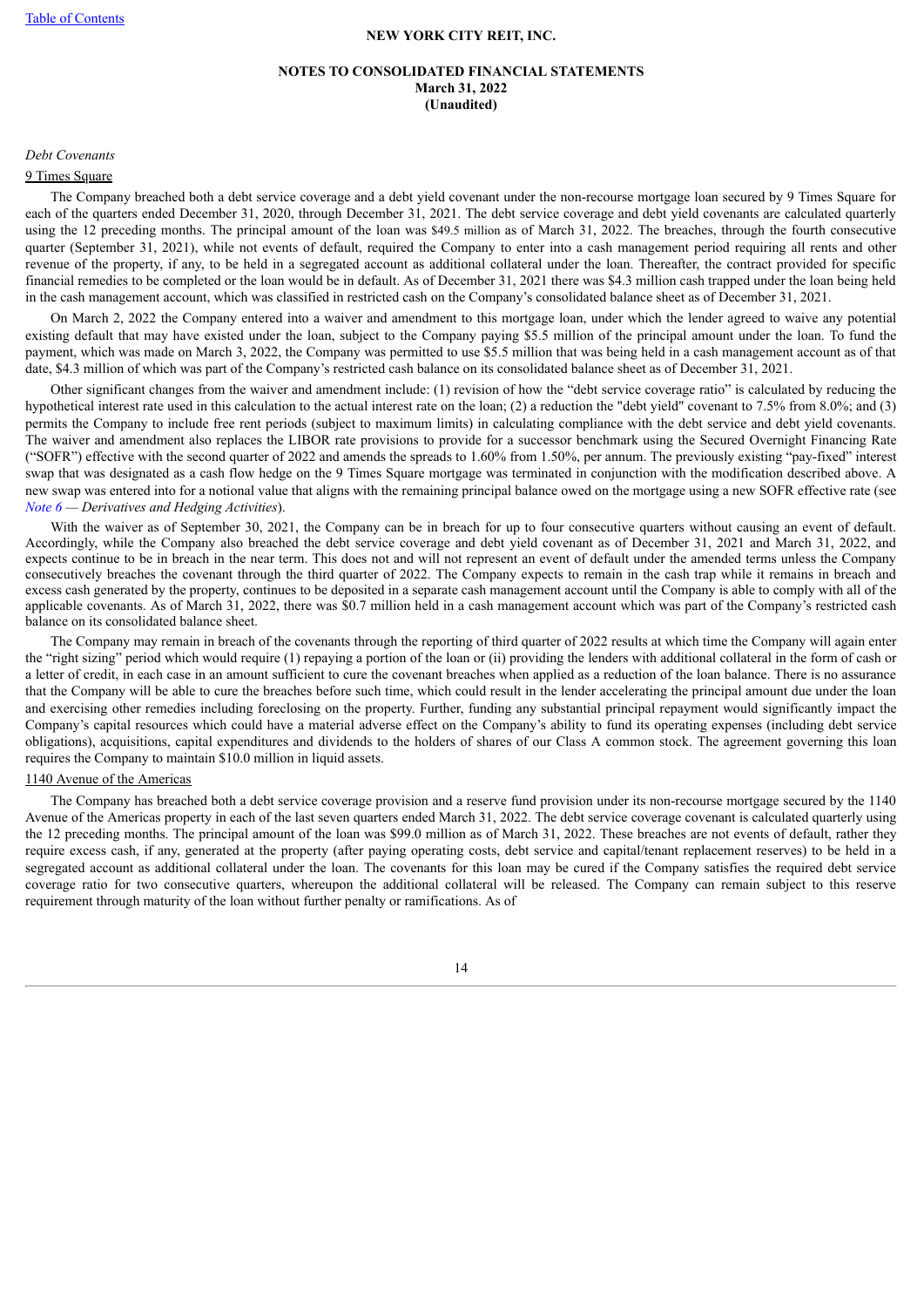### **NOTES TO CONSOLIDATED FINANCIAL STATEMENTS March 31, 2022 (Unaudited)**

March 31, 2022, the Company has \$5.9 million in cash that is retained by the lender and maintained in restricted cash on the Company's consolidated balance sheet.

#### 400 E. 67th Street - Laurel Condominium/200 Riverside Boulevard - Icon Garage

The Company breached a debt service coverage covenant under the non-recourse mortgage loan secured by 400 E. 67th Street - Laurel Condominium/200 Riverside Boulevard - Icon Garage in the first, second and third quarters of 2021. The Company satisfied the debt service coverage covenant for the quarter ended December 31, 2021 and March 31, 2022. The debt service coverage covenant is calculated quarterly using the 12 preceding months.

The principal amount of the loan was \$50.0 million as of March 31, 2022. The two previous parking garage tenants at this property had not paid rent in accordance with their lease agreements for 19 months and were placed on a cash basis in the fourth quarter of 2020. On October 26, 2021, the Company signed a termination agreement with the original tenants of the garages at both the 200 Riverside Boulevard property and 400 E. 67th Street - Laurel Condominium property, which required the tenants to pay a \$1.4 million termination payment to the Company, which was received during the fourth quarter of 2021. Also, upon the signing of the termination agreement, the Company simultaneously entered into six-month license agreements with a new operator at both garage properties, and subsequently extended these agreements in April 2022 to expire at the end of October 2022. The \$1.4 million in cash received for the lease termination fee was deposited into a cash management account and was classified in restricted cash on the Company's consolidated balance sheet as of December 31, 2021, and it was classified in cash and cash equivalents on the Company's consolidated balance sheet as of March 31, 2022 (see below for more information).

The Company's breaches of the debt services coverage covenant were not events of default but rather required the Company to enter into a cash management period requiring all rents and other revenue of the property, if any, to be held in a segregated account as additional collateral under the loan, whereby it could have remained subject to this reserve requirement through maturity of the loan without further penalty or ramifications. However, because the Company satisfied the debt service coverage covenant for the quarter ended December 31, 2021 and March 31, 2022, the Company is no longer in breach because it has satisfied the required debt service coverage for the property for two consecutive quarters. Accordingly, the \$1.4 million, which was classified in restricted cash on the Company's consolidated balance sheet as of December 31, 2021, was reclassified to cash and cash equivalents on the Company's consolidated balance sheet as of March 31, 2022.

# 8713 Fifth Avenue

The Company breached a debt service coverage ratio covenant under the non-recourse mortgage secured by 8713 Fifth Avenue during the second, third and fourth quarters of 2021 and the first quarter of 2022, respectively. The debt service coverage covenant is calculated quarterly using the 12 preceding months. The principal amount for the loan was \$10.0 million as of March 31, 2022. The breach of this covenant did not result in an event of default but rather triggered an excess cash flow sweep period. The Company has the ability to avoid the excess cash flow sweep period by electing to fund a reserve in the amount of \$125,000 of additional collateral in cash or as a letter of credit. As of March 31, 2022, the Company had not yet determined whether it will do so. The Company also has the ability to continue to avoid an excess cash flow sweep period by funding an additional \$125,000 each quarter until the covenant breaches are cured in accordance with the terms of the loan agreement. If the Company does not elect to continue to fund the \$125,000 additional collateral in a subsequent quarter, then the excess flow sweep period would commence in such quarter and continue until the covenant breaches are cured in accordance with the terms of the loan agreement. Additionally, in the event that the debt service coverage ratio covenant remains in breach at or below the current level for two consecutive calendar quarters and the lender reasonably determines that such breach is due to the property not being prudently managed by the current manager, the lender has the right, but not the obligation, to require that the Company replace the current manager with a third party manager chosen by the Company. As of March 31, 2022, no cash was trapped related to this property. The Company signed a lease with a new tenant at this property in November 2021 and expects the new tenant to occupy the space in the second quarter of 2022, which will bring the occupancy at this property back to 100%.

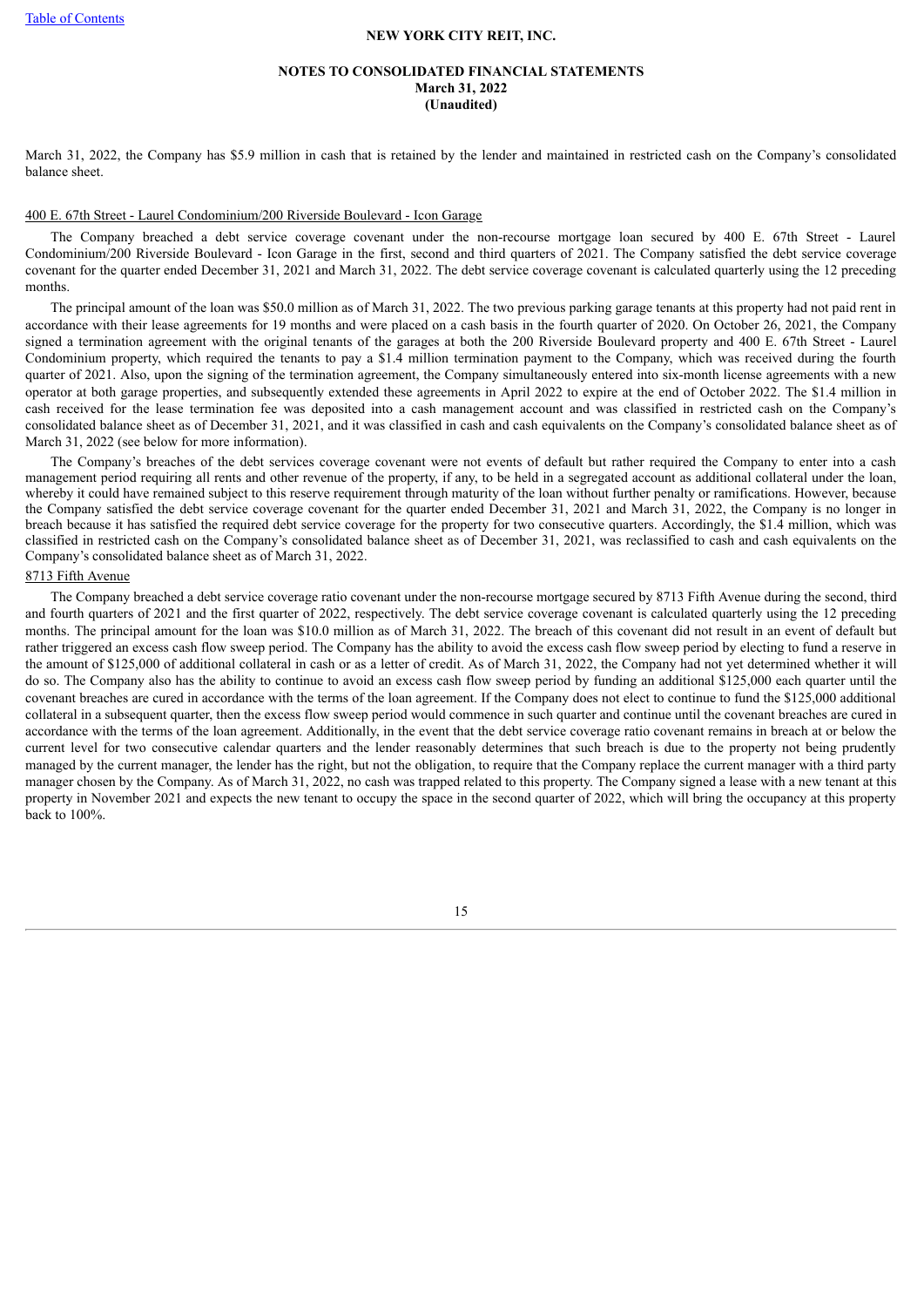### **NOTES TO CONSOLIDATED FINANCIAL STATEMENTS March 31, 2022 (Unaudited)**

#### Other Debt Covenants

The Company was in compliance with the remaining covenants under its other mortgage notes payable as of March 31, 2022, however, it continues to monitor compliance with those provisions. If the Company experiences additional lease terminations, due to tenant bankruptcies or otherwise, or tenants placed on a cash basis continue to not pay rent, it is possible that certain of the covenants on other loans may be breached and the Company may also become restricted from accessing excess cash flows from those properties. Similar to the loans discussed above, the Company's other mortgages also contain cash management provisions that are not considered events of default, and as such, acceleration of principal would only occur upon an event of default.

### *LIBOR Transition*

In July 2017, the Financial Conduct Authority (the authority that regulates LIBOR) announced it intends to stop compelling banks to submit rates for the calculation of LIBOR after 2021. As a result, the Federal Reserve Board and the Federal Reserve Bank of New York organized the Alternative Reference Rates Committee, which identified SOFR as its preferred alternative to LIBOR in derivatives and other financial contracts. On March 5, 2021, the Financial Conduct Authority confirmed a partial extension of this deadline, announcing that it will cease the publication of the one-week and twomonth USD LIBOR settings immediately following December 31, 2021. The remaining USD LIBOR settings will continue to be published through June 30, 2023. The Company is not able to predict when there will be sufficient liquidity in the SOFR market. The Company is monitoring and evaluating the risks related to changes in LIBOR availability, which include potential changes in interest paid on debt and amounts received and paid on interest rate swaps. In addition, the value of debt or derivative instruments tied to LIBOR will also be impacted as LIBOR is limited and discontinued and contracts must be transitioned to a new alternative rate.

The Company had a mortgage loan agreement and a related derivative agreement for a "pay-fixed" interest swap that had terms that were previously based on LIBOR. However, in March of 2022, effective with the 9 Times Square loan modification and the termination and replacement of the "pay-fixed" swaps, both the mortgage loan and agreement and the current "pay-fixed" interest swaps are now based on SOFR. **Note 5 — Fair Value of Financial Instruments**

The Company determines fair value based on quoted prices when available or through the use of alternative approaches, such as discounting the expected cash flows using market interest rates commensurate with the credit quality and duration of the instrument. This alternative approach also reflects the contractual terms of the instrument, as applicable, including the period to maturity, and may use observable market-based inputs, including interest rate curves and implied volatilities, and unobservable inputs, such as expected volatility. The guidance defines three levels of inputs that may be used to measure fair value:

- *Level 1* Quoted prices in active markets for identical assets and liabilities that the reporting entity has the ability to access at the measurement date.
- *Level* 2 Inputs other than quoted prices included within Level 1 that are observable for the asset and liability or can be corroborated with observable market data for substantially the entire contractual term of the asset or liability.
- *Level* 3 Unobservable inputs that reflect the entity's own assumptions that market participants would use in the pricing of the asset or liability and are consequently not based on market activity, but rather through particular valuation techniques.

The determination of where an asset or liability falls in the hierarchy requires significant judgment and considers factors specific to the asset or liability. In instances where the determination of the fair value measurement is based on inputs from different levels of the fair value hierarchy, the level in the fair value hierarchy within which the entire fair value measurement falls is based on the lowest level input that is significant to the fair value measurement in its entirety.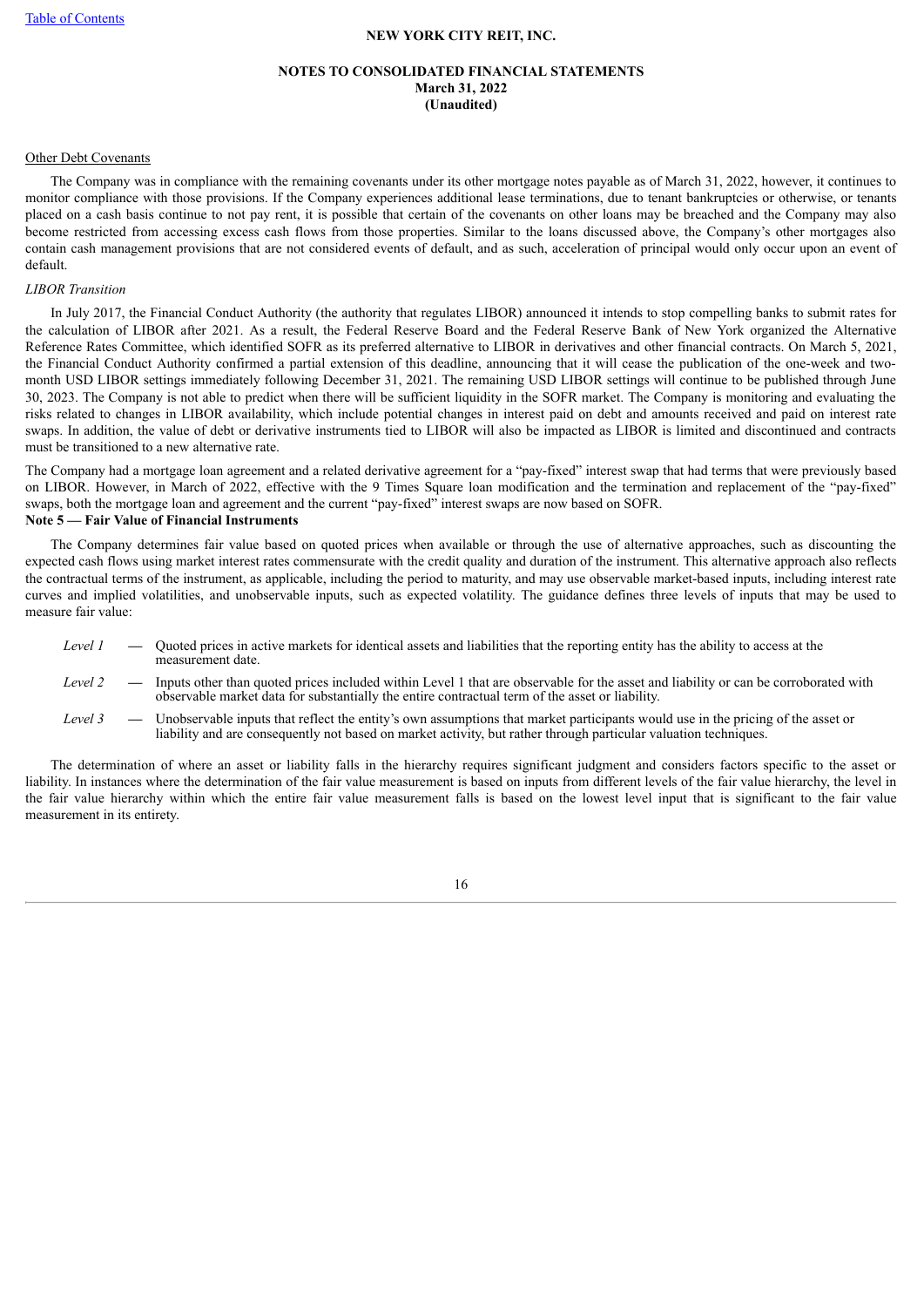### **NOTES TO CONSOLIDATED FINANCIAL STATEMENTS March 31, 2022 (Unaudited)**

### *Financial Instruments Measured at Fair Value on a Recurring Basis*

#### *Derivative Instruments*

The Company's derivative instruments are measured at fair value on a recurring basis. Although the Company has determined that the majority of the inputs used to value its derivatives fall within Level 2 of the fair value hierarchy, the credit valuation adjustments associated with this derivative utilize Level 3 inputs, such as estimates of current credit spreads to evaluate the likelihood of default by the Company and its counterparty. However, as of March 31, 2022, the Company has assessed the significance of the impact of the credit valuation adjustments on the overall valuation of its derivative positions and has determined that the credit valuation adjustments are not significant to the overall valuation of the Company's derivatives. As a result, the Company has determined that its derivatives valuation in its entirety is classified in Level 2 of the fair value hierarchy.

The valuation of derivative instruments is determined using a discounted cash flow analysis on the expected cash flows of each derivative. This analysis reflects the contractual terms of the derivatives, including the period to maturity, as well as observable market-based inputs, including interest rate curves and implied volatilities. In addition, credit valuation adjustments are incorporated into the fair values to account for the Company's potential nonperformance risk and the performance risk of the counterparties.

| (In thousands)                                  | <b>Ouoted Prices</b><br>in Active<br><b>Markets</b><br><b>Level 1</b> |                          |  | <b>Significant Other</b><br><b>Observable</b><br>Inputs<br><b>Level 2</b> | <b>Significant</b><br>Unobservable<br>Inputs<br>Level 3 |  |  | <b>Total</b> |
|-------------------------------------------------|-----------------------------------------------------------------------|--------------------------|--|---------------------------------------------------------------------------|---------------------------------------------------------|--|--|--------------|
| <b>March 31, 2022</b>                           |                                                                       |                          |  |                                                                           |                                                         |  |  |              |
| Interest rate "Pay - Fixed" swaps - assets      |                                                                       |                          |  | 149                                                                       |                                                         |  |  | 149          |
| Total                                           |                                                                       | $\overline{\phantom{0}}$ |  | 149                                                                       |                                                         |  |  | 149          |
|                                                 |                                                                       |                          |  |                                                                           |                                                         |  |  |              |
| <b>December 31, 2021</b>                        |                                                                       |                          |  |                                                                           |                                                         |  |  |              |
| Interest rate "Pay - Fixed" swaps - liabilities |                                                                       |                          |  | (1, 553)                                                                  |                                                         |  |  | (1, 553)     |
| Total                                           |                                                                       |                          |  | (1, 553)                                                                  |                                                         |  |  | (1, 553)     |

#### *Financial Instruments that are not Reported at Fair Value*

The Company is required to disclose at least annually the fair value of financial instruments for which it is practicable to estimate the value. The fair value of short-term financial instruments such as cash and cash equivalents, restricted cash, prepaid expenses and other assets, accounts payable and distributions payable approximates their carrying value on the consolidated balance sheets due to their short-term nature. The fair value of the variable mortgage note payable is deemed to be equivalent to its carrying value because it bears interest at a variable rate that fluctuates with the market and there has been no significant change in the credit risk or credit markets since origination.

The fair values of the Company's financial instruments that are not reported at fair value on the consolidated balance sheet are reported below: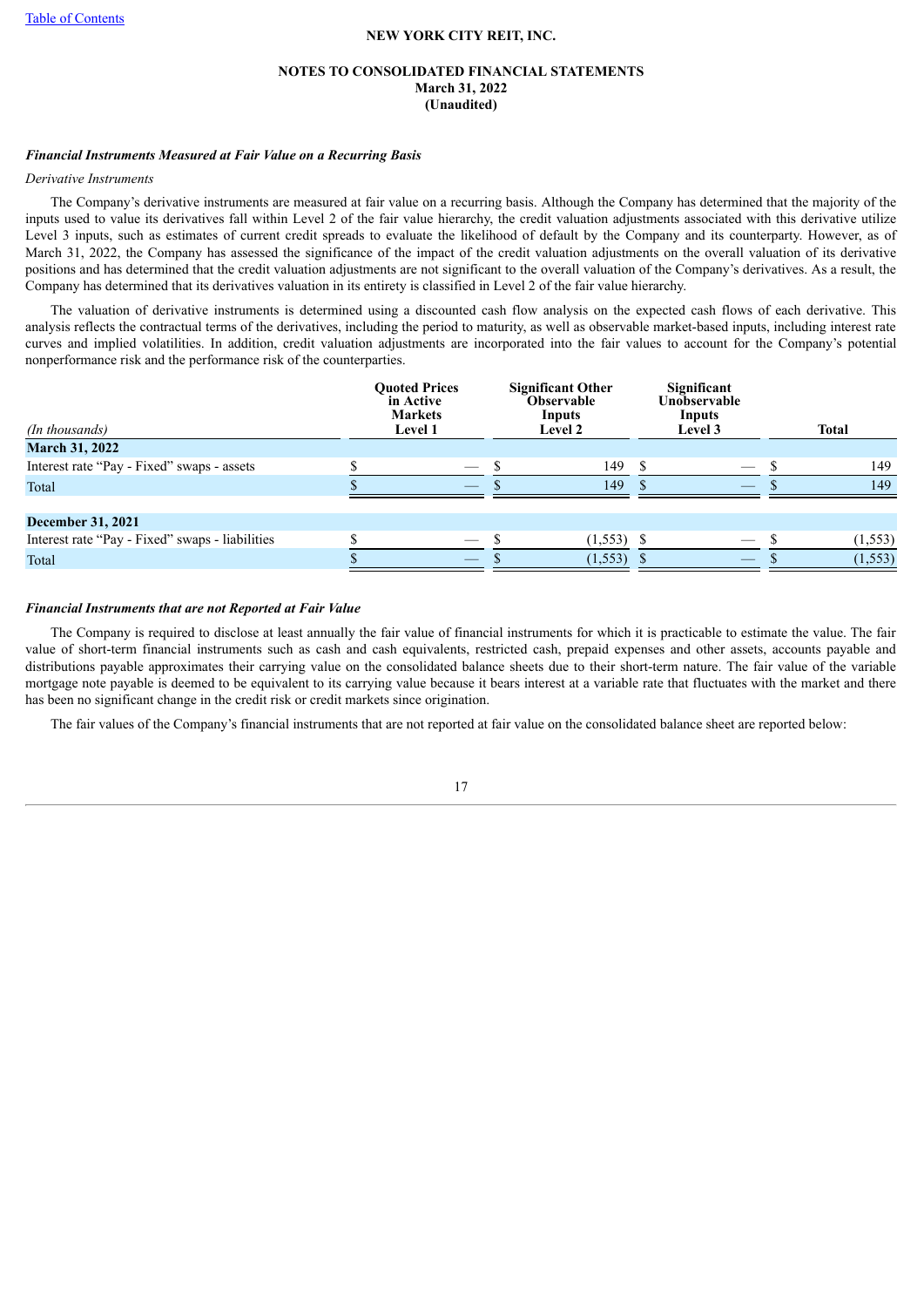# **NOTES TO CONSOLIDATED FINANCIAL STATEMENTS March 31, 2022**

#### **(Unaudited)**

|                                                                                                     |       | <b>March 31, 2022</b>                    |   |                   | December 31, 2021 |                                          |   |                   |
|-----------------------------------------------------------------------------------------------------|-------|------------------------------------------|---|-------------------|-------------------|------------------------------------------|---|-------------------|
| (In thousands)                                                                                      | Level | <b>Gross Principal</b><br><b>Balance</b> |   | <b>Fair Value</b> |                   | <b>Gross Principal</b><br><b>Balance</b> |   | <b>Fair Value</b> |
| Mortgage note payable - 123 William Street                                                          |       | 140,000                                  | S | 138,050           |                   | 140,000                                  | S | 145,827           |
| Mortgage note payable $-1140$ Avenue of the Americas                                                | 3     | 99,000                                   |   | 95,575            |                   | 99,000                                   |   | 100,616           |
| Mortgage note payable — 400 E. 67th Street - Laurel<br>Condominium / 200 Riverside Boulevard - ICON |       |                                          |   |                   |                   |                                          |   |                   |
| Garage                                                                                              |       | 50,000                                   |   | 48,779            |                   | 50,000                                   |   | 51,750            |
| Mortgage note payable $-8713$ Fifth Avenue                                                          |       | 10.000                                   |   | 10.000            |                   | 10.000                                   |   | 10,633            |
| Mortgage note payable $-9$ Times Square                                                             |       | 49,500                                   |   | 48,360            |                   | 55,000                                   |   | 53,654            |
| Mortgage note payable - 196 Orchard Street                                                          |       | 51,000                                   |   | 47,319            |                   | 51,000                                   |   | 50,423            |
| Total                                                                                               |       | 399,500                                  |   | 388,083           |                   | 405,000                                  |   | 412,903           |

# <span id="page-17-0"></span>**Note 6 — Derivatives and Hedging Activities**

### *Risk Management Objective of Using Derivatives*

The Company currently uses derivative financial instruments, including an interest rate swap, and may in the future use others, including options, floors and other interest rate derivative contracts, to hedge all or a portion of the interest rate risk associated with its borrowings. The principal objective of such arrangements is to minimize the risks and costs associated with the Company's operating and financial structure as well as to hedge specific anticipated transactions. The Company does not intend to utilize derivatives for speculative or other purposes other than interest rate risk management. The use of derivative financial instruments carries certain risks, including the risk that the counterparties to these contractual arrangements are not able to perform under the agreements. To mitigate this risk, the Company endeavors to only enter into derivative financial instruments with counterparties with high credit ratings and with major financial institutions with which the Company and its affiliates may also have other financial relationships. The Company does not anticipate that any of the counterparties will fail to meet their obligations.

The table below presents the fair value of the Company's derivative financial instruments as well as their classification on the Company's consolidated balance sheets as of March 31, 2022 and December 31, 2021.

| (In thousands)                                 | <b>Balance Sheet Location</b>               | March 31,<br>2022 |     | <b>December 31, 2021</b> |          |
|------------------------------------------------|---------------------------------------------|-------------------|-----|--------------------------|----------|
| Derivatives designated as hedging instruments: |                                             |                   |     |                          |          |
| Interest Rate "Pay-fixed" Swap                 | Derivative asset (liability), at fair value |                   | 149 |                          | (1, 553) |

#### **Cash Flow Hedges of Interest Rate Risk**

The Company's objectives in using interest rate derivatives are to add stability to interest expense and to manage its exposure to interest rate movements. To accomplish this objective, the Company primarily uses interest rate swaps and collars as part of its interest rate risk management strategy. Interest rate swaps designated as cash flow hedges involve the receipt of variable-rate amounts from a counterparty in exchange for the Company making fixed-rate payments over the life of the agreements without exchange of the underlying notional amount. Interest rate collars designated as cash flow hedges involve the receipt of variable-rate amounts if interest rates rise above the cap strike rate on the contract and payments of variable-rate amounts if interest rates fall below the floor strike rate on the contract.

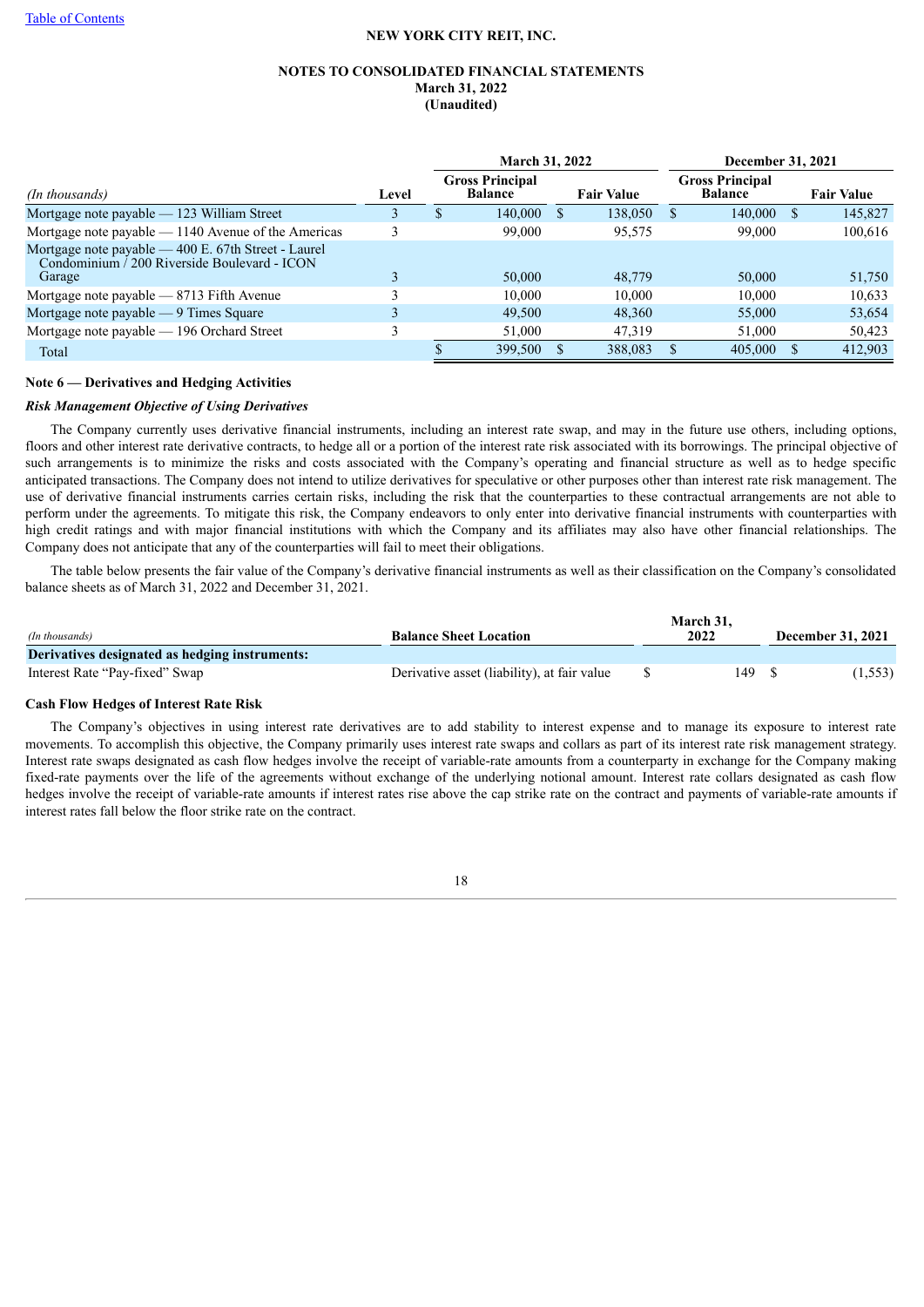### **NOTES TO CONSOLIDATED FINANCIAL STATEMENTS March 31, 2022 (Unaudited)**

The changes in the fair value of derivatives designated and that qualify as cash flow hedges are recorded in accumulated other comprehensive income and are subsequently reclassified into earnings in the period that the hedged forecasted transaction affects earnings. During the three months ended March 31, 2022 and year ended December 31, 2021, such derivatives were used to hedge the variable cash flows associated with variable-rate debt. In connection with the modification and partial paydown of the Company's mortgage loan on its 9 Times Square property (see *[Note](#page-11-0) 4 — Mortgage Notes Payable, Net*), the Company terminated its existing \$55.0 million notional, LIBOR based "pay-fixed" interest rate swap and replaced it with a new \$49.5 million notional, SOFR based "pay-fixed" interest rate swap. In connection with this termination/replacement of the swap derivatives, the Company reflected as a charge (associated with the reduced notional amount) of approximately \$38,000 in Other Income (Expense) on the Company's Statement of Operations for the three month period ended March 31, 2022. The remaining amounts in Accumulated Other Comprehensive Income will be reflected in interest expense over the term of the 9 Times Square mortgage.

Amounts reported in accumulated other comprehensive income (loss) related to derivatives will be reclassified to interest expense as interest payments are made on the Company's variable-rate debt. During the next 12 months, the Company estimates that \$0.2 million will be reclassified from other comprehensive income (loss) as an increase to interest expense.

As of March 31, 2022 and December 31, 2021, the Company had the following derivatives that were designated as cash flow hedges of interest rate risk.

|                                 | <b>March 31, 2022</b>    |                |                           | <b>December 31, 2021</b> |  |                           |  |  |
|---------------------------------|--------------------------|----------------|---------------------------|--------------------------|--|---------------------------|--|--|
| <b>Interest Rate Derivative</b> | Number of<br>Instruments |                | <b>Notional</b><br>Amount | Number of<br>Instruments |  | <b>Notional</b><br>Amount |  |  |
|                                 |                          | (In thousands) |                           |                          |  | (In thousands)            |  |  |
| Interest Rate "Pay-fixed" Swap  |                          |                | 49.500                    |                          |  | 55,000                    |  |  |

The table below details the location in the financial statements of the gain or loss recognized on interest rate derivatives designated as cash flow hedges for the periods indicated.

|                                                                                                                       | Three Months Ended March 31, |       |  |       |  |  |
|-----------------------------------------------------------------------------------------------------------------------|------------------------------|-------|--|-------|--|--|
| (In thousands)                                                                                                        |                              | 2022  |  | 2021  |  |  |
| Amount of gain recognized in accumulated other comprehensive loss on interest rate derivatives (effective<br>portion) |                              | 1.424 |  | 307   |  |  |
| Amount of loss reclassified from accumulated other comprehensive loss into income as interest expense                 |                              | (288) |  | (287) |  |  |
| Total interest expense recorded in consolidated statements of operations and comprehensive loss                       |                              | 4.715 |  | 4.713 |  |  |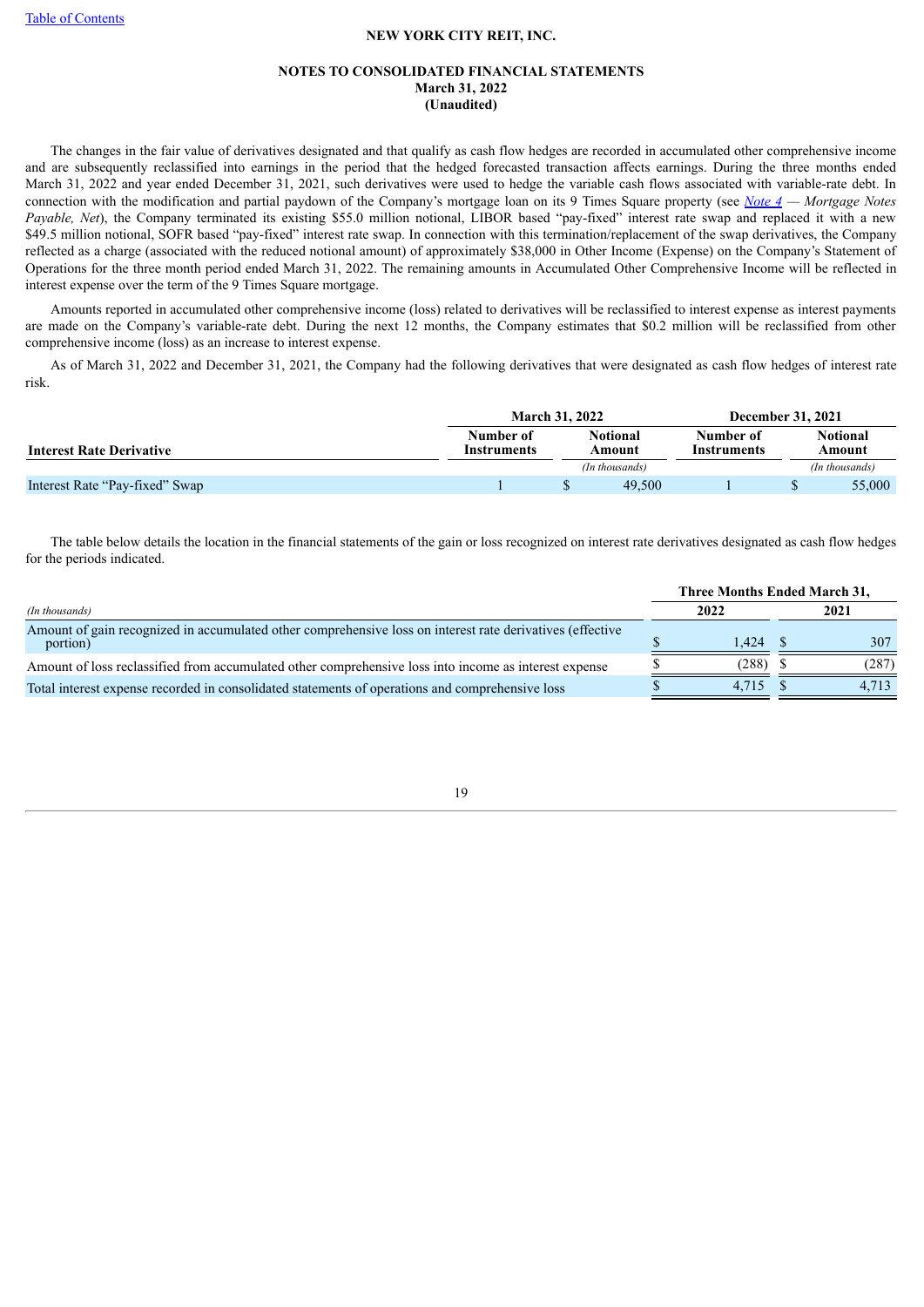### **NOTES TO CONSOLIDATED FINANCIAL STATEMENTS March 31, 2022 (Unaudited)**

### **Offsetting Derivatives**

The table below presents a gross presentation, the effects of offsetting, and a net presentation of the Company's derivatives as of March 31, 2022 and December 31, 2021. The net amounts of derivative assets or liabilities can be reconciled to the tabular disclosure of fair value. The tabular disclosure of fair value provides the location that derivative assets and liabilities are presented on the Balance Sheet.

|                   |                                                        |                                                        |                                                              |                                                                                                     | <b>Gross Amounts Not Offset on</b><br>the Balance Sheet |                                                   |                   |
|-------------------|--------------------------------------------------------|--------------------------------------------------------|--------------------------------------------------------------|-----------------------------------------------------------------------------------------------------|---------------------------------------------------------|---------------------------------------------------|-------------------|
| (In thousands)    | <b>Gross Amounts</b><br>of Recognized<br><b>Assets</b> | <b>Gross Amounts</b><br>of Recognized<br>(Liabilities) | Gross<br>Amounts<br>Offset on the<br><b>Balance</b><br>Sheet | <b>Net Amounts of</b><br><b>Assets</b><br>(Liabilities)<br>Presented on the<br><b>Balance Sheet</b> | Financial<br>Instruments                                | Cash<br>Collateral<br><b>Received</b><br>(Posted) | <b>Net Amount</b> |
| March 31, 2022    | 149                                                    |                                                        | $\hspace{0.1mm}-\hspace{0.1mm}$                              | 149                                                                                                 |                                                         |                                                   | 149               |
| December 31, 2021 | $\hspace{0.1mm}-\hspace{0.1mm}$                        | (1, 553)                                               | $\hspace{0.05cm}$                                            | (1, 553)                                                                                            |                                                         |                                                   | (1, 553)          |
|                   |                                                        |                                                        |                                                              |                                                                                                     |                                                         |                                                   |                   |

#### **Credit-risk-related Contingent Feature**s

The Company has agreements with its derivative counterparty that contain a provision where if the Company either defaults or is capable of being declared in default on any of its indebtedness, then the Company could also be declared in default on its derivative obligations.

As of March 31, 2022, the fair value of derivatives in a net asset position including accrued interest but excluding any adjustment for nonperformance risk related to these agreements was \$0.1 million. As of March 31, 2022, the Company has not posted any collateral related to these agreements and was not in breach of any agreement provisions. If the Company had breached any of these provisions, it could have been required to settle its obligations under the agreements at their aggregate termination value of \$0.1 million.

### <span id="page-19-0"></span>**Note 7 — Stockholders' Equity**

As of March 31, 2022 and December 31, 2021, the Company had 13.4 million and 13.3 million shares of common stock outstanding, respectively, including unvested restricted shares. As of March 31, 2022, all of the Company's shares of common stock outstanding was Class A common stock, including unvested restricted shares.

Currently and during the year ended December 31, 2021, the Company pays dividends to common stockholders in the amount of \$0.40 per share (\$0.10 per share, per quarter) of common stock per year, payable to holders of record on a single quarterly record date.

During the three months ended March 31, 2022, in accordance with the Side Letter (as defined in *[Note](#page-21-0) 9 — Related Party Transactions and Arrangements*), the Advisor reinvested base management fees, aggregating approximately \$1.0 million, in shares of the Company's Class A common stock in the first quarter of 2022. As a result, the Company issued 45,372 and 43,508 shares of its Class A common stock in February and March 2022, respectively, in connection with the monthly base management fee earned by the Advisor.

Also, during the three months ended March 31, 2022, the Company's independent board of directors made an election to receive stock in lieu of cash for board services rendered during the fourth quarter 2021 and accordingly, the expense was recorded in the fourth quarter of 2021. As a result, the Company issued 5,192 shares of its Class A common stock to the Company's independent board of directors in the first quarter of 2022.

# *Equity Of erings*

#### Class A Common Stock

On October 1, 2020, the Company entered into an Equity Distribution Agreement, pursuant to which the Company may, from time to time, offer, issue and sell to the public, through its sales agents, shares of Class A common stock having an aggregate offering price of up to \$250.0 million in an "at the market" equity offering program (the "Common Stock ATM Program").

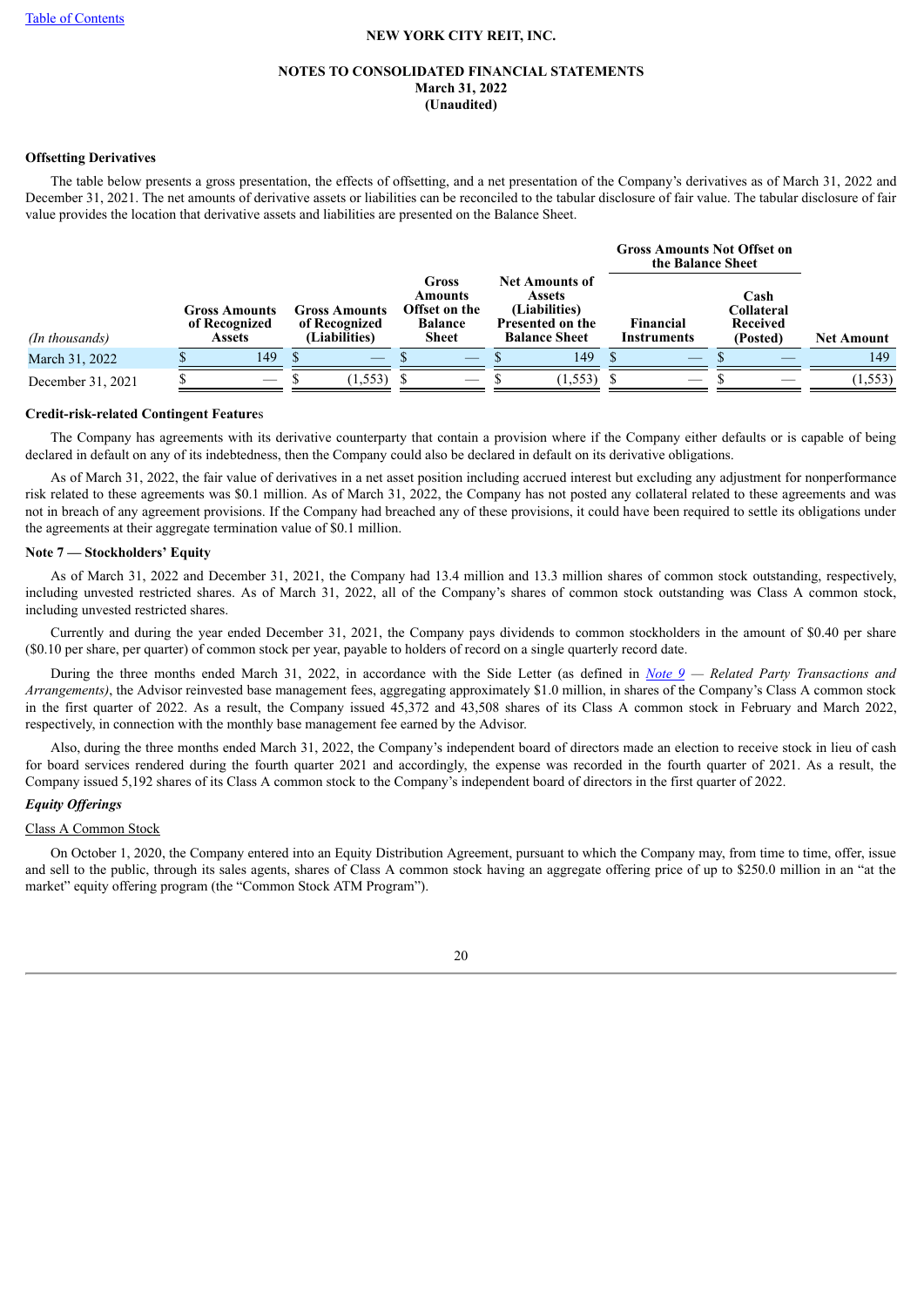### **NOTES TO CONSOLIDATED FINANCIAL STATEMENTS March 31, 2022 (Unaudited)**

During the three months ended March 31, 2022 and 2021, the Company did not sell any shares of Class A common stock through the Common Stock ATM Program.

## *Repurchase Program*

The Company's directors adopted a resolution authorizing consideration of share repurchases of up to \$100 million of shares of Class A common stock over a long-term period following the listing of our Common Stock on the NYSE (the "Listing"). Actual repurchases would be reviewed and approved by the Company's board of directors based on management recommendations taking into consideration all information available at the specific time including the Company's available cash resources (including the ability to borrow), market capitalization, trading price and alternative uses such as acquisitions. Repurchases would typically be made on the open market in accordance with SEC rules creating a safe harbor for issuer repurchases but may also occur in privately negotiated transactions. No shares have been repurchased since the Company's directors adopted the resolution.

# *Tender Offer*

On December 28, 2020, in response to an unsolicited offer to the Company's stockholders, the Company commenced a tender offer, (as amended, the "December Offer") to purchase up to 65,000 shares of Class B common stock for cash at a purchase price equal to \$7.00 per share. The December Offer expired on January 27, 2021 and, in accordance with the terms of the December offer, the Company purchased 26,236 shares of Class B common stock for a total cost of approximately \$0.2 million, including fees and expenses relating to the tender offer, with cash on hand in February 2021.

## *Stockholder Rights Plan*

In May 2020, the Company announced that its board of directors had approved a stockholder rights plan, but did not take actions to declare a dividend for the plan to become effective. In August 2020, in connection with the Listing and the related bifurcation of common stock into Class A and Class B common stock, the Company entered into an amended and restated rights agreement, which amended and restated the stockholders rights plan approved in May 2020 and declared a dividend payable in August 2020, of one Class A right for and on each share of Class A common stock and one Class B right for and on each share of Class B common stock, in each case, outstanding on the close of business on August 28, 2020 to the stockholders of record on that date. Each right entitles the registered holder to purchase from the Company one one-thousandth of a share of Series A Preferred Stock, par value \$0.01 per share ("Series A Preferred Stock"), of the Company at a price of \$55.00 per one one-thousandth of a share of Series A Preferred Stock, represented by a right, subject to adjustment. On August 12, 2021 the expiration date of these rights was extended from August 16, 2021 to August 16, 2022.

#### *Distribution Reinvestment Plan*

Until August 28, 2020, the Company had a distribution reinvestment plan ("DRIP"), pursuant to which, stockholders may elect to reinvest distributions paid in cash in additional shares of common stock. The Company had the right to amend any aspect of the DRIP or terminate the DRIP with ten days' notice to participants.

An amendment and restatement of the DRIP (the "A&R DRIP") in connection with the Listing became effective on August 28, 2020. The A&R DRIP allows stockholders who have elected to participate to have dividends paid with respect to all or a portion of their shares of Class A common stock and Class B common stock reinvested in additional shares of Class A common stock. Shares received by participants in the A&R DRIP will represent shares that are, at the election of the Company, either (i) acquired directly from the Company, which would issue new shares, at a price based on the average of the high and low sales prices of Class A common stock on the NYSE on the date of reinvestment, or (ii) acquired through open market purchases by the plan administrator at a price based on the weighted-average of the actual prices paid for all of the shares of Class A common stock purchased by the plan administrator with proceeds from reinvested dividends to participants for the related quarter, less a per share processing fee.

Shares issued by the Company pursuant to the DRIP or the A&R DRIP were or are recorded within stockholders' equity in the consolidated balance sheets in the period dividends or other distributions are declared. During the three months ended March 31, 2022, any DRIP transactions were settled through open market transactions and no shares were issued by the Company.

#### <span id="page-20-0"></span>**Note 8 — Commitments and Contingencies**

#### *Lessee Arrangement - Ground Lease*

The Company entered into a ground lease agreement in 2016 related to the acquisition of 1140 Avenue of the Americas under a leasehold interest arrangement and recorded an ROU asset and lease liability related to this lease upon adoption of ASU

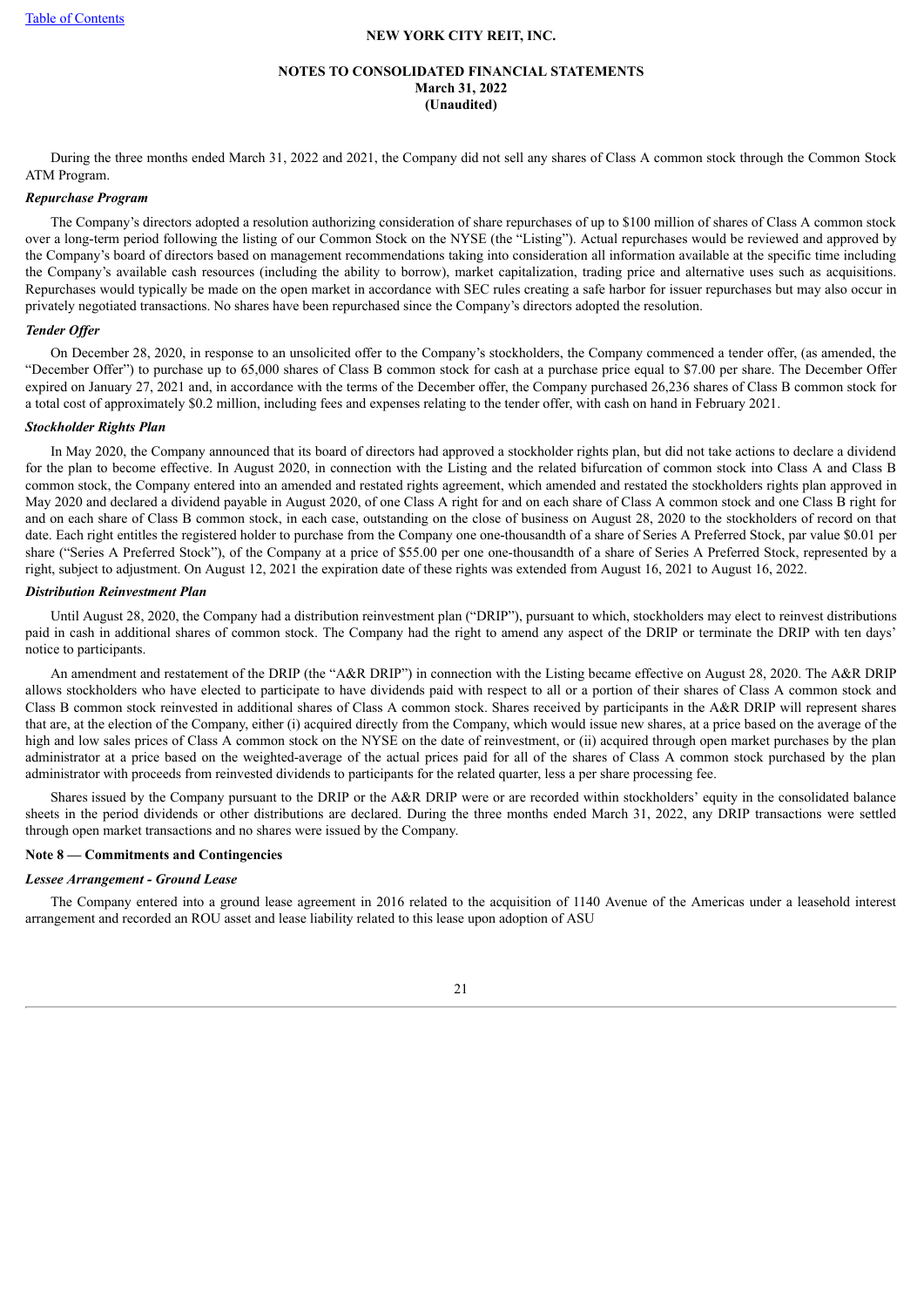### **NOTES TO CONSOLIDATED FINANCIAL STATEMENTS March 31, 2022 (Unaudited)**

2016-02 during the year ended December 31, 2019. The ground lease is considered an operating lease. In computing the lease liabilities, the Company discounts future lease payments at an estimated incremental borrowing rate at adoption or acquisition if later. The term of the Company's ground lease is significantly longer than the term of borrowings available to the Company on a fully-collateralized basis. The Company's estimate of the incremental borrowing rate required significant judgment.

As of March 31, 2022, the Company's ground lease has a weighted-average remaining lease term of 44.8 years and a discount rate of 8.6%. As of March 31, 2022, the Company's balance sheet includes an ROU asset and liability of \$55.1 million and \$54.8 million, respectively, which are included in operating lease right-of-use asset and operating lease liability, respectively, on the consolidated balance sheet. For the three months ended March 31, 2022 and 2021, the Company paid cash of \$1.2 million and \$1.2 million, respectively, for amounts included in the measurement of lease liabilities and recorded expense of \$1.2 million and \$1.2 million, respectively, on a straight-line basis in accordance with the standard. The lease expense is recorded in property operating expenses in the consolidated statements of operations and comprehensive loss. The Company did not enter into any additional ground leases as lessee during the three months ended March 31, 2022 and 2021.

The following table reflects the ground lease rent payments due from the Company and a reconciliation to the net present value of those payments as of March 31, 2022:

| (In thousands)                        | <b>Future Base Rent Payments</b> |            |
|---------------------------------------|----------------------------------|------------|
| 2022 (remainder)                      |                                  | 3,560      |
| 2023                                  |                                  | 4,746      |
| 2024                                  |                                  | 4,746      |
| 2025                                  |                                  | 4,746      |
| 2026                                  |                                  | 4,746      |
| Thereafter                            |                                  | 197,754    |
| Total lease payments                  |                                  | 220,298    |
| Less: Effects of discounting          |                                  | (165, 541) |
| Total present value of lease payments |                                  | 54,757     |

#### *Litigation and Regulatory Matters*

In the ordinary course of business, the Company may become subject to litigation, claims and regulatory matters. There are no material legal or regulatory proceedings pending or known to be contemplated against the Company.

#### *Environmental Matters*

In connection with the ownership and operation of real estate, the Company may potentially be liable for costs and damages related to environmental matters. As of March 31, 2022, the Company has not been notified by any governmental authority of any non-compliance, liability or other claim, and is not aware of any other environmental condition that it believes will have a material adverse effect on the results of operations.

#### <span id="page-21-0"></span>**Note 9 — Related Party Transactions and Arrangements**

As of March 31, 2022 and December 31, 2021, entities wholly owned by AR Global owned 144,971 and 56,091 shares, respectively, of the Company's outstanding common stock.

### *Fees and Participations Incurred in Connection with the Operations of the Company*

## *Summary of Advisory Agreement*

Pursuant to the advisory agreement with the Advisor (as amended from time to time, the "Advisory Agreement"), the Advisor manages the Company's day-to-day operations. The initial term of the Advisory Agreement ends in July 2030, and will automatically renew for successive five-year terms unless either party gives written notice of its election not to renew at least 180 days prior to the then-applicable expiration date. The Company may only elect not to renew the Advisory Agreement on this basis with the prior approval of at least two-thirds of the Company's independent directors, and no change of control fee (as defined in the Advisory Agreement) is payable if the Company makes this election.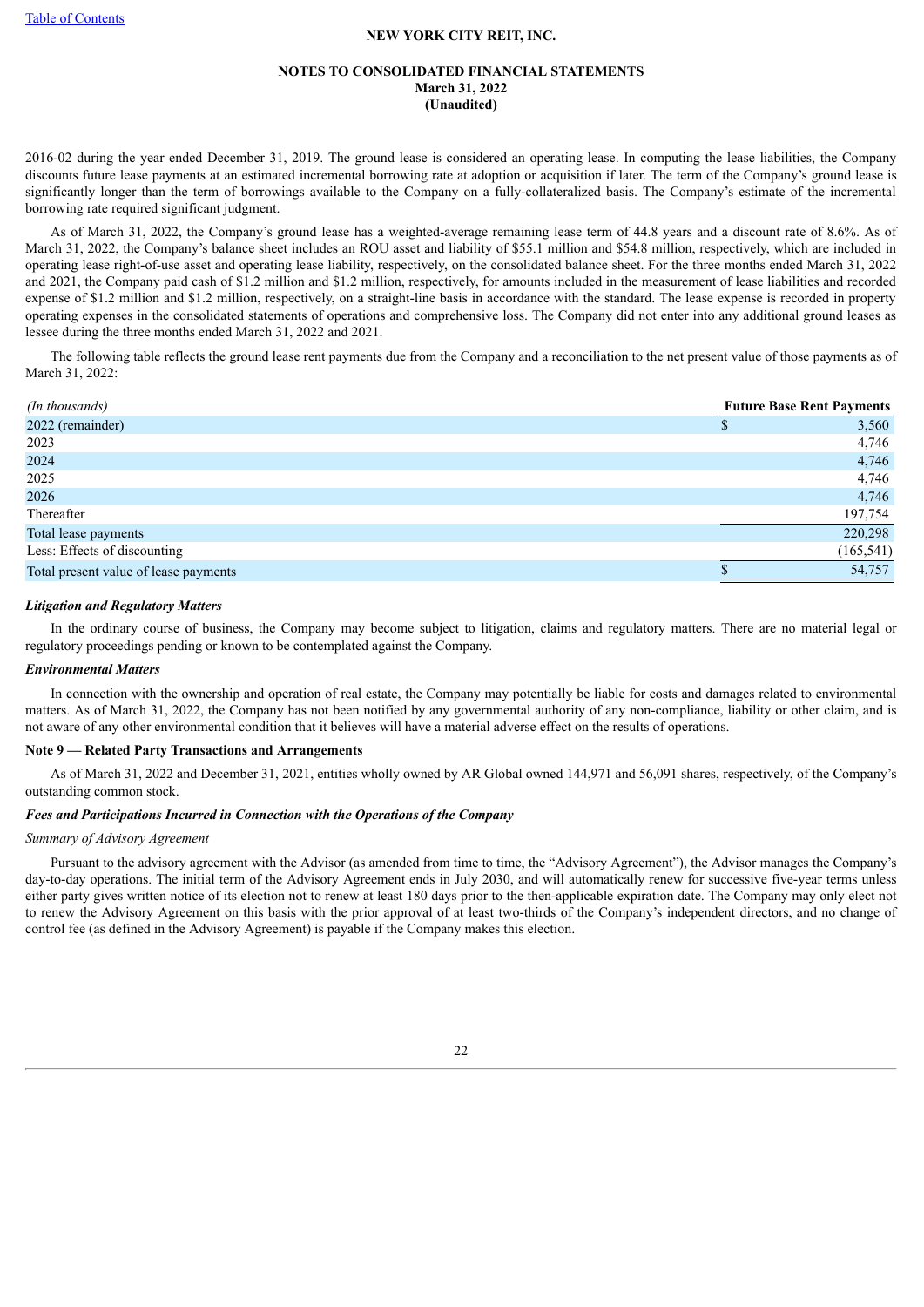### **NOTES TO CONSOLIDATED FINANCIAL STATEMENTS March 31, 2022 (Unaudited)**

#### Asset Management Fees and Variable Management/Incentive Fees

The Company pays the Advisor a base asset management fee on the first business day of each month equal to  $(x)$  \$0.5 million plus  $(y)$  a variable amount equal to (a) 1.25% of the equity proceeds received after November 16, 2018, divided by (b) 12. The base asset management fee is payable in cash, shares of common stock, units of limited partnership interest in the OP, or a combination thereof, at the Advisor's election. Equity proceeds are defined as, with respect to any period, cumulative net proceeds of all common and preferred equity and equity-linked securities issued by the Company and its subsidiaries during the period, including: (i) any equity issued in exchange or conversion of exchangeable notes based on the stock price at the date of issuance and convertible equity; (ii) any other issuances of equity, including but not limited to units in the OP (excluding equity-based compensation but including issuances related to an acquisition, investment, joint-venture or partnership); and (iii) effective following the time the Company commences paying a dividend of at least \$0.05 per share per annum to its stockholders, (which occurred in October 2020), any cumulative Core Earnings (as defined in the Advisory Agreement) in excess of cumulative distributions paid on the Company's common stock since November 16, 2018, the effective date of the most recent amendment and restatement of the Advisory Agreement.

The Advisory Agreement also entitles the Advisor to an incentive variable management fee. Currently and during the year ended December 31, 2021, the variable management fee is equal to (i) the product of (a) the diluted weighted-average outstanding shares of common stock for the calendar quarter (excluding any equity-based awards that are subject to performance metrics that are not currently achieved) multiplied by (b) 15.0% multiplied by (c) the excess of Core Earnings Per Adjusted Share for the previous three-month period in excess of \$0.1458, plus (ii) the product of (x) the diluted weightedaverage outstanding shares of common stock for the calendar quarter (excluding any equity-based awards that are subject to performance metrics that are not currently achieved) multiplied by (y) 10.0% multiplied by (z) the excess of Core Earnings Per Adjusted Share for the previous three-month period in excess of \$0.1944. The variable management fee is payable quarterly in arrears in cash, shares of common stock, units of limited partnership interest in the OP or a combination thereof, at the Advisor's election. No incentive variable management fees were earned during the three months ended March 31, 2022 or 2021.

On February 4, 2022, the Company entered into a side letter (the "Side Letter") with the Advisor to the Advisory Agreement whereby the Advisor agreed to, from the date of the Side Letter until August 4, 2022, immediately invest all fees received by the Advisor under Section  $10(c)(i)-(ii)$  of the Advisory Agreement in shares of the Company's Class A common stock, par value \$0.01 per share (the "Shares"), in an amount aggregating no more than \$3.0 million. The price of the Shares will be determined, at each issuance, in accordance with Section 10(c)(iii) of the Advisory Agreement but may not be less than the "Minimum Price" as defined in Section 312.04(h) of the New York Stock Exchange Listed Company Manual (the "Listed Company Manual"). The Advisor's obligation to invest its fee in Shares under the Side Letter is in consideration of, and subject to the provisions of the Waiver Agreements (defined below). In addition, the Company is not required to issue any Shares under the Side Letter if doing so would require the Company to seek shareholder approval under Section 312 of the Listed Company Manual or any subsequent rules and regulations of the New York Stock Exchange.

On February 4, 2022, concurrently with the execution of the Side Letter, the Company's board of directors granted (i) a waiver from the Aggregate Share Ownership Limit, as defined and contained in Section 5.7 of the Company's charter, to permit each of Bellevue Capital Partners, LLC, which is an entity that controls the Advisor ("Bellevue"), the Advisor, entities controlled by Bellevue, Edward M. Weil. Jr, who is an officer and director of the Company, an officer of the Advisor and a holder of a non-controlling interest in Bellevue, and their respective affiliates and certain other entities and individuals who would be treated as Beneficially Owning or Constructively Owning (each as defined in the Charter) Shares held by either or both of Bellevue and the Advisor, including Mr. Weil, to Beneficially Own or Constructively Own Shares in an amount up to 20% of the outstanding Shares (subject to certain constraints for each such entity and individual on the total actual ownership of Shares by such entities and individuals), to the extent and on the terms set forth in each ownership limit waiver agreement (collectively, the "Charter Ownership Limit Waiver Agreements"); and (ii) a waiver from the provisions contained in Section 1.1 of the Amended and Restated Rights Agreement, dated August 17, 2020 (as amended by Amendment No. 1 dated August 12, 2021, the "Rights Plan"), to permit each party to the Charter Ownership Limit Waiver Agreements to Beneficially Own (as defined in the Rights Plan) Shares to the maximum extent allowed by the Charter Ownership Limit Waiver Agreements without being deemed an "Acquiring Person" under Section 1.1 of the Rights Plan, subject to the terms set forth in the rights plan waiver agreement (the "Rights Plan Waiver Agreement," and together with the Charter Ownership Limit Waiver Agreements, the "Waiver Agreements"). The terms and conditions of the Charter Ownership Limit Waiver Agreements entered into with each of these entities or individuals are the same except for the actual number of Shares the entities or individuals may own or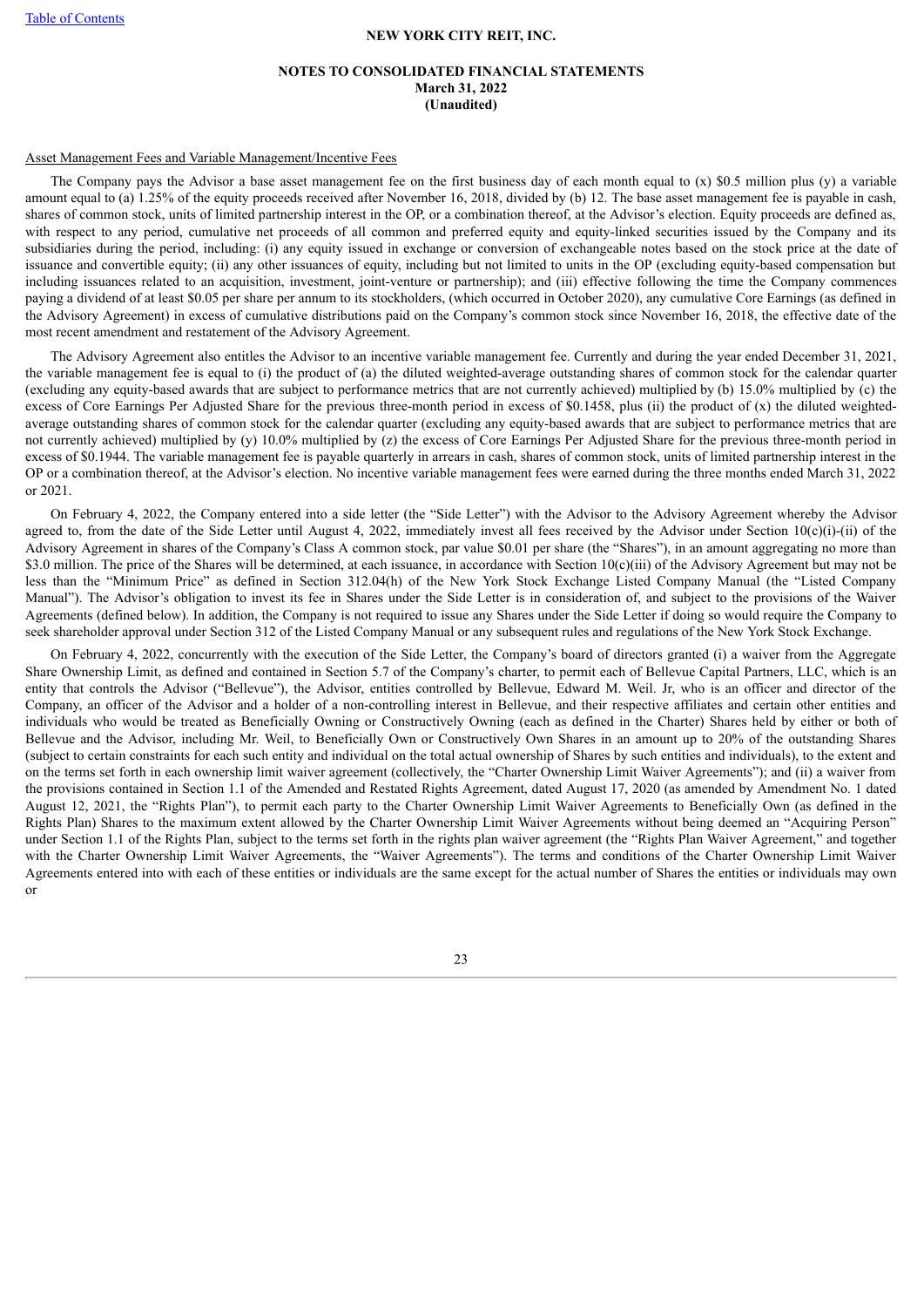### **NOTES TO CONSOLIDATED FINANCIAL STATEMENTS March 31, 2022 (Unaudited)**

acquire. All other terms and conditions contained in the Company's charter will otherwise continue to apply to the Shares that the entities or individuals may own or acquire.

The Company paid \$1.5 million and \$1.5 million in cash base asset management fees during the three months ended March 31, 2022 and 2021, respectively. There were no variable management fees incurred in either of these periods. In accordance with the Side Letter, the Advisor reinvested base management fees, aggregating \$1.0 million, in shares of the Company's Class A common stock in the first quarter of 2022. As a result, the Company issued 45,372 and 43,508 shares of its Class A common stock in February and March 2022 in connection with the monthly base management fee earned by the Advisor.

#### Property Management Fees

Pursuant to the Property Management and Leasing Agreement (the "PMA"), as most recently amended on November 16, 2018, except in certain cases where the Company contracts with a third party, the Company pays the Property Manager a property management fee equal to: (i) for non-hotel properties, 3.25% of gross revenues from the properties managed, plus market-based leasing commissions; and (ii) for hotel properties, a market-based fee based on a percentage of gross revenues. The term of the PMA is coterminous with the term of the Advisory Agreement.

Pursuant to the PMA, the Company reimburses the Property Manager for property-level expenses. These reimbursements are not limited in amount and may include reasonable salaries, bonuses, and benefits of individuals employed by the Property Manager, except for the salaries, bonuses, and benefits of individuals who also serve as one of the Company's executive officers or as an executive officer of the Property Manager or any of its affiliates. The Property Manager may also subcontract the performance of its property management and leasing services duties to third parties and pay all or a portion of its property management fee to the third parties with whom it contracts for these services.

On April 13, 2018, in connection with the loan for its 400 E. 67th Street - Laurel Condominium and 200 Riverside Boulevard properties, the Company entered into a new property management agreement with the Property Manager (the "April 2018 PMA") to manage the properties secured by the loan. With respect to these properties, the substantive terms of the April 2018 PMA are identical to the terms of the PMA, except that the property management fee for non-hotel properties is 4.0% of gross revenues from the properties managed, plus market-based leasing commissions. The April 2018 PMA has an initial term of one year that is automatically extended for an unlimited number of successive one-year terms at the end of each year unless any party gives 60 days' written notice to the other parties of its intention to terminate.

The Company incurred approximately \$0.4 million and \$0.4 million in property management fees during each of the three months ended March 31, 2022 and 2021, respectively.

### Professional Fees and Other Reimbursements

The Company pays directly or reimburses the Advisor monthly in arrears, for all the expenses paid or incurred by the Advisor or its affiliates in connection with the services it provides to the Company under the Advisory Agreement, subject to the following limitations:

• With respect to administrative and overhead expenses of the Advisor, including administrative and overhead expenses of all employees of the Advisor or its affiliates directly or indirectly involved in the performance of services but not including their salaries, wages, and benefits, these costs may not exceed in any fiscal year,

(i) \$0.4 million, or

- (ii) if the Asset Cost (as defined in the Advisory Agreement) as of the last day of the fiscal quarter immediately preceding the month is equal to or greater than \$1.25 billion, (x) the Asset Cost as of the last day of the fiscal quarter multiplied by (y)  $0.10\%$ .
- With respect to the salaries, wages, and benefits of all employees of the Advisor or its affiliates directly or indirectly involved in the performance of services (including the Company's executive officers), these amounts must be comparable to market rates and reimbursements may not exceed, in any fiscal year,

(i) \$2.6 million, or

(ii) if the Asset Cost as of the last day of the fiscal year is equal to or greater than \$1.25 billion, (x) the Asset Cost as of the last day of the fiscal year multiplied by (y) 0.30%.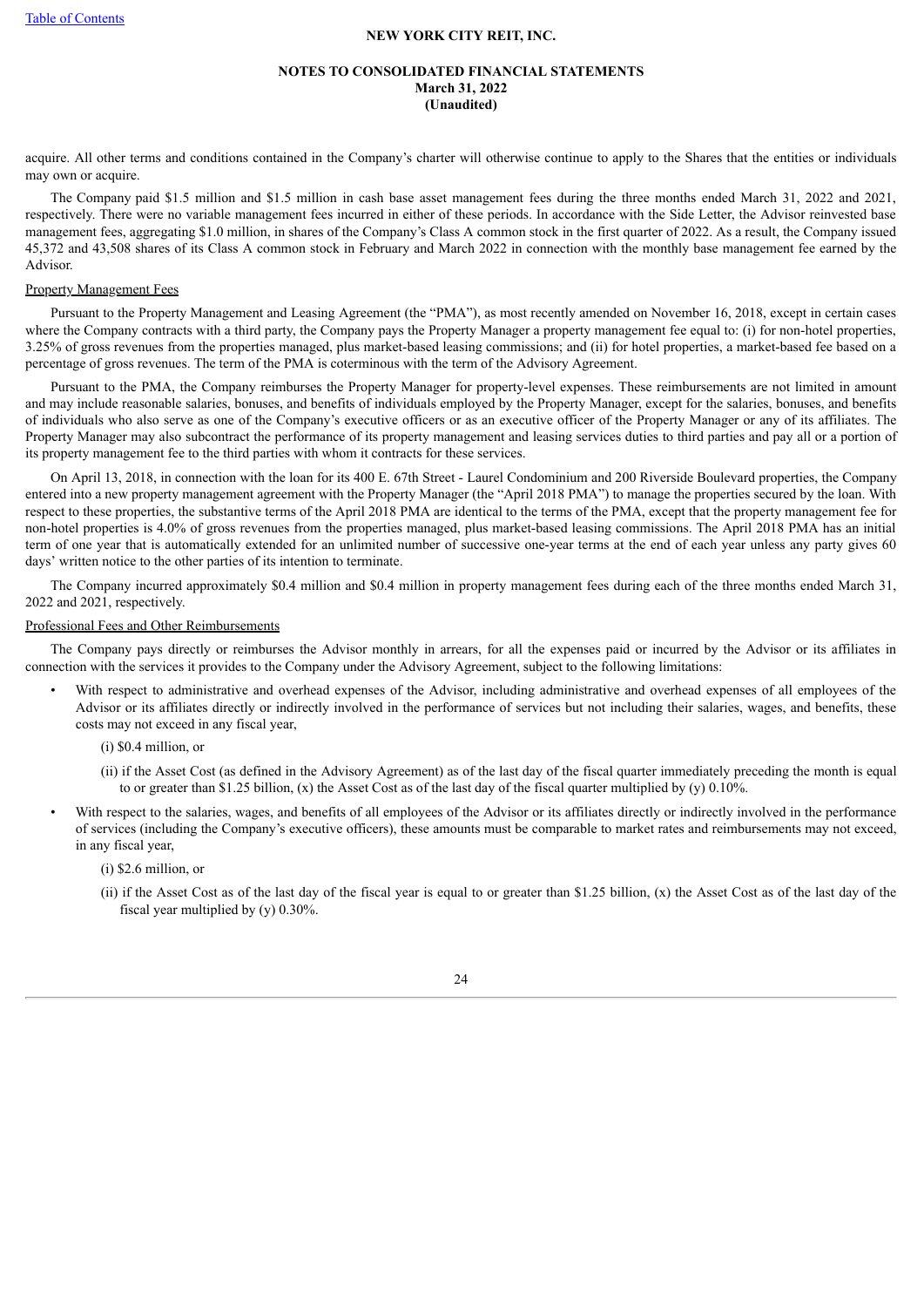### **NOTES TO CONSOLIDATED FINANCIAL STATEMENTS March 31, 2022 (Unaudited)**

Professional fees and other reimbursements for the three months ended March 31, 2022 and 2021 were \$1.5 million and \$1.4 million, respectively. These amounts include reimbursements to the Advisor for administrative, overhead and personnel services, which are subject to the limits noted above, as well as costs associated with directors and officers insurance which are not subject to those limits.

The amount of expenses included within professional fees and other reimbursements related to administrative, overhead and personnel services provided by and reimbursed to the Advisor for the three months ended March 31, 2022 and 2021were \$1.3 million and \$1.2 million, respectively, of which \$0.3 million and \$0.3 million, respectively, related to administrative and overhead expenses and \$1.0 million and \$0.9 million, respectively, were for salaries, wages, and benefits.

### *Summary of Fees, Expenses and Related Payables*

The following table details amounts incurred in connection with the Company's operations-related services described above as of and for the periods presented:

|                                                       |      | <b>Three Months Ended</b><br>March 31, |      |         | Pavable (receivable) as of |     |  |                      |
|-------------------------------------------------------|------|----------------------------------------|------|---------|----------------------------|-----|--|----------------------|
| (In thousands)                                        | 2022 |                                        | 2021 |         | <b>March 31, 2022</b>      |     |  | December 31.<br>2021 |
| <b>Ongoing fees:</b>                                  |      |                                        |      |         |                            |     |  |                      |
| Asset and property management fees to related parties |      | 1.922                                  |      | 1.907 S |                            | 646 |  | 141                  |
| Professional fees and other reimbursements (1)        |      | 1.484                                  |      | 1,392   |                            |     |  |                      |
| Professional fee credit due from the Advisor          |      |                                        |      |         |                            | __  |  |                      |
| Total related party operation fees and reimbursements |      | 3.406                                  |      | 3.299   |                            | 646 |  | 141                  |

Amounts for the three months ended March 31, 2022 and 2021 are included in general and administrative expenses in the unaudited consolidated statements of operations and comprehensive loss. (1)

## *Listing Arrangements*

#### Listing Note

Pursuant to the limited partnership agreement of the OP, which was amended and restated in connection with the effectiveness of the Listing on the Listing Date (as so amended and restated, the "A&R OP Agreement"), in the event the Company's shares of common stock was listed on a national exchange, the OP was obligated to distribute to the Special Limited Partner a promissory note in an aggregate amount (the "Listing Amount") equal to 15.0% of the difference (to the extent the result is a positive number) between:

• the sum of (i) (A) the average closing price of the shares of Class A common stock over the Measurement Period (as defined below) multiplied by the number of shares of common stock issued and outstanding as of the Listing, plus (B) the sum of all distributions or dividends (from any source) paid by the Company to its stockholders prior to the Listing; and (ii) (X) the aggregate purchase price (without deduction for organization and offering expenses or any other underwriting discount, commissions or offering expenses) of the initial public offering of the Company's common stock, plus (Y) the total amount of cash that, if distributed to the stockholders who purchased shares of the Company's common stock in the initial public offering, would have provided those stockholders with a 6.0% cumulative, non-compounded, pre-tax annual return on the aggregate purchase price of shares sold in the initial public offering through the listing, minus any distributions of net sales proceeds made to the Special Limited Partner prior to the end of the Measurement Period (as defined below).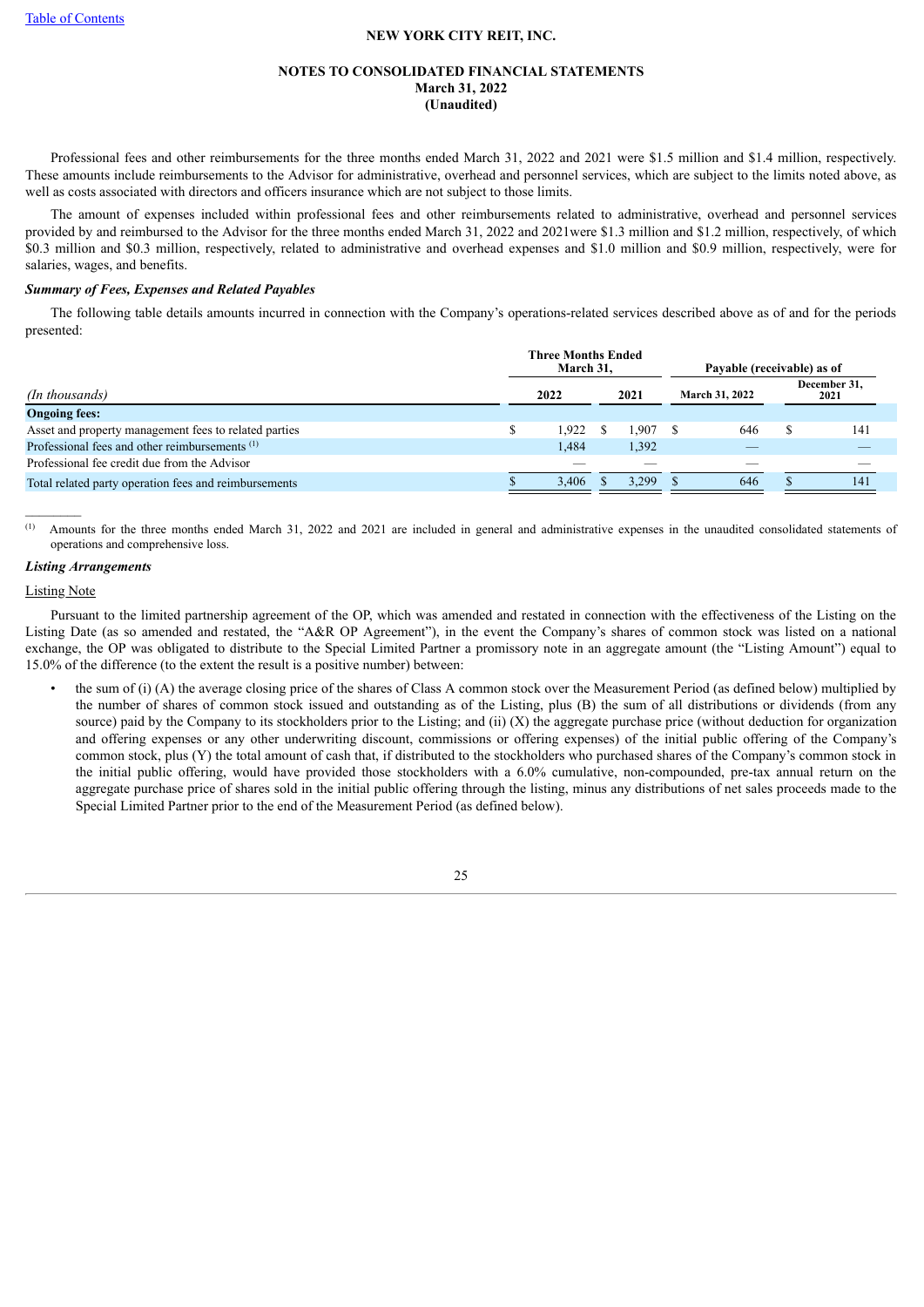### **NOTES TO CONSOLIDATED FINANCIAL STATEMENTS March 31, 2022 (Unaudited)**

Effective at the Listing, the OP entered into a listing note agreement with respect to this obligation (the "Listing Note") with the Special Limited Partner. The Listing Note evidences the OP's obligation to distribute to the Special Limited Partner the Listing Amount, which will be calculated based on the Market Value of the Company's common stock. The measurement period used to calculate the average Market Value of the Company's Class A common stock was from February 9, 2022 to March 23, 2022, the end of the 30 consecutive trading dates commencing on February 9, 2022, which is the 180th day after August 13, 2021, which was the day all of the shares of the Company's Class B common stock fully converted into shares of Class A common stock and began trading on the NYSE. Based on the actual Market Value during the measurement period, the Listing Amount was zero, and the Company has no distribution obligation to the Special Limited Partner related to the Listing Note. The final fair value of the Listing Note is zero, and the fair value of the Listing Note was nominal at issuance. The fair value at issuance was determined using a Monte Carlo simulation, which used a combination of observable and unobservable inputs.

#### *Termination Fees Payable to the Advisor*

The Advisory Agreement requires the Company to pay a termination fee to the Advisor in the event the Advisory Agreement is terminated prior to the expiration of the initial term in certain limited scenarios. The termination fee will be payable to the Advisor if either the Company or the Advisor exercises the right to terminate the Advisory Agreement in connection with the consummation of the first change of control (as defined in the Advisory Agreement). The termination fee is equal to

- \$15 million plus an amount equal to the product of
	- (i) three (if the termination was effective on or prior to June 30, 2020) or four (if the termination is effective after June 30, 2020), multiplied by
	- (ii) applicable Subject Fees.
- The "Subject Fees" are equal to (i) the product of
	- (a) 12, multiplied by (b) the actual base management fee for the month immediately prior to the month in which the Advisory Agreement is terminated, plus
		- (ii) the product of (x) four multiplied by (y) the actual variable management fee for the quarter immediately prior to the quarter in which the Advisory Agreement is terminated, *plus,*
		- (iii) without duplication, the annual increase in the base management fee resulting from the cumulative net proceeds of any equity issued by the Company and its subsidiaries in respect of the fiscal quarter immediately prior to the fiscal quarter in which the Advisory Agreement is terminated.

In connection with the termination or expiration of the Advisory Agreement, the Advisor will be entitled to receive (in addition to any termination fee) all amounts then accrued and owing to the Advisor, including an amount equal to then-present fair market value of its shares of the Company's common stock and interest in the OP.

#### **Note 10 — Economic Dependency**

Under various agreements, the Company has engaged or will engage the Advisor, its affiliates and entities under common control with the Advisor to provide certain services that are essential to the Company, including asset management services, supervision of the management and leasing of properties owned by the Company, asset acquisition and disposition decisions, as well as other administrative responsibilities for the Company including accounting services, transaction management services and investor relations.

As a result of these relationships, the Company is dependent upon the Advisor and its affiliates. In the event that the Advisor and its affiliates are unable to provide the Company with the respective services, the Company will be required to find alternative providers of these services.

# <span id="page-25-0"></span>**Note 11 — Equity-Based Compensation**

#### *Equity Plans*

#### Restricted Share Plan

Prior to the Listing, the Company had an employee and director incentive restricted share plan (as amended, the "RSP"). The RSP provided for the automatic grant of the number of restricted shares equal to \$30,000 divided by the then-current Estimated Per-Share NAV, which were made without any further approval by the Company's board of directors or the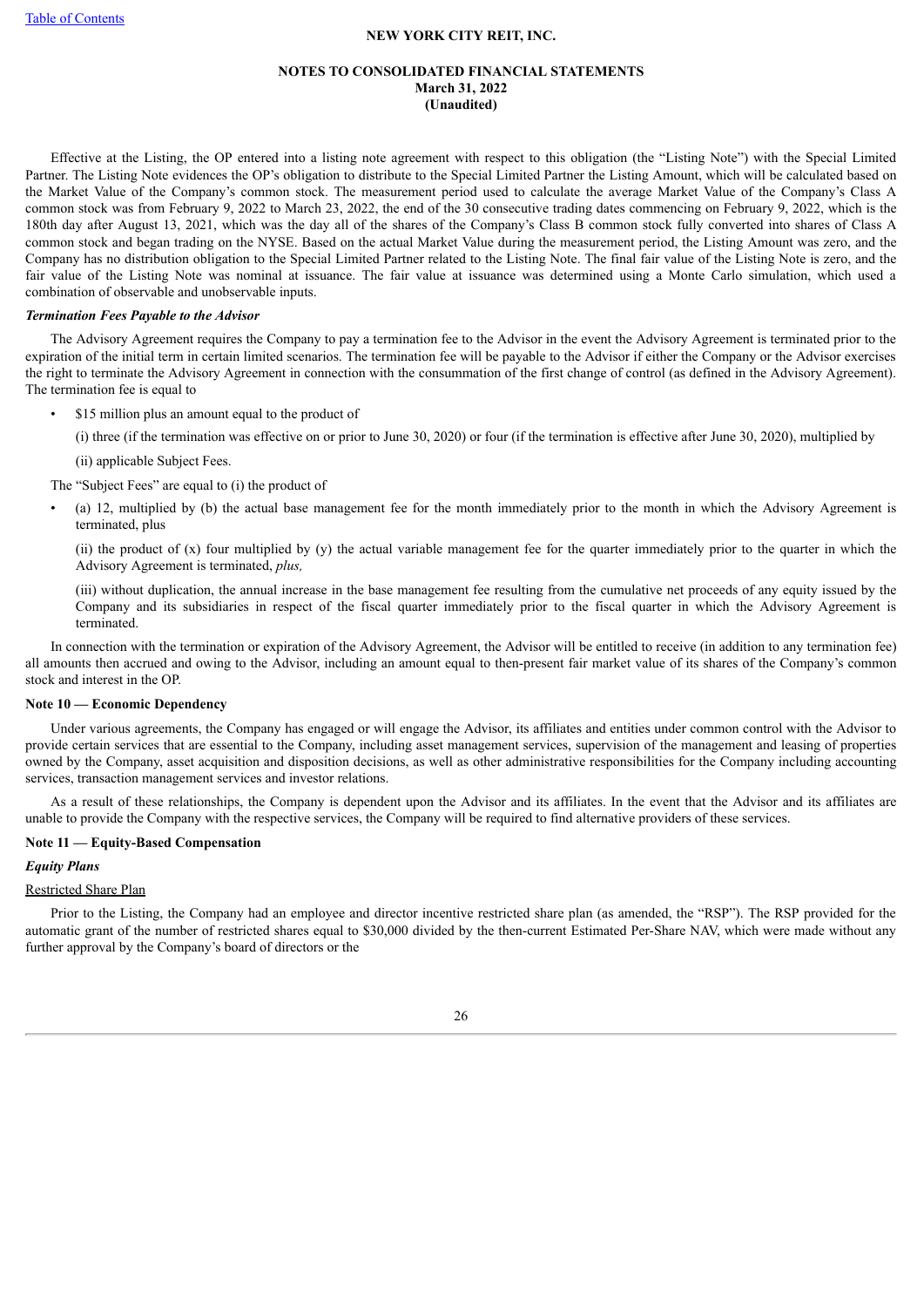### **NOTES TO CONSOLIDATED FINANCIAL STATEMENTS March 31, 2022 (Unaudited)**

stockholders, after initial election to the board of directors and after each annual stockholder meeting, with such restricted shares vesting annually over a five-year period following the grant date in increments of 20.0% per annum. The RSP also provided the Company with the ability to grant awards of restricted shares to the Company's board of directors, officers and employees (if the Company ever has employees), employees of the Advisor and its affiliates, employees of entities that provide services to the Company, directors of the Advisor or of entities that provide services to the Company, certain consultants to the Company and the Advisor and its affiliates or to entities that provide services to the Company.

### 2020 Equity Plan

Effective at the Listing, the Company's independent directors approved an equity plan for the Advisor (the "Advisor Plan") and an equity plan for individuals (the "Individual Plan" and together with the Advisor Plan, the "2020 Equity Plan"). The Advisor Plan is substantially similar to the Individual Plan, except with respect to the eligible participants. Awards under the Individual Plan are open to the Company's directors, officers and employees (if the Company ever has employees), employees, officers and directors of the Advisor and as a general matter, employees of affiliates of the Advisor that provide services to the Company. Awards under the Advisor Plan may only be granted to the Advisor and its affiliates (including any person to whom the Advisor subcontracts substantially all of responsibility for directing or performing the day-to-day business affairs of the Company).

The 2020 Equity Plan succeeded and replaced the existing RSP. Following the effectiveness of the 2020 Equity Plan at the Listing, no further awards have been or will be granted under the RSP; provided, however, any outstanding awards under the RSP, such as unvested restricted shares held by the Company's independent directors, will remain in effect in accordance with their terms and the terms of the RSP, until all those awards are exercised, settled, forfeited, canceled, expired or otherwise terminated. The Company accounts for forfeitures when they occur. While the RSP provided only for awards of restricted shares, the 2020 Equity Plan has been expanded to also permit awards of restricted stock units, stock options, stock appreciation rights, stock awards, LTIP Units and other equity awards. In addition, the 2020 Equity Plan eliminates the "automatic grant" provisions of the RSP that dictated the terms and amount of the annual award of restricted shares to independent directors. Grants to independent directors after the Listing are made in accordance with the Company's new director compensation program, as described below under "—Director Compensation." The 2020 Equity Plan has a term of 10 years, expiring August 18, 2030. The number of shares of the Company's capital stock that may be issued or subject to awards under the 2020 Equity Plan, in the aggregate, is equal to 20.0% of the Company's outstanding shares of common stock on a fully diluted basis at any time. Shares subject to awards under the Individual Plan reduce the number of shares available for awards under the Advisor Plan on a one-for-one basis and vice versa.

#### *Director Compensation*

Effective on the Listing Date, the Company's independent directors approved a change to the Company's director compensation program. Starting with the annual award of restricted shares made in connection with the Company's 2021 annual meeting of stockholders, the amount of the annual award was increased from \$30,000 to \$65,000. No other changes have been made to the Company's director compensation program.

#### *Restricted Shares*

Restricted share awards entitle the recipient to receive shares of common stock from the Company under terms that provide for vesting over a specified period of time. Restricted shares may not, in general, be sold or otherwise transferred until restrictions are removed and the shares have vested. Holders of restricted shares receive cash dividends on the same basis as dividends paid on shares of common stock, if any, prior to the time that the restrictions on the restricted shares have lapsed and thereafter. Any dividends payable in shares of common stock are subject to the same restrictions as the underlying restricted shares.

In March 2022, the compensation committee delegated authority to the Company's chief executive officer to award up to 200,000 restricted shares to employees of the Advisor or its affiliates who are involved in providing services to the Company, including the Company's chief financial officer, subject to certain limits and restrictions imposed by the compensation committee. The compensation committee remains responsible for approving and administering all grants of awards to the Company's chief financial officer or any other executive officer of the Company, including any award of restricted shares recommended by the Company's chief executive officer. No awards under the 2020 Equity Plan may be made pursuant to this delegation of authority to anyone who is also a partner, member or equity owner of the parent of the Advisor. As of March 31, 2022 there have been no shares awarded.

Restricted share awards that have been granted to the Company's directors provide for accelerated vesting of the portion of the unvested restricted shares scheduled to vest in the year of the recipient's voluntary termination or the failure to be re-elected

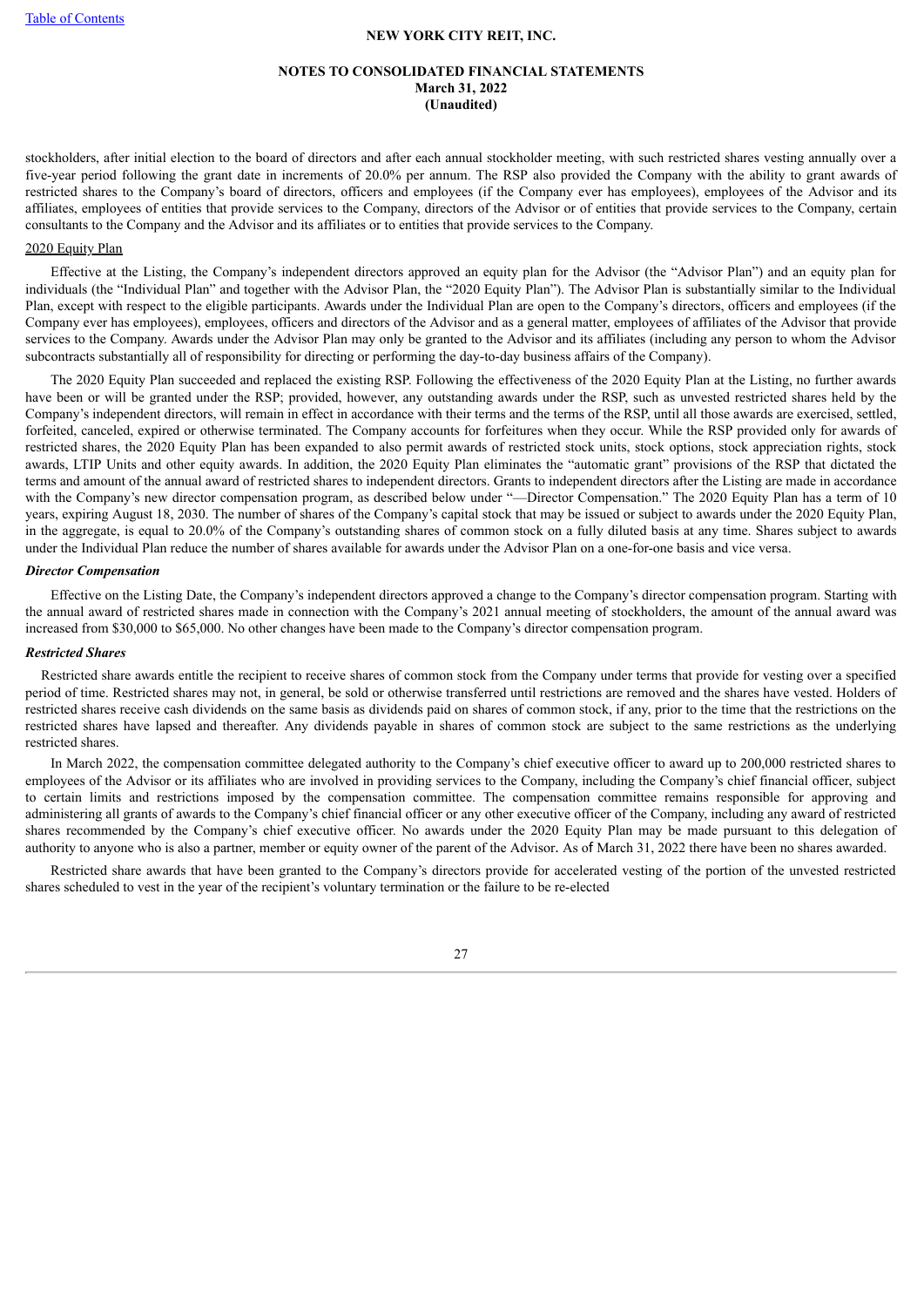### **NOTES TO CONSOLIDATED FINANCIAL STATEMENTS March 31, 2022 (Unaudited)**

to the Company's board of directors. There have not been any grants of restricted shares to other individuals under the 2020 Equity Plan. The restricted shares granted to employees of the Advisor or its affiliates, if any, will vest in 25% increments on each of the first four anniversaries of the grant date. Except in connection with a change in control (as defined in the award agreement) of the Company, any unvested restricted shares will be forfeited if the holder's employment with the Advisor terminates for any reason. Upon a change in control of the Company, 50% of the unvested restricted shares will immediately vest and the remaining unvested restricted shares will be forfeited.

The following table displays restricted share award activity during the three months ended March 31, 2022:

|                             | Number of<br><b>Restricted Shares</b> | Weighted-Average Issue<br>Price |
|-----------------------------|---------------------------------------|---------------------------------|
| Unvested, December 31, 2021 | 25,172                                | 15.00                           |
| Granted                     |                                       |                                 |
| Vested                      |                                       |                                 |
| Unvested March 31, 2022     | 25,172                                | 15.00                           |

As of March 31, 2022, the Company had \$0.3 million of unrecognized compensation cost related to unvested restricted share awards granted and is expected to be recognized over a weighted-average period of 3.6 years. Restricted share awards are expensed in accordance with the service period required. Compensation expense related to restricted share awards was approximately \$27,746 and \$23,192 for the three months ended March 31, 2022 and 2021, respectively. Compensation expense related to restricted share awards is recorded as equity-based compensation in the accompanying unaudited consolidated statements of operations and comprehensive loss.

# *Multi-Year Outperformance Award*

On the Listing Date, the Company, the Company, the OP and the Advisor entered into the 2020 OPP pursuant to which a performance-based equity award was granted to the Advisor. The award was based on the recommendation of the Company's compensation consultant, and approved by the Company's independent directors, acting as a group.

Initially, the award under the 2020 OPP was in the form of a single Master LTIP Unit. On September 30, 2020, the 30th trading day following the Listing Date, in accordance with its terms, the Master LTIP Unit automatically converted into 4,012,841 LTIP Units, the quotient of \$50.0 million divided by \$12.46, representing the average closing price of one share of one share of Class A common stock over the ten consecutive trading days immediately prior to September 30, 2020. This number of LTIP Units represents the maximum number of LTIP Units that may be earned by the Advisor during a performance period ending on the earliest of (i) August 18, 2023, (ii) the effective date of any Change of Control (as defined in the 2020 OPP) and (iii) the effective date of any termination of the Advisor's service as advisor of the Company.

For accounting purposes, July 19, 2020 is treated as the grant date (the "Grant Date"), because the Company's independent directors approved the 2020 OPP and the award made thereunder on that date. The Company engaged third party specialists, who used a Monte Carlo simulation, to calculate the fair value as of the date the Master LTIP Unit converted (September 30, 2020), on which date the fair value was also fixed. The total fair value of the LTIP Units of \$25.8 million is being recorded over the requisite service period of 3.07 years beginning on the Grant Date and ending on the third anniversary of the Listing Date (August 18, 2023). As a result, during the three months ended March 31, 2022 and 2021, the Company recorded equity-based compensation expense related to the LTIP Units of \$2.1 million and \$2.1 million, respectively. Equity-based compensation expense related to the LTIP Units is recorded in equity-based compensation in the consolidated statements of operations and comprehensive loss. As of March 31, 2022, the Company had \$11.6 million of unrecognized compensation expense related to the LTIP Units, which is expected to be recognized over a period of 1.4 years.

#### *LTIP Units/Distributions/Redemption*

The rights of the Advisor as the holder of the LTIP Units are governed by the terms of the LTIP Units set forth in the agreement of limited partnership of the OP. Holders of LTIP Units are entitled to distributions on the LTIP Units equal to 10% of the distributions made per Class A Unit (other than distributions of sale proceeds) until the LTIP Units are earned. Distributions paid on a Class A Unit are equal to dividends paid on a share of Class A common stock. Distributions paid on LTIP Units are not subject to forfeiture, even if the LTIP Units are ultimately forfeited. The Advisor is entitled to a priority catch-up distribution on each earned LTIP Unit equal to 90% of the aggregate distributions paid on Class A Units during the applicable performance period. Any LTIP Units that are earned become entitled to receive the same distributions paid on the Class A Units. If and when the Advisor's capital account with respect to an earned LTIP Unit is equal to the capital account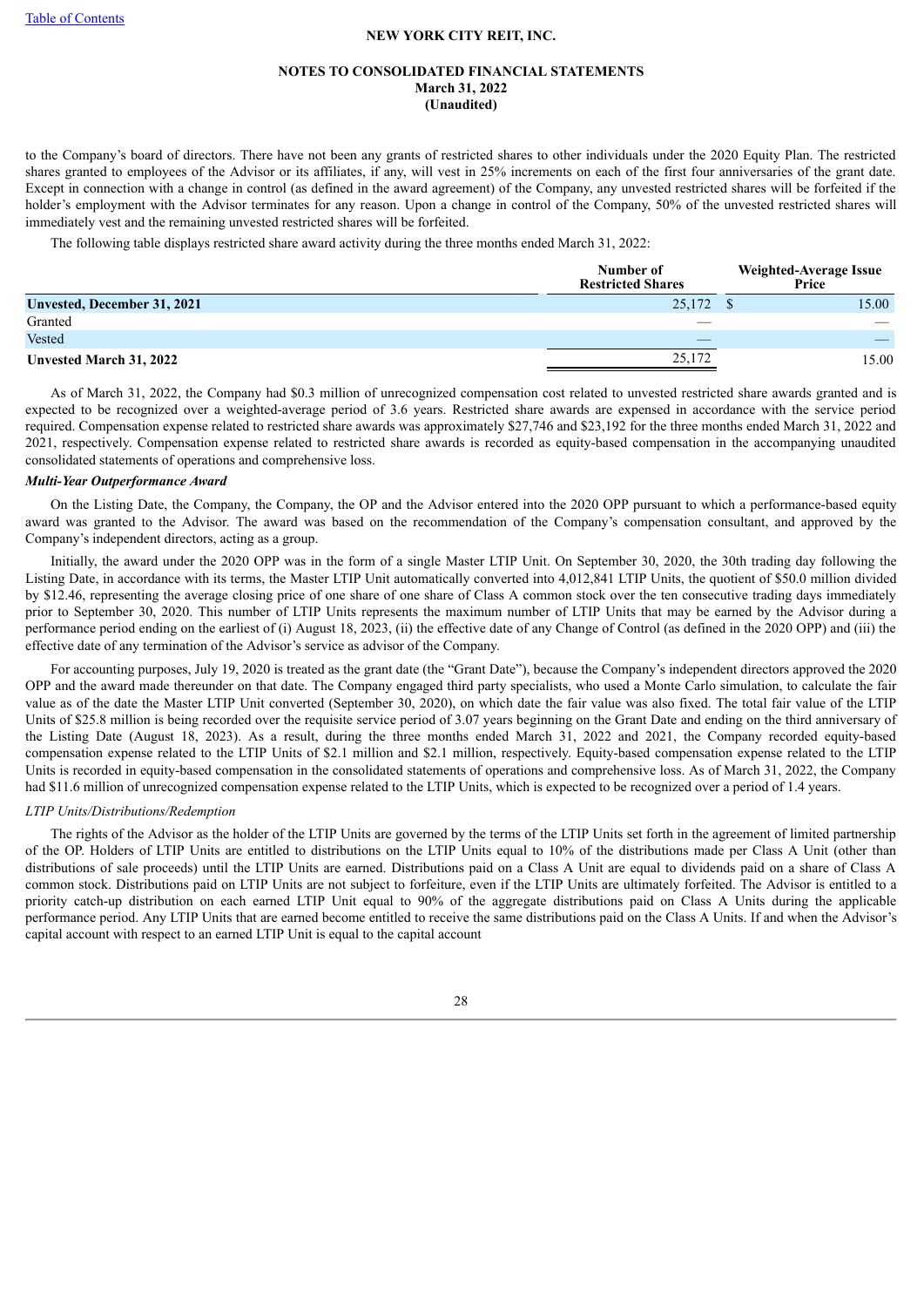### **NOTES TO CONSOLIDATED FINANCIAL STATEMENTS March 31, 2022 (Unaudited)**

balance of a Class A Unit, the Advisor, as the holder of the earned LTIP Unit, in its sole discretion, is entitled to convert the LTIP Unit into a Class A Unit, which may in turn be redeemed on a one-for-one basis for, at the Company's election, a share of Class A common stock or the cash equivalent thereof.

For each of the three month periods ended March 31, 2022 and 2021, the Company paid \$40,000 of distributions related to the LTIP units.

#### *Performance Measures*

With respect to one-half of the LTIP Units granted under the 2020 OPP, the number of LTIP Units that become earned (if any) will be determined as of the last day of the performance period based on the Company's achievement of absolute total stockholder return ("TSR") levels as shown in the table below.

| <b>Performance Level</b> | <b>Absolute TSR</b> | <b>Percentage of LTIP Units</b><br><b>Earned</b> |
|--------------------------|---------------------|--------------------------------------------------|
| <b>Below Threshold</b>   | $12\%$<br>Less than | $0\%$                                            |
| Threshold                | 12%                 | $25\%$                                           |
| Target                   | 18 %                | 50 $%$                                           |
| Maximum                  | 24 % or higher      | 100 %                                            |

If the Company's absolute TSR is more than 12% but less than 18%, or more than 18% but less than 24%, the percentage of the Absolute TSR LTIP Units that become earned is determined using linear interpolation as between those tiers, respectively.

With respect to the remaining one-half of the LTIP Units granted under the 2020 OPP, the number of LTIP Units that become earned (if any) will be determined as of the last day of the performance period base on the difference (expressed in terms of basis points, whether positive or negative, as shown in the table below) between the Company's absolute TSR on the last day of the performance period relative to the average TSR of a peer group consisting of Empire State Realty Trust, Inc., Franklin Street Properties Corp., Paramount Group, Inc. and Clipper Realty Inc. as of the last day of the performance period.

| <b>Performance Level</b> | <b>Relative TSR Excess</b>     | <b>Percentage of LTIP Units</b><br>Earned |
|--------------------------|--------------------------------|-------------------------------------------|
| <b>Below Threshold</b>   | -600 basis points<br>Less than | $0\%$                                     |
| Threshold                | -600 basis points              | $25\%$                                    |
| Target                   | basis points<br>0              | 50 %                                      |
| Maximum                  | $+600$ basis points            | 100 %                                     |

If the relative TSR excess is between -600 basis points and zero basis points, or between zero basis points and +600 basis points, the number of LTIP Units that become earned is determined using linear interpolation as between those tiers, respectively.

#### *Other Terms*

In the case of a Change of Control or a termination of the Advisor without Cause (as defined in the Advisory Agreement), the number of LTIP Units that become earned will be calculated based on actual performance through the last trading day prior to the effective date of the Change of Control or termination (as applicable), with the hurdles for calculating absolute TSR prorated to reflect a performance period of less than three years but without prorating the number of LTIP Units that may become earned to reflect the shortened performance period.

In the case of a termination of the Advisor for Cause, the number of LTIP Units that become earned will be calculated based on actual performance through the last trading day prior to the effective date of the termination, with the hurdles for calculating absolute TSR and the number of LTIP Units that may become earned each prorated to reflect a performance period of less than three years.

The award of LTIP Units under the 2020 OPP is administered by the Company's compensation committee, provided that any of the compensation committee's powers can be exercised instead by the Company's board of directors if the board of directors so elect. Promptly following the performance period, the compensation committee will determine the number of LTIP

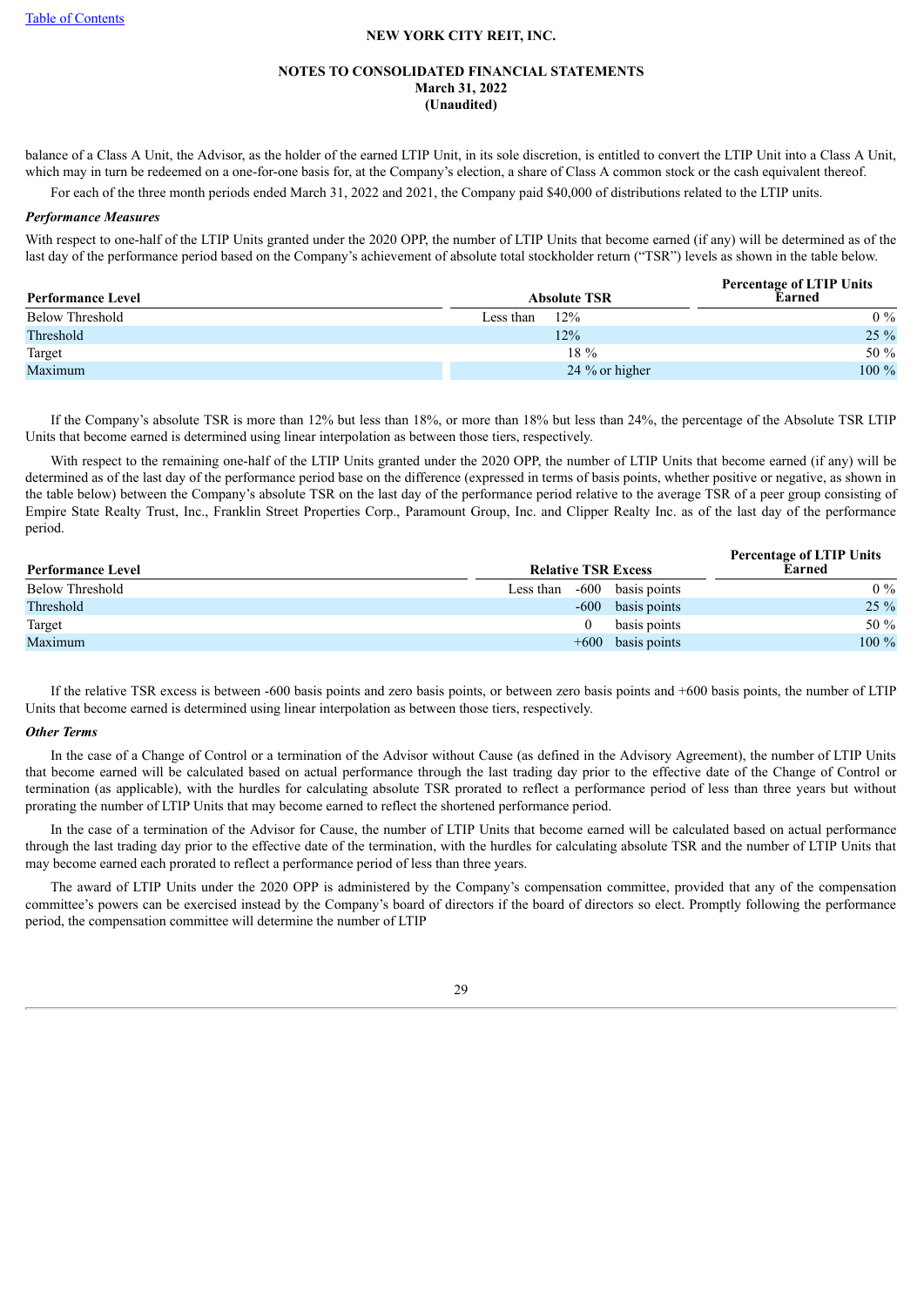### **NOTES TO CONSOLIDATED FINANCIAL STATEMENTS March 31, 2022 (Unaudited)**

Units earned, (if any) based on a calculations prepared by an independent consultant engaged by the Committee and as approved by the compensation committee in its reasonable and good faith discretion. The compensation committee also must approve the transfer of any LTIP Units or any Class A Units into which LTIP Units may be converted in accordance with the terms of the A&R OP Agreement. Any LTIP Units that are not earned will automatically be forfeited effective as of the end of the performance period and neither the Company nor the OP will be required to pay any future consideration in respect thereof.

#### *Other Share-Based Compensation*

The Company may issue common stock in lieu of cash to pay fees earned by the Company's board of directors at the respective director's election. There are no restrictions on the shares issued. During the three months ended March 31, 2022, the Company's independent board of directors made an election to receive stock in lieu of cash for board services rendered during the fourth quarter 2021 and accordingly, the expense was recorded in the fourth quarter of 2021. As a result, the Company issued 5,192 shares of its Class A common stock to the Company's independent board of directors in the first quarter of 2022. There were no shares of common stock issued in lieu of cash during the three months ended March 31, 2021.

#### **Note 12 — Net Loss Per Share**

The following is a summary of the basic and diluted net loss per share computation for the periods presented:

|                                                                            | Three Months Ended March 31, |            |
|----------------------------------------------------------------------------|------------------------------|------------|
| (In thousands, except share and per share data)                            | 2022                         | 2021       |
| Net loss attributable to common stockholders <i>(in thousands)</i>         | $(11, 105)$ \$               | (13, 535)  |
| Adjustments to net loss attributable to common stockholders                | (40)                         | (40)       |
| Adjusted net loss attributable to common stockholders                      | $(11, 145)$ \$               | (13, 575)  |
| Weighted average shares outstanding — Basic and Diluted                    | 13.299.650                   | 12,780,027 |
| Net loss per share attributable to common stockholders - Basic and Diluted | $(0.84)$ \$                  | (1.06)     |

Under current authoritative guidance for determining earnings per share, all unvested share-based payment awards that contain non-forfeitable rights to distributions are considered to be participating securities and therefore are included in the computation of earnings per share under the two-class method. The two-class method is an earnings allocation formula that determines earnings per share for each class of common shares and participating security according to dividends declared (or accumulated) and participation rights in undistributed earnings. The Company's unvested restricted shares, Class A Units and unearned LTIP Units contain rights to receive distributions considered to be non-forfeitable, except in certain limited circumstances, and therefore the Company applies the two-class method of computing earnings per share. The calculation of earnings per share above adjusts net loss to exclude the distributions to the unvested restricted shares, Class A Units and the unearned LTIP Units that were issued under the 2020 OPP from the numerator.

Diluted net income per share assumes the conversion of all Common Stock share equivalents into an equivalent number of shares of Common Stock, unless the effect is anti-dilutive. The Company considers unvested restricted shares, Class A Units and unvested LTIP Units to be common share equivalents. The following table shows common share equivalents on a weighted average basis that were excluded from the calculation of diluted earnings per share as their effect would have been antidilutive for the periods presented.

|                                                               | Three Months Ended March 31, |           |  |
|---------------------------------------------------------------|------------------------------|-----------|--|
|                                                               | 2022                         | 2021      |  |
| Unvested restricted shares <sup>(1)</sup>                     | 25,172                       | 5.461     |  |
| Class A Units $(2)$                                           |                              | 13.100    |  |
| LTIP Units $(3)$                                              | 4.012.841                    | 4.012.841 |  |
| Total weighted-average anti-dilutive common share equivalents | 4.038.013                    | 4.031.402 |  |

<sup>&</sup>lt;sup>(1)</sup> There were 25,172 and 5,400 unvested restricted shares outstanding as of March 31, 2022 and 2021, respectively.

 $^{(2)}$  Formerly known as OP Units. As of March 31, 2022, there were no Class A Units outstanding. As of March 31, 2021, there were 13,100 Class A Units outstanding.

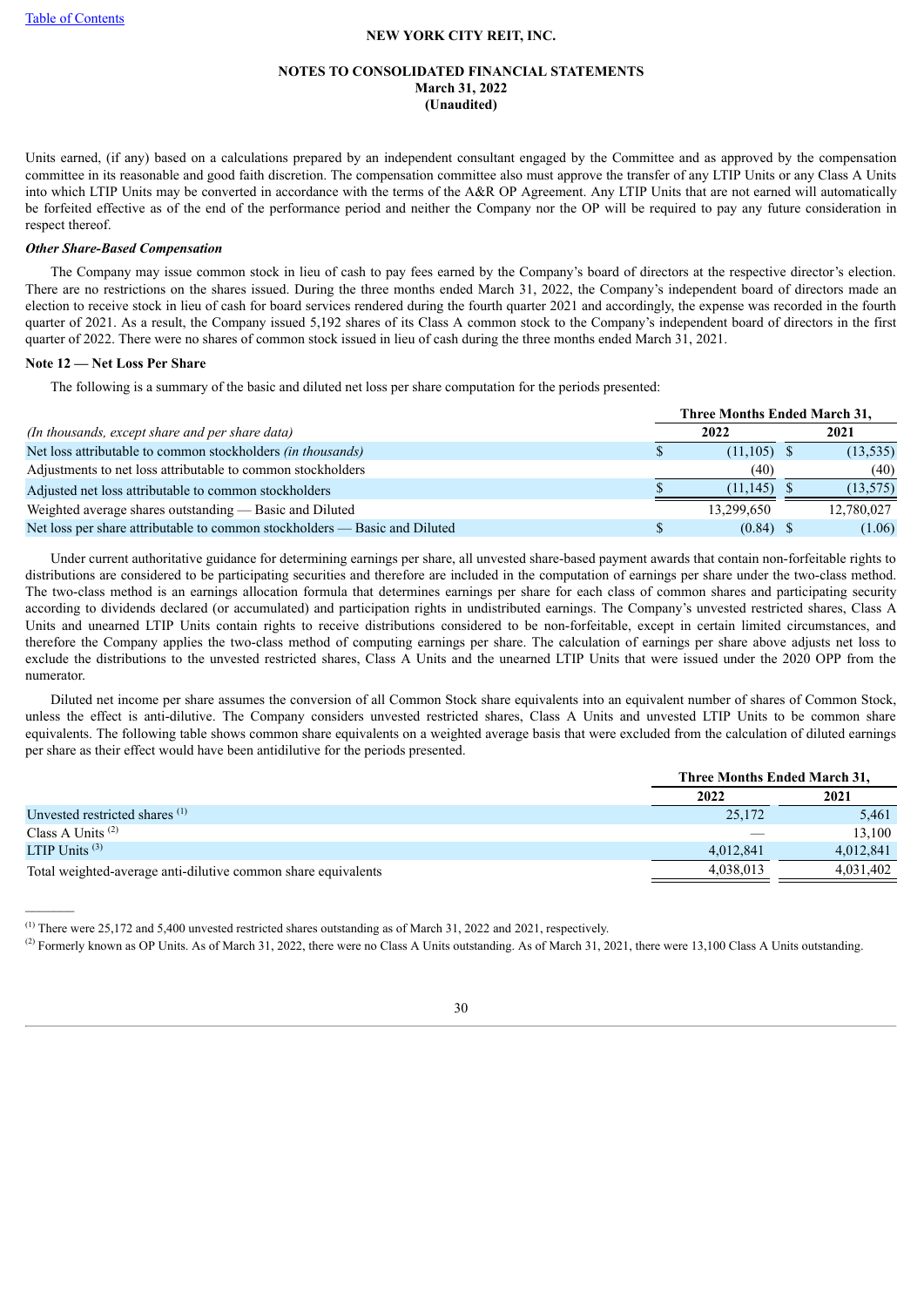### **NOTES TO CONSOLIDATED FINANCIAL STATEMENTS March 31, 2022 (Unaudited)**

There were 4,012,841 LTIP Units outstanding as of March 31, 2022 and 2021, respectively (see *[Note 11](#page-25-0) — Equity-Based Compensation* for additional information). (3)

If dilutive, conditionally issuable shares relating to the 2020 OPP award (see Note 11 — Equity-Based Compensation for additional information) would be included, as applicable, in the computation of fully diluted EPS on a weighted-average basis for the period ended March 31, 2022 based on shares that would be issued if the applicable balance sheet date was the end of the measurement period. No LTIP Unit share equivalents were included in the computation for the period ended March 31, 2022 because (i) no LTIP Units would have been earned based on the trading price of Class A common stock including any cumulative dividends paid (since inception of the 2020 OPP) at December 31, 2021 and 2020 or (ii) the Company recorded a net loss to common stockholders for all periods presented, any shares conditionally issuable under the LTIPs would be anti-dilutive.

## **Note 13 — Subsequent Events**

### *Quarterly Dividend*

On April 1, 2022, the Company declared a dividend of \$0.10 per share on each share of its Class A common stock. This dividend was paid on April 18, 2022 in the aggregate amount of approximately \$1.3 million.

## *Side Letter to the Advisory Agreement*

In accordance with the Side Letter, the Advisor reinvested base management fees, aggregating \$1.0 million, in shares of the Company's Class A common stock in April and May 2022. As a result, the Company issued 38,786 and 40,247 shares of its Class A common stock in April and May 2022, respectively, in connection with the monthly base management fee earned by the Advisor (see *[Note](#page-21-0) 9 — Related Party Transactions and Arrangements*).

#### *License Agreement Extension*

<span id="page-30-0"></span>On April 19, 2022 the Company reached two license agreement renewals with the Company's parking garage tenants at both the 200 Riverside Boulevard property and 400 E. 67th Street - Laurel Condominium property that extends the agreement through October 31, 2022.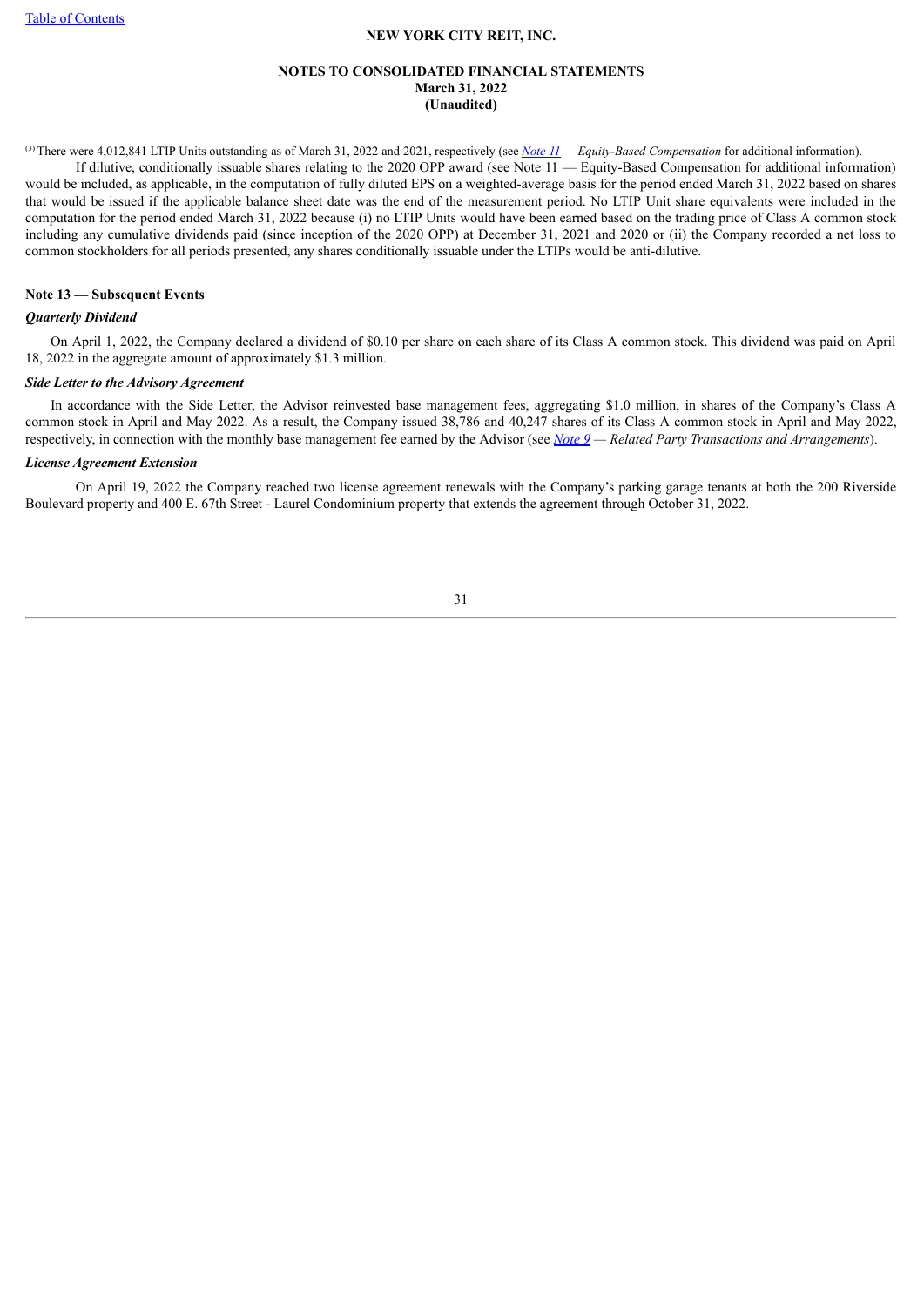# **Item 2. Management's Discussion and Analysis of Financial Condition and Results of Operations.**

# **Forward-Looking Statements**

Certain statements included in this Quarterly Report on Form 10-Q are forward-looking statements including statements regarding the intent, belief or current expectations of New York City REIT, Inc. (including, as required by context, New York City Operating Partnership, L.P. (the "OP") and its subsidiaries, "we," "our" or "us") and members of our management team, as well as the assumptions on which such statements are based, and generally are identified by the use of words such as "may," "will," "seeks," "anticipates," "believes," "estimates," "expects," "plans," "intends," "should" or similar expressions. Actual results may differ materially from those contemplated by such forward-looking statements. Further, forward-looking statements speak only as of the date they are made, and we undertake no obligation to update or revise forward-looking statements to reflect changed assumptions, the occurrence of unanticipated events or changes to future operating results over time, unless required by law.

These forward-looking statements are subject to risks, uncertainties, and other factors, many of which are outside of our control, which could cause actual results to differ materially from the results contemplated by the forward-looking statements. Some of the risks and uncertainties, although not all risks and uncertainties, that could cause our actual results to differ materially from those presented in our forward-looking statements are set forth in the Risk Factors section of our Annual Report on Form 10-K for the year ended December 31, 2020 and in the risk factors set forth in the report.

### **Overview**

We are an externally managed entity that has qualified to be taxed as a real estate investment trust for U.S. Federal income tax purposes ("REIT"). We invest primarily in office properties located exclusively within the five boroughs of New York City, primarily Manhattan. We have also purchased certain real estate assets that accompany office properties, including retail spaces and amenities, and may purchase hospitality assets, residential assets and other property types also located exclusively within the five boroughs of New York City. As of March 31, 2022, we owned eight properties consisting of 1.2 million rentable square feet, acquired for an aggregate purchase price of \$790.7 million. At our 1140 Avenue of the Americas property, in the third quarter of 2021 we began operating Innovate NYC, a co-working company that is specific to this property only, that offers move-in ready private offices, virtual offices, and meeting space on bespoke terms to clients.

Substantially all of our business is conducted through the OP and its wholly-owned subsidiaries. New York City Advisors, LLC (our "Advisor") manages our day-to-day business with the assistance of New York City Properties, LLC (our "Property Manager"). Our Advisor and Property Manager are under common control with AR Global Investments, LLC ("AR Global") and these related parties receive compensation and fees for providing services to us. We also reimburse these entities for certain expenses they incur in providing these services to us.

# *Management Update on the Impacts of the COVID-19 Pandemic*

New York City, where all of our properties are located, has been among the hardest hit locations in the country and has recently fully reopened on March 7, 2022. Our properties remain accessible to all tenants, although, even as the operating restriction have now expired, not all tenants have fully resumed operations. The COVID-19 global pandemic has created several risks and uncertainties that have affected and may continue to impact our business, including our financial condition, future results of operations and our liquidity. As occupants continue to return to our properties, operating costs may begin to rise, including for services, labor, and personal protective equipment and other supplies, as our property managers take appropriate actions to protect tenants and property management personnel. If stipulated in the lease, these costs are recoverable through reimbursement from tenants, otherwise the costs are borne by us. We have experienced an increase in non-reimbursable property operating expenses and general and administrative expenses for legal fees associated with litigation against tenants that have not paid amounts contractually due under their leases and tenant lease amendment negotiations. We expect that continued vaccination efforts will result in a continued progression towards a "return to normalcy" in 2022; however, there can be no assurance in this regard due to, among other factors, the ongoing vaccine hesitancy and resistance in certain segments of the population and the recent spread of more transmissible COVID -19 variants, which could result in restrictions being re-imposed or otherwise disrupt the reopening plans of some offices and businesses.

The negative impacts of the COVID-19 pandemic during 2020 and 2021 caused and may in the future cause certain of our tenants to be unable to make rent payments to us timely, or at all. However, this trend has not continued into the first quarter of 2022. During the quarter ended March 31, 2021, we experienced one large termination due to the termination of leases within two of our buildings, 123 William Street and 9 Times Square, with our former tenant, Knotel, after declaring bankruptcy in January 2021, and an expiration without a renewal. A portion of the vacant space formerly occupied by Knotel at its 123 William Street, and other previously vacant space at 123 William Street, has been re-leased and we are working on securing additional new leases to replace Knotel's former space at our 9 Times Square building. However, the annualized straight-line rent per square foot for the leases we have entered into to replace Knotel is lower than the annualized straight-line rent per square foot under Knotel's leases. Also, the leases with the original tenant of the garages at both the 200 Riverside Boulevard property and 400 E. 67th Street - Laurel Condominium property were terminated on October 26, 2021 and we simultaneously entered into six-month license agreements with a new operator at both garage properties, and subsequently extended these

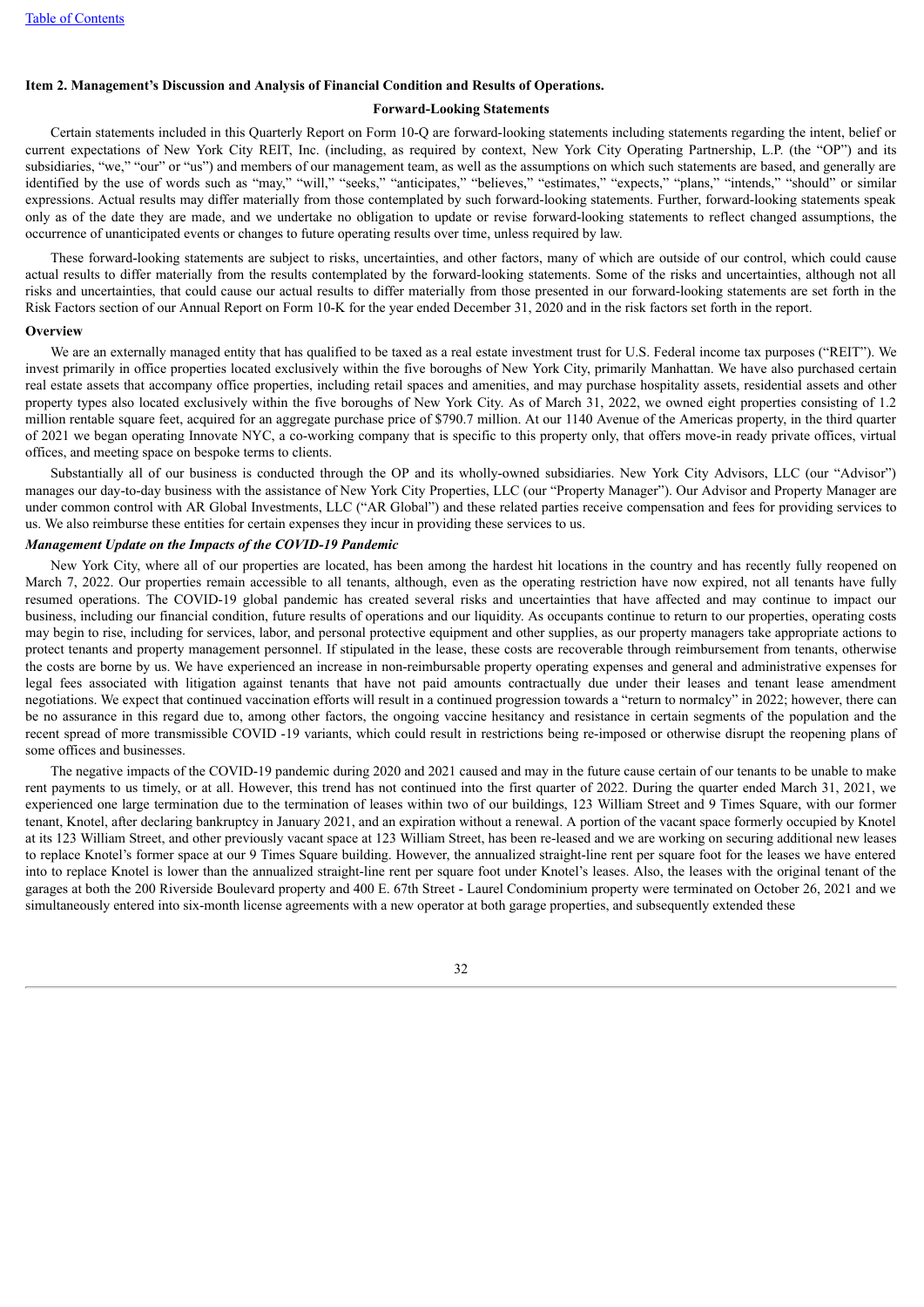agreements in April 2022 to expire at the end of October 2022. We received a lease termination fee of \$1.4 million in the fourth quarter of 2021 for these two terminations. There can be no assurance we will be able to lease all or any portion of our currently vacant space at any property on acceptable or favorable terms, or at all, or experience additional terminations. The impact of COVID-19 on our tenants led to early lease terminations and expirations without renewals that has caused cash trap events on four of our mortgages aggregating \$214.0 million in principal amount, all as described in detail further below in the *Liquidity and Capital Resources* section and Item 1A. Risk Factors in our Annual Report on Form 10-K for the year ended December 31, 2021.

We have taken several steps to mitigate the impact of the pandemic on our business. We have been in direct contact with our tenants since the crisis began, continuing to cultivate open dialogue and deepen the fundamental relationships that we have carefully developed through prior transactions and historic operations. We have taken a proactive approach to achieve mutually agreeable solutions with our tenants and in some cases, in 2020 and 2021, we executed different types of lease amendments, including rent deferrals and abatements and, in some cases, extensions to the term of the leases. Based on this approach and the overall financial strength and creditworthiness of our tenants, we believe that we have had positive results in our cash rent collections during this pandemic. A deferral or abatement agreement is an executed or approved amendment to an existing lease to defer a certain portion of cash rent due to a future period or grant the tenant a rent credit for some portion of cash rent due. The rent credit is generally coupled with an extension of the lease. The terms of the lease amendments providing for rent credits differ by tenant in terms of length and amount of the credit and may also provide for payments of additional amounts to us if the tenant's gross sales exceed a certain threshold.

During the year ended December 31, 2021, we entered into 12 approved abatement or deferral agreements that commenced during the year ended December 31, 2021. The total amount deferred for the year ended December 31, 2021 under these approved agreements was \$0.6 million. The total amounts of abatements (i.e. rent credits) during the year ended December 31, 2021 was \$0.9 million. We did not enter into any additional deferral or abatement agreements during the first quarter of 2022.

Our portfolio is primarily comprised of office and retail tenants. We have collected 98% of original cash rent due across our entire portfolio, including 97% of original cash rent due from our top ten tenants (based on annualized straight-line rent as of March 31, 2022). The original cash rent received across our entire portfolio was consistent with the fourth quarter of 2021 in which we reported total portfolio original cash rent collections of 97% due for the fourth quarter of 2021. We expect our cash rent collections will stay at current levels, however there can be no assurance that we will be able to collect cash rent at these levels in the future. The cash rent collections for the first quarter of 2022 includes cash receipts through April 30, 2022 and therefore is inclusive of cash received in April for rent due in the first quarter of 2022. Such cash receipts are not included in cash and cash equivalents on our March 31, 2022 consolidated balance sheet. "Original cash rent" refers to contractual rents on a cash basis due from tenants as stipulated in their originally executed lease agreement at inception or as amended, prior to any rent deferral agreement. We calculate "original cash rent collections" by comparing the total amount of rent collected during the period to the original cash rent due. Total rent collected during the period includes both original cash rent due and payments made by tenants pursuant to rent deferral agreements.

Also, during the year ended December 31, 2021, we entered into percentage rent leases with two tenants which expire in June 2022. These percentage rent deals provided us with the opportunity to capture more of the original cash rent due as New York City began rebounding from the COVID-19 pandemic, as compared to executing a flat deferral or abatement agreement.

We may receive requests from tenants for future rent deferrals and abatements. Generally, for tenants with which we have entered into abatement and deferral agreements, we received the deferred amounts when due. During the year ended December 31, 2021, we did not collect any cash rent due from any of the tenants that were moved to a cash basis in 2020, however, we did receive a lease termination fee of \$1.4 million in the fourth quarter 2021 from one of the tenants that was placed on a cash basis in 2020. We only had one tenant on a cash basis during the first quarter of 2022.

Our cash rent collections may not be indicative of any future period and remain subject to changes based ongoing collection efforts and negotiation of additional agreements. Moreover, there is no assurance that we will be able to collect the cash rent that is due in future months including the deferred 2021 rent amounts that we expect to receive during the remainder of 2022 under deferral agreements we have entered into with our tenants. The impact of the COVID-19 pandemic on our tenants and thus our ability to collect rents in future periods cannot be determined at present.

#### **Significant Accounting Estimates and Critical Accounting Policies**

For a discussion about our significant accounting estimates and critical accounting policies, see the "Significant Accounting Estimates and Critical Accounting Policies" section of our 2021 Annual Report on Form 10-K. Except for those required by new accounting pronouncements discussed below, there have been no material changes from these significant accounting estimates and critical accounting policies.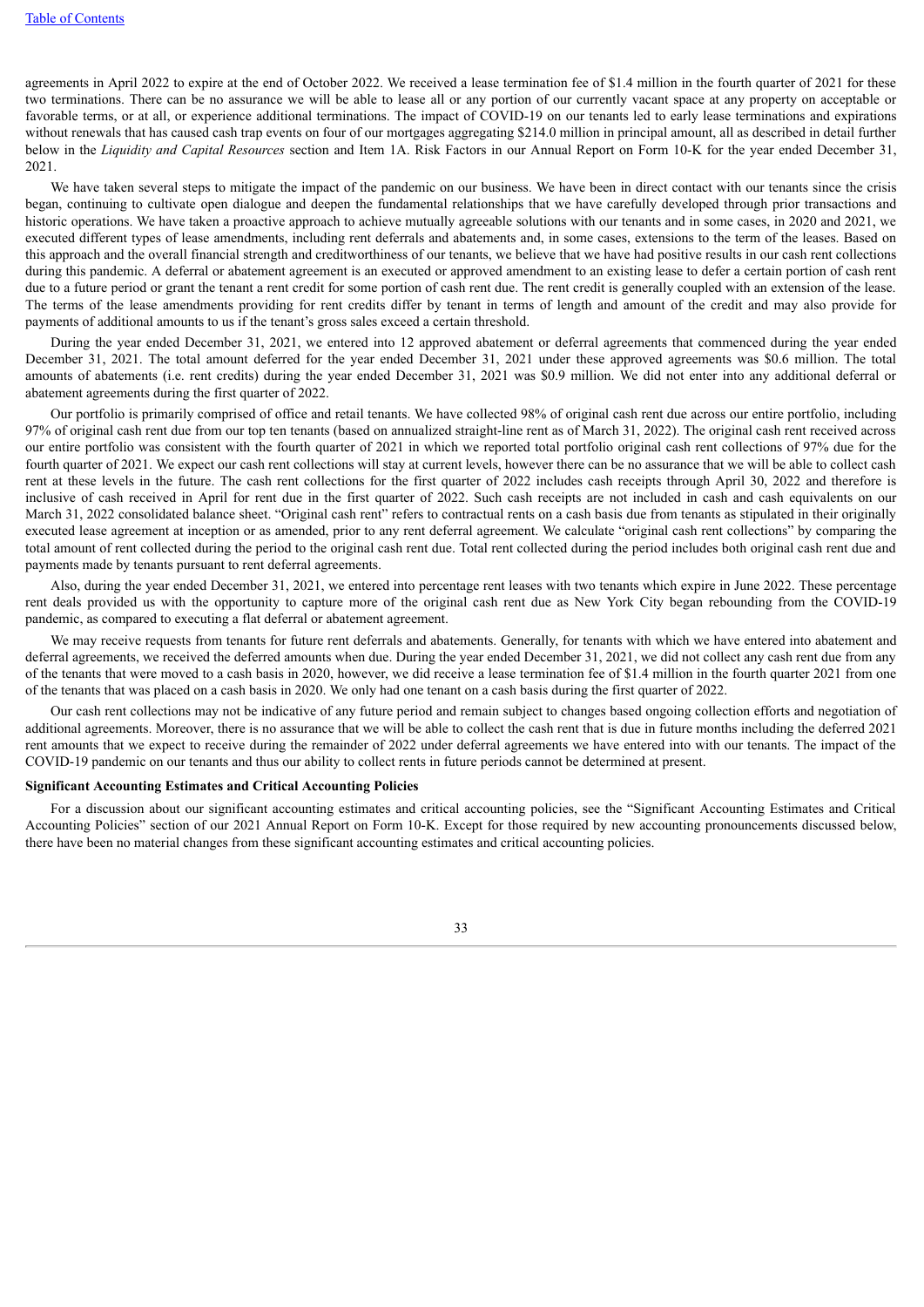## *Recently Issued Accounting Pronouncements*

See [Note](#page-7-0) 2 - Summary of Significant Accounting Policies - Recently Issued Accounting Pronouncements to our consolidated financial statements in this Quarterly Report on Form 10-Q for further discussion.

# **Properties**

 $\overline{\phantom{a}}$ 

The following table presents certain information about the investment properties we owned as of March 31, 2022:

| Portfolio                               | <b>Acquisition</b><br>Date | Number of<br><b>Properties</b> | Rentable<br><b>Square Feet</b><br>Occupancy |                | Remaining<br>Lease Term <sup>(1)</sup> |  |
|-----------------------------------------|----------------------------|--------------------------------|---------------------------------------------|----------------|----------------------------------------|--|
|                                         |                            |                                |                                             |                |                                        |  |
| 421 W. 54th Street - Hit Factory        | Jun. 2014                  |                                | 12,327                                      | $-$ %          |                                        |  |
| 400 E. 67th Street - Laurel Condominium | Sept. 2014                 |                                | 58,750                                      | $100.0 \% (2)$ | 2.6                                    |  |
| 200 Riverside Boulevard - ICON Garage   | Sept. 2014                 |                                | 61,475                                      | $100.0 \% (2)$ | 0.1                                    |  |
| 9 Times Square                          | Nov. 2014                  |                                | 167,390                                     | $62.3 \% (3)$  | 7.0                                    |  |
| 123 William Street                      | Mar. 2015                  |                                | 542.676                                     | $92.3 \% (3)$  | 6.0                                    |  |
| 1140 Avenue of the Americas             | Jun. 2016                  |                                | 242.646                                     | 76.1 %         | 6.4                                    |  |
| 8713 Fifth Avenue                       | Oct. 2018                  |                                | 17.500                                      | 68.6 $\%$ (4)  | 2.0                                    |  |
| 196 Orchard Street                      | Jul. 2019                  |                                | 60,297                                      | $100.0 \%$     | 13.1                                   |  |
|                                         |                            |                                | 1,163,061                                   | 84.4 %         | 6.8                                    |  |

Calculated on a weighted-average basis as of March 31, 2022, as applicable. (1)

In January 2021, our former tenant, Knotel, filed for bankruptcy and the leases with this tenant were terminated effective January 31, 2021, which impacted two of our properties. These terminations and new leasing activity in the first quarter of 2022 represented a net decline of 16.4% in the occupancy of 9 Times Square as of March 31, 2022 compared to December 31, 2020. After taking into account the former Knotel space that has been re-leased as of March 31, 2022, occupancy of 123 William Street has increased 2.0% from December 31, 2020 to March 31, 2022. (3)

Occupancy at 8713 Fifth Avenue as of March 31, 2022 has stayed consistent at 68.6% occupied compared to December 31, 2021. We signed a new lease in November 2021 and expect the new tenant to occupy the space in the second quarter of 2022, which will bring the occupancy at this property back to 100% (4)



The leases with the original tenant of the garages at both the 200 Riverside Boulevard property and 400 E. 67th Street - Laurel Condominium property were terminated on October 26, 2021 and we simultaneously entered into six-month license agreements with a new operator at the garages at both properties. In October 2021, we signed a termination agreement with the original tenants, which required the tenants to pay an aggregate of \$1.4 million in termination fees to us, which was all received during the fourth quarter of 2021. As of March 31, 2022 the new tenants at both garages are currently paying rent pursuant to and in accordance with license agreements. (2)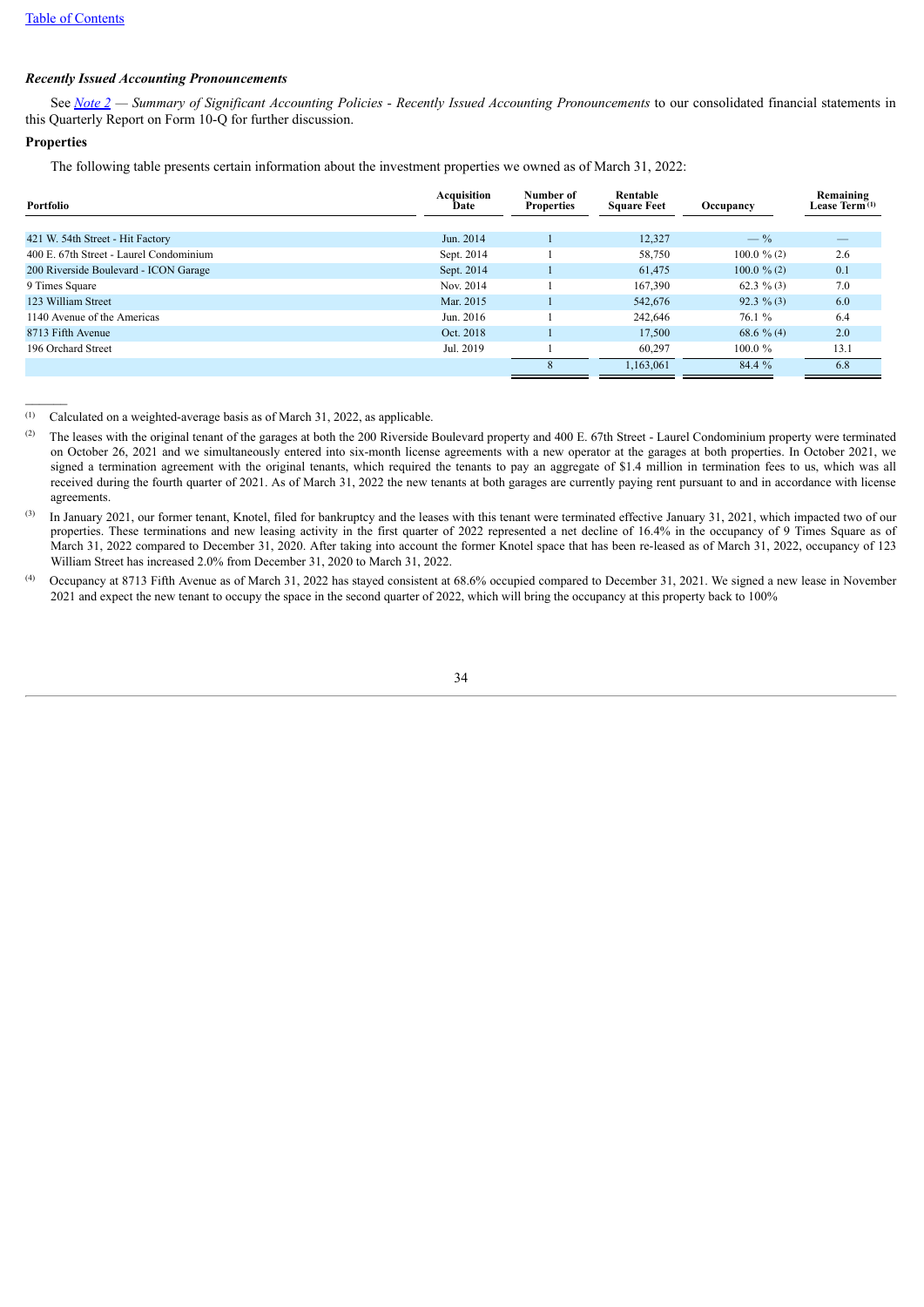#### **Results of Operations**

As of March 31, 2022 and 2021, our overall portfolio occupancy was 84.4% and 82.8%, respectively. The following table is a summary of our quarterly leasing activity for the three months ended March 31, 2022. There were no replacement leases during the quarter ended March 31, 2022.

|                                                    | O1 2022 |
|----------------------------------------------------|---------|
| Leasing activity:                                  |         |
| <b>New leases:</b>                                 |         |
| New leases commenced                               |         |
| Total square feet leased                           | 3,940   |
| Annualized straight-line rent per square foot (1)  | 52.72   |
| Weighted-average lease term (years) <sup>(2)</sup> | 5.3     |
|                                                    |         |

Represents the GAAP basis annualized straight-line rent that is recognized over the term on the respective leases, which includes free rent, periodic rent increases, and excludes recoveries. (1)

The weighted-average remaining lease term (years) is based on annualized straight-line rent. (2)

In addition to the comparative period-over-period discussions below, please see the *"Overview — Management Update on the Impacts of the COVID-19 Pandemic"* section above for additional information on the risks and uncertainties associated with the COVID-19 pandemic and management's responses.

### *Comparison of Three Months Ended March 31, 2022 and 2021*

As of March 31, 2022, we owned eight properties, all of which were acquired prior to January 1, 2021. Our results of operations for the three months ended March 31, 2022 as compared to the three months ended March 31, 2021 primarily reflect changes due to leasing activity and occupancy.

#### *Revenue from Tenants*

Revenue from tenants increased \$0.5 million to \$15.6 million for the three months ended March 31, 2022, from \$15.2 million for the three months ended March 31, 2021. The increase was due increased leasing activity (primarily 8713 Fifth Ave and 9 Times Square) during the three months ended March 31, 2022 and the addition of \$0.2 million of revenue from Innovate NYC, our co-working space at our 1140 Avenue of the Americas property.

#### *Asset and Property Management Fees to Related Parties*

We incurred \$1.9 million in fees for asset and property management services paid to our Advisor and Property Manager for the three months ended March 31, 2022 and 2021. See *[Note](#page-21-0)* 9 — *Related Party Transactions and Arrangements* to our consolidated financial statements in this Quarterly Report on Form 10-Q for more information on fees incurred from our Advisor and Property Manager. In accordance with the side letter entered into with the Advisor, (the "Side Letter"), the Advisor reinvested base management fees, aggregating \$1.0 million, in shares of the Company's Class A common stock in the first quarter of 2022.

#### *Property Operating Expenses*

Property operating expenses decreased \$0.2 million to \$8.6 million for the three months ended March 31, 2022 from \$8.7 million for the three months ended March 31, 2021. This is due to a decrease in other non-reimbursable expenses, such as real estate taxes which are the responsibility of certain tenants that have not reimbursed us for the taxes. As a result, these taxes for the cash-basis tenants have been paid by us during 2022 and 2021. The increase was partially offset by lower legal fees in the current period due to higher activity in the prior year period related to tenant lease amendment negotiations.

### *Equity-Based Compensation*

Equity-based compensation remained consistent at \$2.1 million for the three months ended March 31, 2022 and \$2.1 million for the three months ended March 31, 2021. These amounts primarily related to the amortization of our multi-year outperformance award granted to the Advisor in August 2020 (the "2020 OPP"). Approximately \$28,000 and \$23,000 of expense was also recorded during the three months ended March 31, 2022 and 2021, respectively, for the amortization of restricted shares of common stock. See *[Note](#page-25-0) 11 — Equity-Based Compensation* to our consolidated financial statements included in this Quarterly Report on Form 10-Q for further details on the 2020 OPP and restricted shares of common stock.

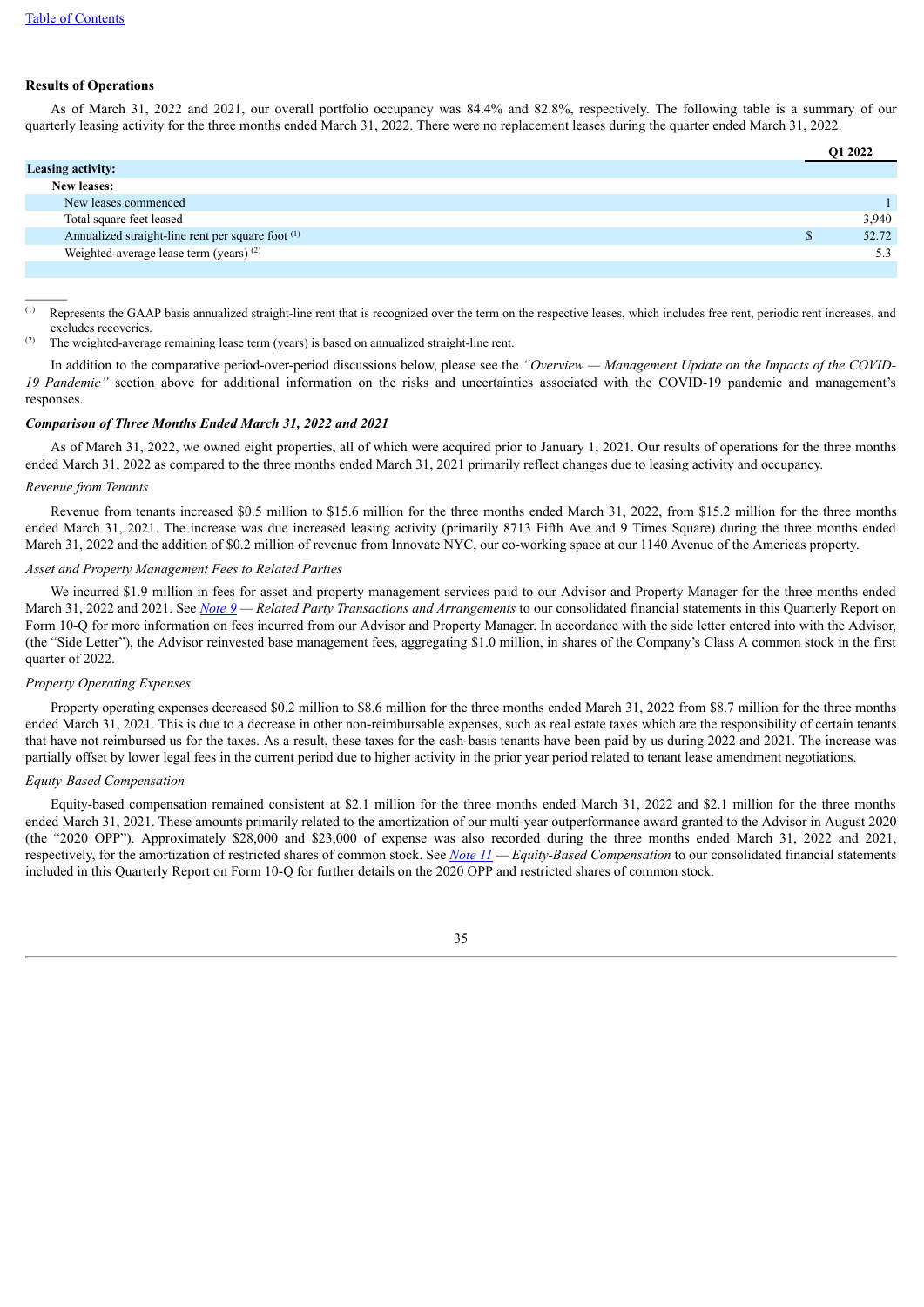# *General and Administrative Expenses*

General and administrative expenses decreased to \$2.4 million for the three months ended March 31, 2022 from \$2.7 million for three months ended March 31, 2021. The decrease was primarily due to lower legal costs in the first quarter of 2022, as compared to the same quarter last year.

Total reimbursement expenses for administrative and personnel services provided by the Advisor during the three months ended March 31, 2022 were \$1.3 million, of which \$0.3 million related to administrative and overhead expenses and \$1.0 million related to salaries, wages, and benefits. Pursuant to our advisory agreement, reimbursement for administrative and overhead expenses and reimbursements for salaries, wages, and benefits are subject to annual limits of \$2.6 million related to salaries, wages, and benefits and \$0.4 million related to administrative and overhead expenses. See *[Note](#page-21-0) 9 — Related Party Transactions and Arrangements* to our consolidated financial statements included in this Quarterly Report on Form 10-Q for further details. In 2021, we reached this limit during the quarter ended September 30, 2021.Total reimbursement expenses for administrative and personnel services provided by the Advisor during the three months ended March 31, 2021 were \$1.2 million, of which \$0.3 million related to administrative and overhead expenses and \$0.9 million related to salaries, wages, and benefits. Pursuant to our advisory agreement, reimbursement for administrative and overhead expenses and reimbursements for salaries, wages, and benefits are subject to annual limits, which were not reached as of March 31, 2022 or March 31, 2021.

# *Depreciation and Amortization*

Depreciation and amortization expense decreased \$1.5 million to \$7.0 million for the three months ended March 31, 2022 from \$8.5 million for the three months ended March 31, 2021. The decrease was the result of a lower depreciable/amortizable asset base during the three months ended March 31, 2022 due to impairments, write-offs of lease intangibles and write off of tenant improvements recorded in prior periods. There have been no new acquisitions during the three months ended March 31, 2022 that would increase the depreciable base.

#### *Interest Expense*

Interest expense was \$4.7 million for the three months ended March 31, 2022, compared to \$4.7 million for the three months ended March 31, 2021. During the three months ended March 31, 2022 and 2021, our weighted-average outstanding debt balance was \$403.2 million and \$405.0 million, respectively, and had a weighted-average effective interest rate of 4.35% in each period.

#### *Other Income*

Other income decreased by approximately \$45,000 to \$37,000 for the three months ended March 31, 2022, compared to \$8,000 for the three months ended March 31, 2021. In connection with the termination/replacement of the swap derivatives, we reflected as a charge (associated with the reduced notional amount) of approximately \$38,000 in Other Income (Expense) on our Statement of Operations for the three month period ended March 31, 2022. See *[Note](#page-17-0) 6* - *Derivatives and Hedging* to our consolidated financial statements in this Quarterly Report on Form 10-Q.

#### *Cash Flows from Operating Activities*

The level of cash flows used in or provided by operating activities is affected by the restricted cash we are required to maintain, the timing of interest payments, the receipt of scheduled rent payments and the level of property operating expenses.

Net cash provided by operating activities was \$2.2 million during the three months ended March 31, 2022 and consisted primarily of a net loss of \$11.1 million, adjusted for non-cash items of \$10.4 million, including depreciation and amortization of tangible and intangible real estate assets, amortization of deferred financing costs, accretion/amortization of below market and above market lease liabilities and assets, equity-based compensation and management fees reinvested by the Advisor. Net cash provided by operating activities also included a decrease in prepaid expenses and other assets of \$3.1 million and an increase in accounts payable and accrued expenses associated with operating activities of \$1.4 million, a decrease in deferred revenue (prepaid rent) of \$0.3 million and an increase in straight-line receivable of \$1.3 million.

Net cash provided by operating activities was \$2.1 million during the three months ended March 31, 2021 and consisted primarily of a net loss of \$13.5 million, adjusted for non-cash items of \$10.8 million, including depreciation and amortization of tangible and intangible real estate assets, amortization of deferred financing costs, accretion/amortization of below market and above market lease liabilities and assets and share-based compensation. Net cash provided by operating activities also included a decrease in prepaid expenses and other assets of \$3.6 million. These decreases were partially offset by increases related to accounts payable and accrued expenses associated with operating activities of \$1.1 million an increase in deferred revenue (prepaid rent) of \$0.8 million, and an increase in straight-line receivable of \$0.6 million.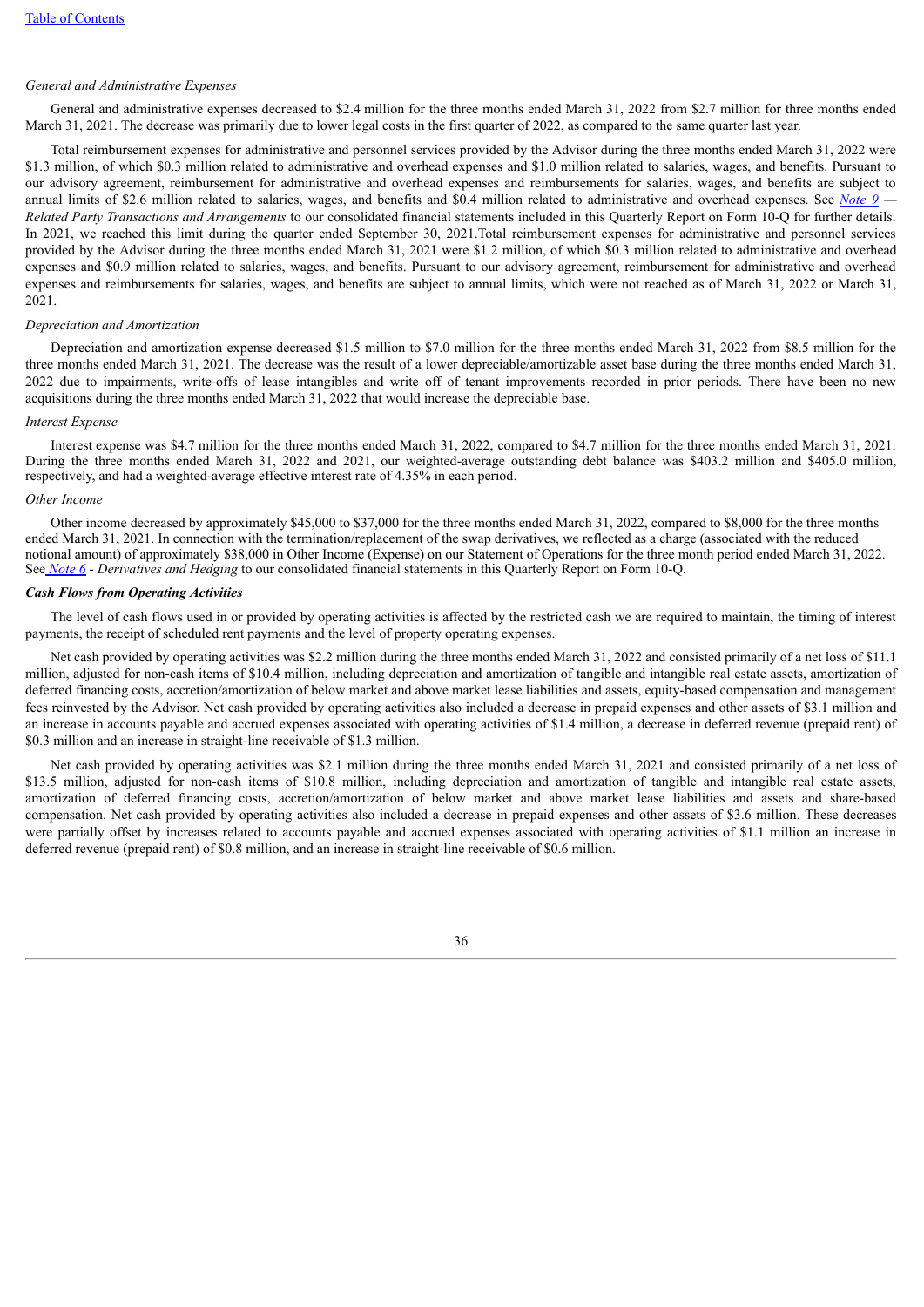# *Cash Flows from Investing Activities*

Net cash used in investing activities of \$0.4 million during the three months ended March 31, 2022 related to the funding of capital expenditures relating to tenant and building improvements at 123 William Street and 1140 Avenue of the Americas.

Net cash used in investing activities of \$43,000 during the three months ended March 31, 2021 related to the funding of capital expenditures relating to tenant and building improvements at 123 William Street and 1140 Avenue of the Americas.

# *Cash Flows from Financing Activities*

Net cash used by financing activities was \$6.9 million during the three months ended March 31, 2022 related to payments on mortgage notes payable of \$5.5 million and the payment of dividends on common stock of \$1.3 million.

Net cash used in financing activities was \$1.5 million during the three months ended March 31, 2021 related to the payment of dividends on common stock of \$1.3 million and the repurchase of common stock as part of the tender offer completed in January 2021 of \$0.2 million.

# **Liquidity and Capital Resources**

Our principal demands for cash are to fund operating and administrative expenses, capital expenditures, tenant improvement and leasing commission costs related to our properties, our debt service obligations and, subject to capital availability, acquisitions and share repurchases.

As of March 31, 2022, we had cash and cash equivalents of \$10.3 million as compared to \$11.7 million as of December 31, 2021, \$23.2 million as of September 30, 2021, \$23.9 million as of June 30, 2021 and \$29.4 million as of March 31, 2021. Under the guarantee of certain enumerated recourse liabilities of the borrower under one of our mortgage loans, we are required to maintain a minimum net worth in excess of \$175.0 million and minimum liquid assets (i.e. cash and cash equivalents) of \$10.0 million. In addition, we had restricted cash of \$13.0 million as compared to \$16.8 million as of March 31, 2022 and December 31, 2021, respectively. As of March 31, 2022, we had \$0.7 million, \$5.9 million and \$1.4 million of cash maintained in segregated and restricted cash accounts resulting from the breach of covenants on loans secured by our 9 Times Square, 1140 Avenue of the Americas and Laurel/Riverside properties, respectively. We may not access this cash unless and until the various breaches have been cured. We entered into a waiver and amendment with the lender for the loan secured by 9 Times Square in March, 2022. As part of this agreement, we were permitted to use the restricted cash which aggregated \$5.5 million at the time of the agreement repay principal. Excess cash generated by the property, continues to be deposited in a separate cash management account until the borrower under the loan is able to comply with all of the applicable covenants.

Cash flows from operating activities during the three months ended March 31, 2022 was \$2.2 million. We anticipate the need to continue to fund a portion of our operating expenses and capital requirements over the next 12 months with cash on hand, proceeds from our Common Stock ATM Program (as defined below), potential dispositions and cash received from the immediate reinvestment by the Advisor of up to \$3.0 million of base management fees to be paid to our Advisor in 2022 in shares of our Class A Common stock (see below for details). During the quarter ended March 31, 2022 the Advisor reinvested \$1.0 million, leaving \$2.0 million to be invested during the remainder of 2022. We do not have any significant scheduled debt principal repayments due until 2024, and we believe that we will have sufficient cash available to us to meet our operating cash requirements including cash to pay dividends at the existing rate over the next year. We expect to fund our future capital needs primarily through proceeds from our Common Stock ATM Program or potentially other future equity offerings. We may also fund our future capital needs through a combination of net cash, if any, provided by our current property operations, or the operations of properties that we may acquire in the future and proceeds from property dispositions (if any). There can be no assurance, however, that capital sufficient to meet our capital needs will be available to us on favorable terms, or at all.

The negative impacts of the COVID-19 pandemic has caused and may continue to cause certain of our tenants to be unable to make rent payments to us timely, or at all, and could continue to have, an adverse effect on the amount of cash we receive from our operations and therefore our ability to fund operating expenses and other capital requirements, which, beginning in October 2020, include dividends to our common stockholders. Since the third and fourth quarters of 2020, the operating results at 1140 Avenue of the Americas, 9 Times Square, 400 E. 67th Street - Laurel Condominium/200 Riverside Boulevard Garage and 8713 Fifth Avenue properties were negatively impacted by the COVID-19 pandemic causing cash trap events under the nonrecourse mortgages for those properties to be triggered, as described below. Specifically for these properties, there were early lease terminations, expirations without renewal and a tenant bankruptcy for a significant tenant in the 9 Times Square property (Knotel). Also, the leases with the original tenant of the garages at both the 200 Riverside Boulevard property and 400 E. 67th Street - Laurel Condominium property were terminated on October 26, 2021 and we simultaneously entered into six-month license agreements with a new operator at the garages at both properties. The termination agreement with these tenants required them to pay a \$1.4 million termination fee to us, which was all received during the fourth quarter of 2021.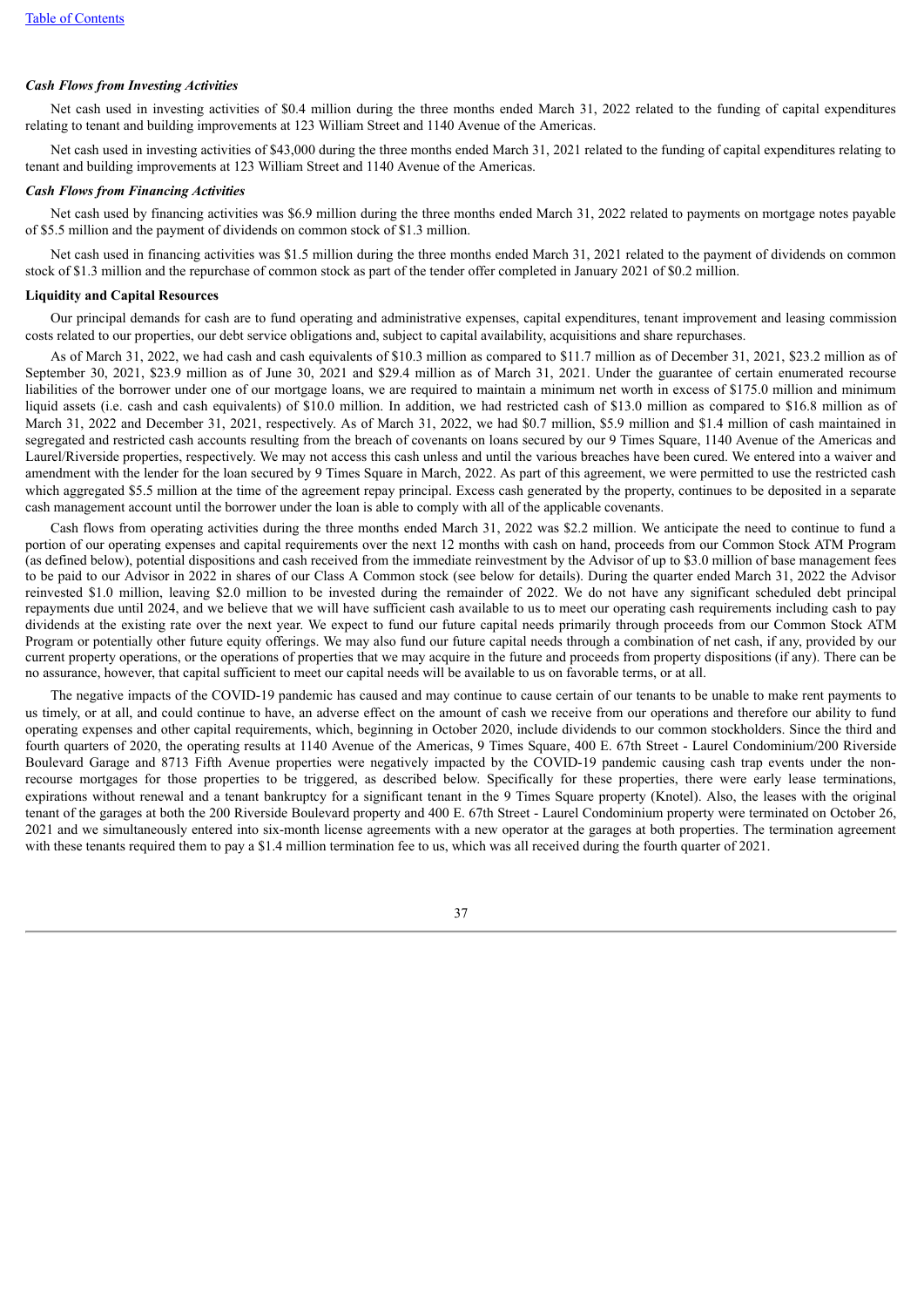As a result of the breaches at these properties, which together represent 47% of the rentable square feet in our portfolio as of as of March 31, 2022, we were not be able to use excess cash flow from the properties to fund operating expenses at our other properties and other capital requirements during the quarter ended March 31, 2022, and we will not be able to use excess cash flow from the remaining properties that are under breach to fund operating expenses at our other properties and other capital requirements until the breaches have been cured. On March 2, 2022 we entered into a waiver and amendment to the mortgage loan secured by our 9 Times Square property, under which the lender agreed to waive any potential existing default that may have existed under the loan as of March 31, 2022, subject to us paying \$5.5 million of the principal amount under the loan. This amount was paid on March 3, 2022 using the cash held in a segregated account as of that date, \$4.3 million of which was part of our restricted cash balance on our consolidated balance sheet as of December 31, 2021. However, the cash trap is still in place as of the date of this report (see below for more details).

We continue to focus on increasing occupancy of the portfolio by seeking replacement tenants for leases that had expired or otherwise have been terminated. We believe that certain market tenant incentives we have used and expect to continue to use, including free rent periods and tenant improvements, will support our occupancy rate and extend the average duration of our leases upon commencement of executed leases. While we do not receive cash during initial free rent periods, which has impacted and may continue to impact the net cash provided by our property operations in recent periods adversely, we believe this helps position us to negotiate longer, more attractive lease terms by having the flexibility to include such a feature. Our ability to generate net cash from our property operations depends, in part on the amount of additional cash we are able to generate through our leasing initiatives, which is not assured, and on our ability to access any excess cash we are able to generate from properties that are encumbered by mortgages where a cash trap event has occurred (see below for more details), which also is not assured.

Subsequent to December 31, 2021, on February 4, 2022, we entered into a side letter (the "Side Letter") with the Advisor to the Advisory Agreement. Pursuant to the Side Letter, and subject to the conditions below, the Advisor agreed to, from the date of the Side Letter until August 4, 2022, immediately invest the base management fees and variable management fee (if earned) of the Advisory Agreement in shares of our Class A common stock, in an amount aggregating no more than \$3.0 million. We believe the terms of the Side Letter will enhance their cash resources over the six-month term of the Side Letter. In accordance with the Side Letter, the Advisor reinvested base management fees, aggregating \$1.0 million, in shares of our Class A common stock in the first quarter of 2022. As a result, we issued 45,372 and 43,508 shares of our Class A common stock in February and March 2022 in respect of these purchases.

#### *Mortgage Loans*

We have six mortgage loans secured by seven of our eight properties with an aggregate balance of \$399.5 million as of March 31, 2022 with a weighted-average effective interest rate of 4.35%. All of our mortgage loans bear interest at a fixed rate, except for a mortgage loan agreement secured by Capital One N.A. that has terms now based on SOFR for which we have a related derivative agreement for a "pay-fixed" swap which effectively converts the loan to a fixed rate.

We do not currently have a commitment for a corporate-level revolving credit facility or any other corporate-level indebtedness, and there can be no assurance we would be able to obtain corporate-level financing on favorable terms, or at all. Our only asset that is not serving as collateral for a mortgage is 421 W. 54th Street - Hit Factory, which is unoccupied and therefore unlikely to be accepted as collateral for a new mortgage loan. See "-Acquisitions and Dispositions" section below for further detail on this property. We do not currently anticipate incurring additional indebtedness secured by our existing properties, however, despite a tightening of the credit markets, we expect to be able to continue to use debt financing as a source of capital to the extent we acquire additional properties.

We do not have any scheduled principal payments due on our mortgage notes payable for the year ending December 31, 2022. As noted, herein (below), however, we did repay \$5.5 million of principal on the loan secured by our 9 Times Square property during the first quarter of 2022.

#### 9 Times Square

We breached both a debt service coverage and a debt yield covenant under the non-recourse mortgage loan secured by 9 Times Square for each of the quarters ended December 31, 2020, through December 31, 2021. The debt service coverage and debt yield covenants are calculated quarterly using the 12 preceding months. The principal amount of the loan was \$49.5 million as of March 31, 2022. The breaches, through the fourth consecutive quarter (September 31, 2021), while not events of default, required us to enter into a cash management period requiring all rents and other revenue of the property, if any, to be held in a segregated account as additional collateral under the loan. Thereafter, the contract provided for specific financial remedies to be completed or the loan would be in default. As of March 31, 2022 and December 31, 2021 there was \$0.7 million and \$4.3 million, respectively, of cash trapped under the loan being held in the cash management account, which was classified in restricted cash on our consolidated balance sheet as of March 31, 2022 and December 31, 2021.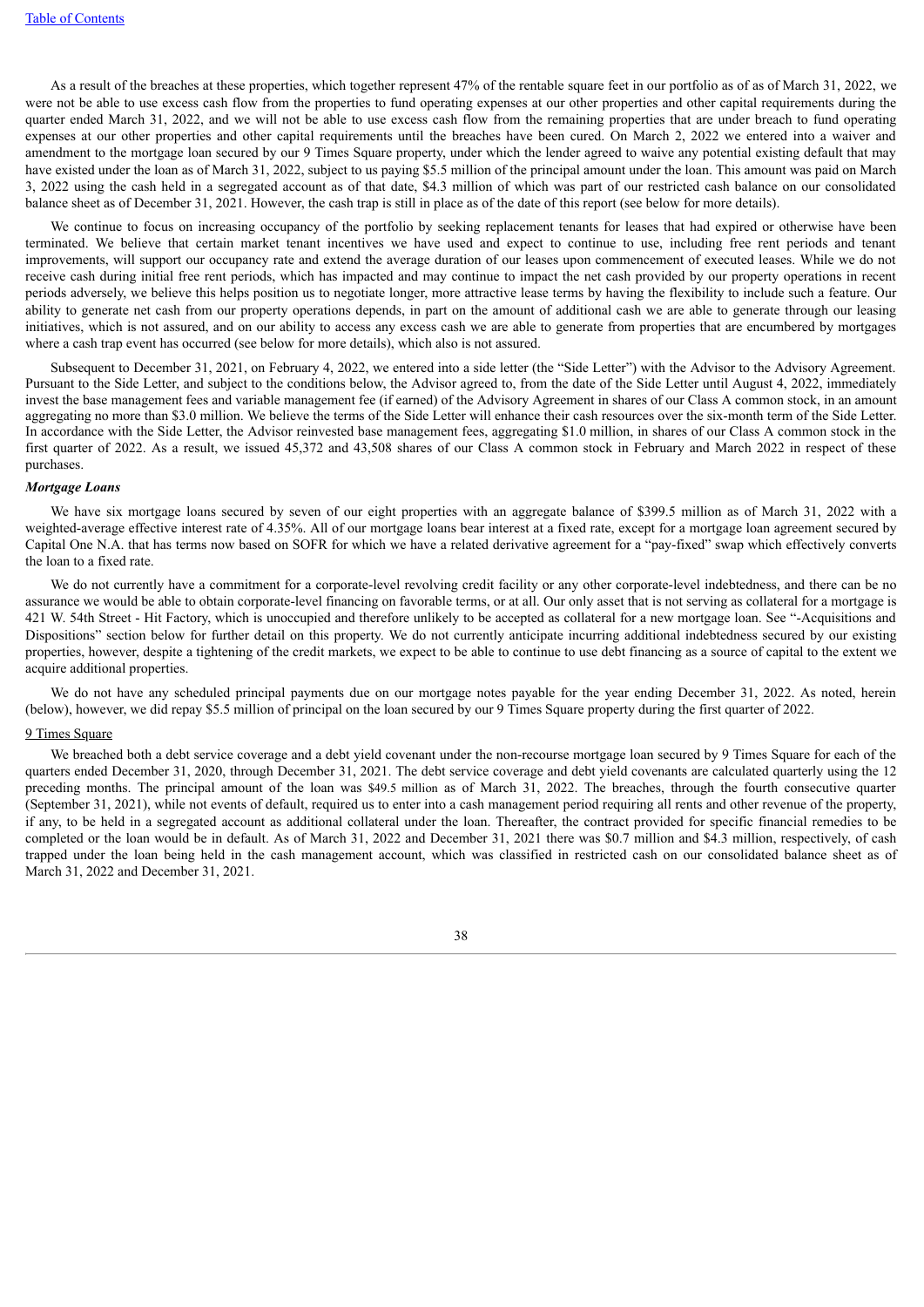On March 2, 2022 we entered into a waiver and amendment to this mortgage loan, under which the lender agreed to waive any potential existing default that may have existed under the loan, subject to us paying \$5.5 million of the principal amount under the loan. To fund the payment, which was made on March 3, 2022, we were permitted to use \$5.5 million that was being held in a cash management account as of that date, \$4.3 million of which was part of our restricted cash balance on its consolidated balance sheet as of December 31, 2021.

Other significant changes from the waiver and amendment include: (1) revision of how the "debt service coverage ratio" is calculated by reducing the hypothetical interest rate used in this calculation to the actual interest rate on the loan; (2) a reduction the "debt yield" covenant to 7.5% from 8.0%; and (3) permits us to include free rent periods (subject to maximum limits) in calculating compliance with the debt service and debt yield covenants. The waiver and amendment also replaced the LIBOR rate provisions to provide for a successor benchmark using the Secured Overnight Financing Rate ("SOFR") effective as of the second quarter of 2022 and amends the spreads to 1.60% from 1.50%, per annum. The previously existing "pay fixed" interest swap that was designated as a cash flow hedge on the 9 Times Square mortgage was terminated in conjunction with the modification described above. A new swap was entered into for a notional value that aligns with the remaining principal balance owed on the mortgage using a new SOFR effective rate.

With the waiver as of September 30, 2021, we can be in breach for up to four consecutive quarters without causing an event of default. Accordingly, while we also breached the debt service coverage and debt yield covenant as of December 31, 2021 and March 31, 2022, and we expect continue to be in breach in the near term, this does not and will not represent an event of default under the amended terms unless we consecutively breach the covenant through the third quarter of 2022. We expect to remain in the cash trap while it remains in breach and excess cash generated by the property, continues to be deposited in a separate cash management account until we are able to comply with all of the applicable covenants. As of March 31, 2022, there was \$0.7 million held in a cash management account which was part of our restricted cash balance on its consolidated balance sheet.

We may remain in breach of the covenants through the reporting of third quarter of 2022 results at which time we will again enter the right sizing period which would require (1) repaying a portion of the loan or (ii) providing the lenders with additional collateral in the form of cash or a letter of credit, in each case in an amount sufficient to cure the covenant breaches when applied as a reduction of the loan balance. There is no assurance that we will be able to cure the breaches before such time, which could result in the lender accelerating the principal amount due under the loan and exercising other remedies including foreclosing on the property. Further, funding any substantial principal repayment would significantly impact our capital resources which could have a material adverse effect on our ability to fund our operating expenses (including debt service obligations), acquisitions, capital expenditures and dividends to the holders of shares of our Class A common stock. The agreement governing this loan requires us to maintain \$10.0 million in liquid assets.

### 1140 Avenue of the Americas

We breached both a debt service coverage provision and a reserve fund provision under its non-recourse mortgage secured by the 1140 Avenue of the Americas property in each of the last seven quarters ended March 31, 2022. The debt service coverage covenant is calculated quarterly using the 12 preceding months. The principal amount of the loan was \$99.0 million as of March 31, 2022. These breaches are not events of default, rather they require excess cash, if any, generated at the property (after paying operating costs, debt service and capital/tenant replacement reserves) to be held in a segregated account as additional collateral under the loan. The covenants for this loan may be cured if we satisfy the required debt service coverage ratio for two consecutive quarters, whereupon the additional collateral will be released. We can remain subject to this reserve requirement through maturity of the loan without further penalty or ramifications. As of March 31, 2022, we had \$5.9 million in cash that is retained by the lender and maintained in restricted cash on our consolidated balance sheet.

### 400 E. 67th Street - Laurel Condominium/200 Riverside Boulevard - Icon Garage

We breached a debt service coverage covenant under the non-recourse mortgage loan secured by 400 E. 67th Street - Laurel Condominium/200 Riverside Boulevard - Icon Garage in the first, second and third quarters of 2021. We satisfied the debt service coverage covenant for the quarter ended December 31, 2021 and March 31, 2022. The debt service coverage covenant is calculated quarterly using the 12 preceding months.

The principal amount of the loan was \$50.0 million as of March 31, 2022. The two previous parking garage tenants at this property had not paid rent in accordance with their lease agreements for 19 months and were placed on a cash basis in the fourth quarter of 2020. On October 26, 2021, we signed a termination agreement with these tenants, which required the tenants to pay us a \$1.4 million termination payment, which was received during the fourth quarter of 2021. Also, upon the signing of the termination agreement, we simultaneously entered into six-month license agreements with a new operator at both garage properties, and subsequently extended these agreements in April 2022 to expire at the end of October 2022. The \$1.4 million in cash received for the lease termination fee was deposited into a cash management account and was classified in restricted cash on our consolidated balance sheet as of December 31, 2021, and it was classified in cash and cash equivalents on our consolidated balance sheet as of March 31, 2022 (see below for more information).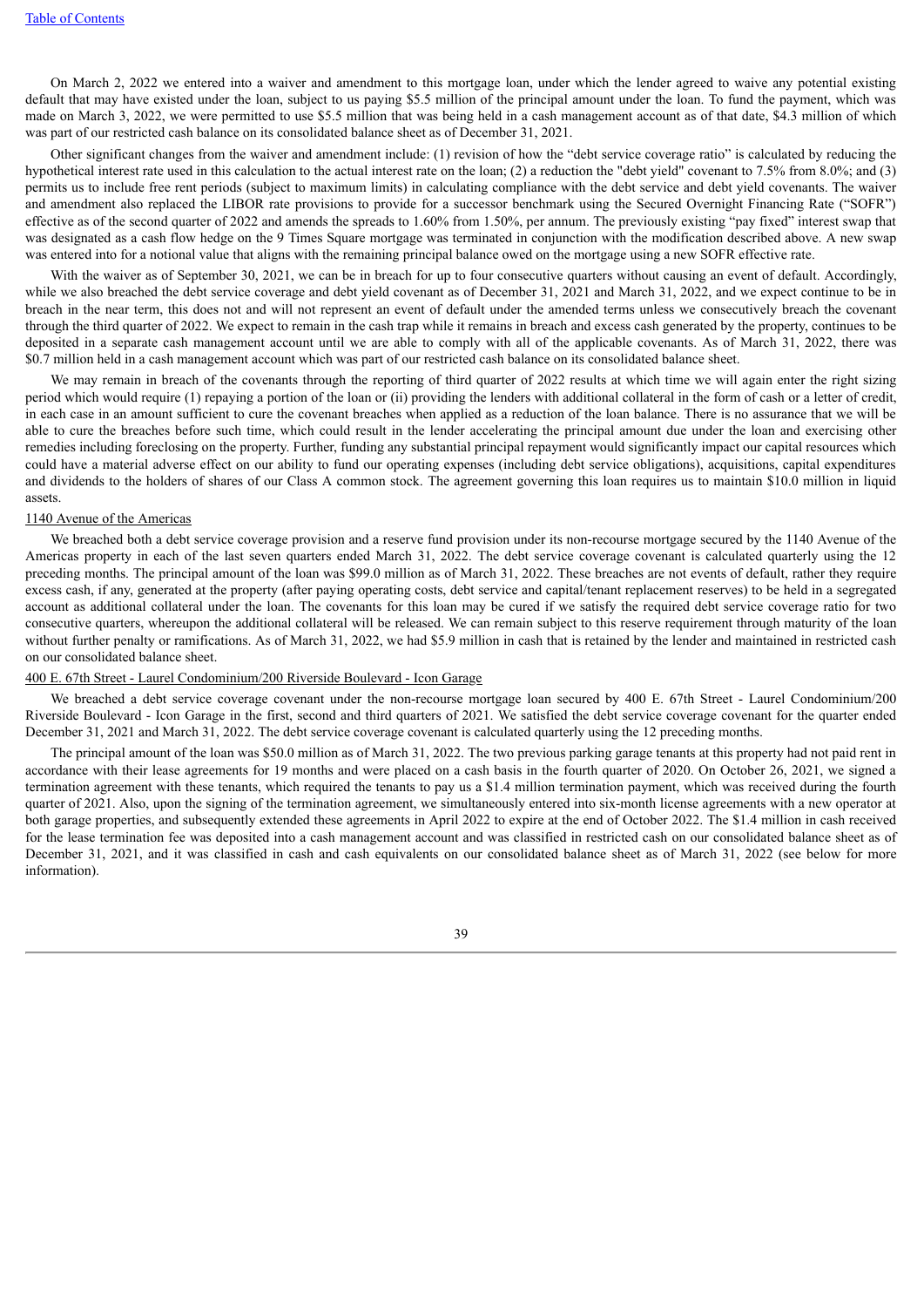Our breaches of the debt services coverage covenant were not events of default but rather required us to enter into a cash management period requiring all rents and other revenue of the property, if any, to be held in a segregated account as additional collateral under the loan, whereby it could have remained subject to this reserve requirement through maturity of the loan without further penalty or ramifications. However, because we satisfied the debt service coverage covenant for the quarter ended December 31, 2021 and March 31, 2022, we are no longer in breach since we have maintained the required debt service coverage for the property for two consecutive quarters. Accordingly, the \$1.4 million, which was classified in restricted cash on our consolidated balance sheet as of December 31, 2021, was reclassified to cash and cash equivalents on our consolidated balance sheet as of March 31, 2022.

## 8713 Fifth Avenue

We breached a debt service coverage ratio covenant under the non-recourse mortgage secured by 8713 Fifth Avenue during the second, third and fourth quarters of 2021. The debt service coverage covenant is calculated quarterly using the 12 preceding months. The principal amount for the loan was \$10.0 million as of March 31, 2022. The breach of this covenant did not result in an event of default but rather triggered an excess cash flow sweep period. We have the ability to avoid the excess cash flow sweep period by electing to fund a reserve in the amount of \$125,000 of additional collateral in cash or as a letter of credit. As of March 31, 2022, we had not yet determined whether it will do so. We also have the ability to continue to avoid an excess cash flow sweep period by funding an additional \$125,000 each quarter until the covenant breaches are cured in accordance with the terms of the loan agreement. If we do not elect to continue to fund the \$125,000 additional collateral in a subsequent quarter, then the excess flow sweep period would commence in such quarter and continue until the covenant breaches are cured in accordance with the terms of the loan agreement. Additionally, in the event that the debt service coverage ratio covenant remains in breach at or below the current level for two consecutive calendar quarters and the lender reasonably determines that such breach is due to the property not being prudently managed by the current manager, the lender has the right, but not the obligation, to require that we replace the current manager with a third party manager chosen by us. As of March 31, 2022, no cash was trapped related to this property. We signed a lease with a new tenant at this property in November 2021 and we expect the new tenant to occupy the space in the second quarter of 2022, which will bring the occupancy at this property back to 100%.

### Other Information

We entered into one new lease at 9 Times Square that represents over 3,900 square feet during the three months ended March 31, 2022. We are working to find new tenants to replace the portion of the space previously leased to Knotel at 123 William Street that has not yet been re-leased and to increase the rental income at our 1140 Avenue of the Americas and 9 Times Square properties through leasing activity. There can be no assurance, however, that we will be able to lease all or any portion of our currently vacant space at any property on acceptable or favorable terms, or at all, or that we will not experience further terminations. Unless we are able to increase the occupancy at the properties described herein on terms that allow us to cure the covenant breaches described above, we will be unable to access excess cash flow from those properties and the lenders may be able to exercise additional remedies.

Any cash that is restricted for these breaches (as disclosed above) is not available to be used for other corporate purposes. There is no assurance that we will be able to cure these breaches. Moreover, if we experience additional lease terminations, due to tenant bankruptcies or otherwise, or tenants placed on a cash basis continue to not pay rent, it is possible that certain of the covenants on other loans may be breached and we may also become restricted from accessing excess cash flows from those properties. Except as described herein, we were in compliance with the remaining covenants under our mortgage notes payable as of March 31, 2022.

### *Common Stock ATM Program*

On October 1, 2020, we entered into an equity distribution agreement, pursuant to which we may, from time to time, offer, issue and sell to the public, through our sales agents, shares of Class A common stock, having an aggregate offering price of up to \$250.0 million in an "at the market" equity offering program (the "Common Stock ATM Program"). During the three months ended March 31, 2022, we did not sell any shares of our Class A common stock under the Common Stock ATM Program but we expect to use this program to fund our liquidity needs during the second quarter.

# *Repurchase Program*

Our board of directors adopted a resolution authorizing consideration of share repurchases of up to \$100.0 million of shares of Class A common stock over a long-term period following the listing of our Class A common stock on the NYSE. Actual repurchases would be reviewed and approved by our board of directors based on management recommendations taking into consideration all information available at the specific time including our available cash resources (including the ability to borrow), market capitalization, trading price and alternative uses such as acquisitions. Repurchases would typically be made on the open market in accordance with SEC rules creating a safe harbor for issuer repurchases but may also occur in privately negotiated transactions. As of March 31, 2022 no shares had been repurchased by the Company under this program. As of March 31, 2022, we also had cash and cash equivalents of approximately \$10.3 million. We are also subject to a covenant under one of our mortgage loans requiring us to maintain minimum liquid assets (i.e. cash and cash equivalents) of \$10.0 million.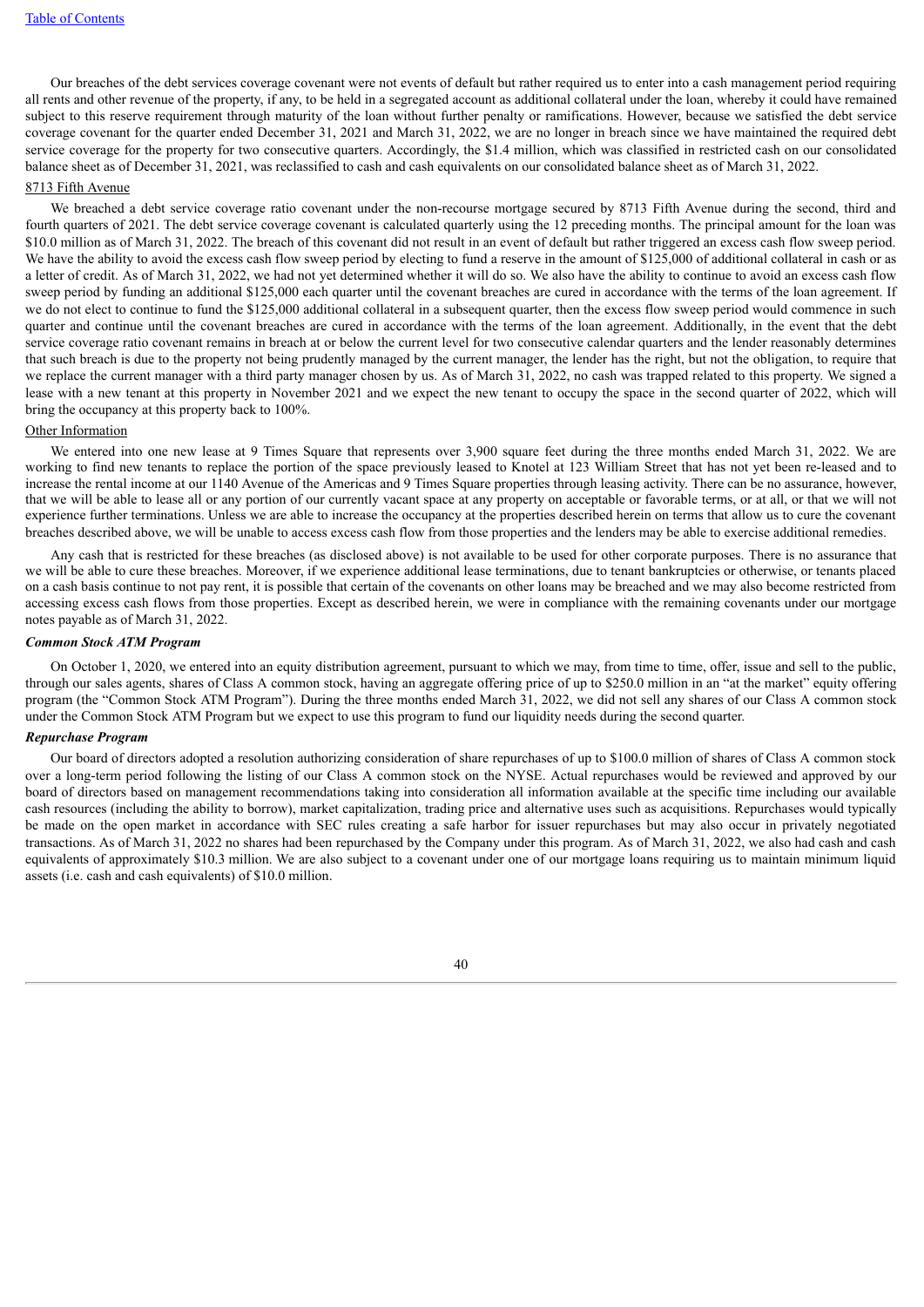#### *Tender Offer*

On December 28, 2020, in response to an unsolicited offer to our stockholders, we commenced a tender offer to purchase up to 65,000 shares of Class B common stock for cash at a purchase price equal to \$7.00 per share. The offer expired on January 27, 2021, and we purchased 26.236 shares of Class B common stock for a total cost of approximately \$0.2 million, including fees and expenses relating to the tender offer, with cash on hand in February 2021.

#### *Leasing Activity/Occupancy*

We had an occupancy level of 84.4% across our portfolio as of March 31, 2022, as compared to 82.9% as of December 31, 2021. The significant occupancy changes were as follows:

- Occupancy at 9 Times Square increased to 62.3% as of March 31, 2022, compared to 59.3% as of December 31, 2021. The increase was due to new leases signed during the first quarter ended March 31, 2022.
- Occupancy at 123 William Street increased to 92.3% as of March 31, 2022, compared to 90.8% as of December 31, 2021. The increase was due to new leases signed during the first quarter ended March 31, 2022.

#### *Capital Expenditures*

For the three months ended March 31, 2022, we funded an aggregate of \$0.4 million of capital expenditures primarily related to tenant and building improvements at 123 William Street, 9 Times Square and 1140 Avenue of the Americas. The capital expenditures for the three months ended March 31, 2021 of \$43,000 were primarily related to improvements at 123 William Street and 1140 Avenue of the Americas. We may invest in additional capital expenditures to further enhance the value of our properties. Additionally, many of our lease agreements with tenants include provisions for tenant improvement allowances. The amount we invest in capital expenditures during the full year 2022, including amounts we are, or expect to be, contractually obligated to fund under new or replacement leases, will likely be in-line with the amount invested in 2021. We funded our capital expenditures during the three months ended March 31, 2022 from cash on hand consisting of proceeds from previous financings and, commencing in the second quarter of 2021, proceeds from our Common Stock ATM program and cash retained from the Advisor reinvesting their base management fees in shares of our common stock (as discussed above). The economic uncertainty created by the COVID-19 global pandemic has impacted and could continue to impact our decisions on the amount and timing of future capital expenditures.

#### *Acquisitions and Dispositions*

We had no acquisitions or dispositions during the three months ended March 31, 2022.

We also continue to evaluate our strategic alternatives for our 421 W. 54th Street - Hit Factory property, which includes marketing the property for sale. The sole tenant terminated its lease early and vacated the space during the second quarter of 2018.

### **Non-GAAP Financial Measures**

This section discusses the non-GAAP financial measures we use to evaluate our performance, including Funds from Operations ("FFO"), Core Funds from Operations ("Core FFO") and Cash Net Operating Income ("Cash NOI"). A description of these non-GAAP measures and reconciliations to the most directly comparable GAAP measure, which is net income (loss), is provided below.

#### *Funds from Operations and Core Funds from Operations*

#### *Funds from Operations*

Due to certain unique operating characteristics of real estate companies, as discussed below, the National Association of Real Estate Investment Trusts ("NAREIT"), an industry trade group, has promulgated a performance measure known as FFO, which we believe to be an appropriate supplemental measure to reflect the operating performance of a REIT. FFO is not equivalent to net income or loss as determined under GAAP.

We calculate FFO, a non-GAAP measure, consistent with the standards established over time by the Board of Governors of NAREIT, as restated in a White Paper and approved by the Board of Governors of NAREIT effective in December 2018 (the "White Paper"). The White Paper defines FFO as net income or loss computed in accordance with GAAP, excluding depreciation and amortization related to real estate, gains and losses from sales of certain real estate assets, gain and losses from change in control and impairment write-downs of certain real estate assets and investments in entities when the impairment is directly attributable to decreases in the value of depreciable real estate held by the entity. Adjustments for consolidated partially-owned entities (including our OP) and equity in earnings of unconsolidated affiliates are made to arrive at our proportionate share of FFO attributable to our stockholders. Our FFO calculation complies with NAREIT's definition.

The historical accounting convention used for real estate assets requires straight-line depreciation of buildings and improvements, and straight-line amortization of intangibles, which implies that the value of a real estate asset diminishes predictably over time. We believe that, because real estate values historically rise and fall with market conditions, including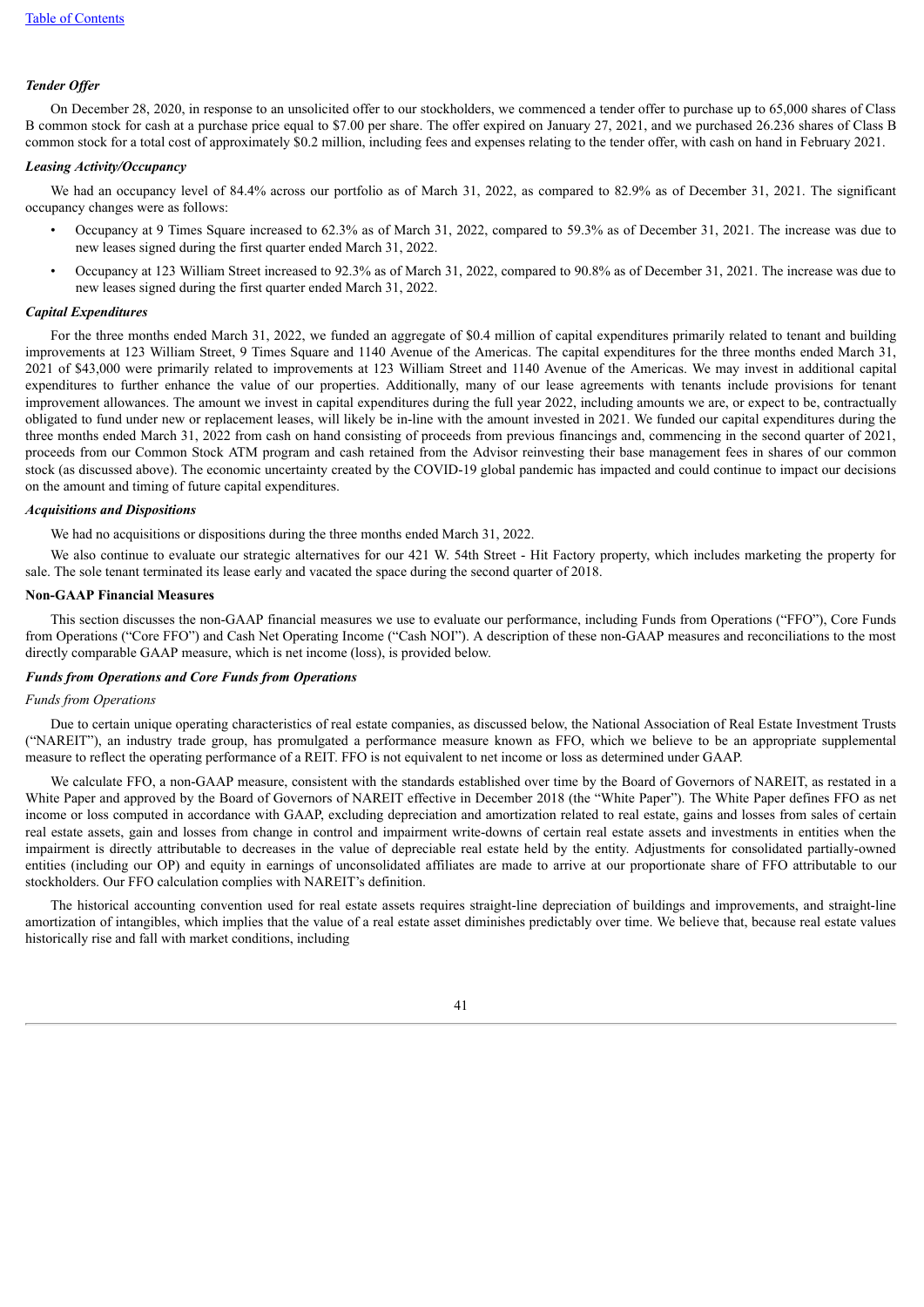inflation, interest rates, unemployment and consumer spending, presentations of operating results for a REIT using historical accounting for depreciation and certain other items may be less informative. Historical accounting for real estate involves the use of GAAP. Any other method of accounting for real estate such as the fair value method cannot be construed to be any more accurate or relevant than the comparable methodologies of real estate valuation found in GAAP. Nevertheless, we believe that the use of FFO, which excludes the impact of real estate related depreciation and amortization, among other things, provides a more complete understanding of our performance to investors and to management, and when compared year over year, reflects the impact on our operations from trends in occupancy rates, rental rates, operating costs, general and administrative expenses, and interest costs, which may not be immediately apparent from net income.

#### *Core Funds from Operations*

Beginning in the third quarter 2020, following the listing of our Class A common stock on the NYSE, we began presenting Core FFO, also a non-GAAP metric. We have presented prior periods on a comparable basis so that the metric is useful to the users of our financial statements. We believe that Core FFO is utilized by other publicly-traded REITs although Core FFO presented by us may not be comparable to Core FFO reported by other REITs that define Core FFO differently. In calculating Core FFO, we start with FFO, then we exclude the impact of discrete non-operating transactions and other events which we do not consider representative of the comparable operating results of our real estate operating portfolio, which is our core business platform. Specific examples of discrete non-operating items include acquisition and transaction related costs for dead deals, debt extinguishment costs and non-cash equity-based compensation. We add back non-cash write-offs of deferred financing costs and prepayment penalties incurred with the early extinguishment of debt which are included in net income but are considered financing cash flows when paid in the statement of cash flows. We consider these write-offs and prepayment penalties to be capital transactions and not indicative of operations. By excluding expensed acquisition and transaction dead deal costs as well as non-operating costs, we believe Core FFO provides useful supplemental information that is comparable for each type of real estate investment and is consistent with management's analysis of the investing and operating performance of our properties. In future periods, we may also exclude other items from Core FFO that we believe may help investors compare our results.

The table below reflects the items deducted or added to net loss in our calculation of FFO and Core FFO for the periods presented.

| <b>Three Months Ended March</b> |  |
|---------------------------------|--|
|                                 |  |

|                                                                          | 31.           |           |
|--------------------------------------------------------------------------|---------------|-----------|
| (In thousands)                                                           | 2022          | 2021      |
| Net loss attributable to common stockholders (in accordance with GAAP)   | $(11,105)$ \$ | (13, 535) |
| Depreciation and amortization                                            | 6.981         | 8.526     |
| FFO (deficit) (As defined by NAREIT) attributable to common stockholders | (4,124)       | (5,009)   |
| Equity-based compensation                                                | 2.120         | 2.115     |
| Core FFO (deficit) attributable to common stockholders                   | (2,004)       | (2,894)   |
|                                                                          |               |           |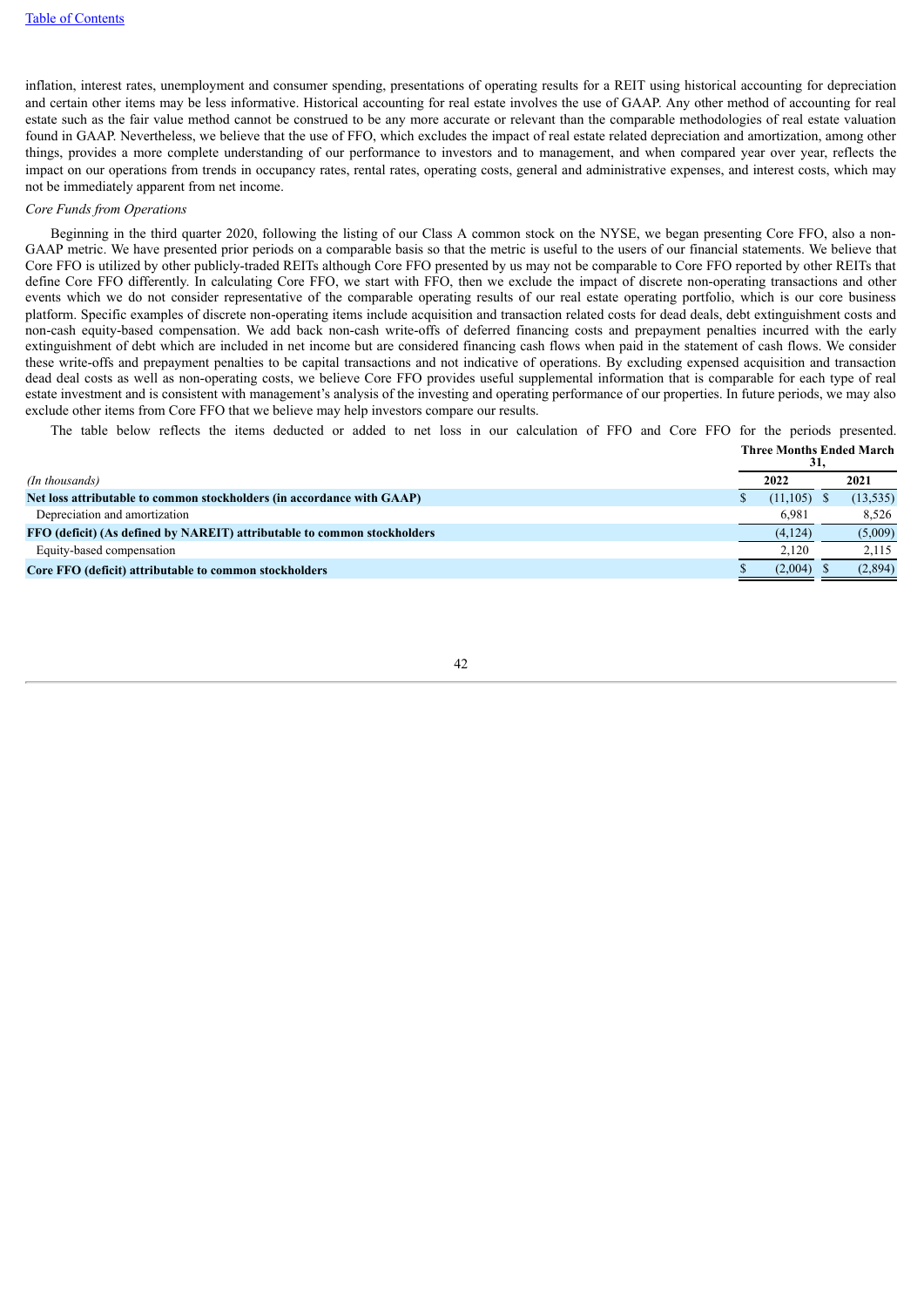## *Cash Net Operating Income*

Cash NOI is a non-GAAP financial measure equal to net income (loss), the most directly comparable GAAP financial measure, less income from investment securities and interest, plus general and administrative expenses, acquisition and transaction-related expenses, depreciation and amortization, other non-cash expenses and interest expense. In calculating Cash NOI, we also eliminate the effects of straight-lining of rent and the amortization of above- and below-market leases. Cash NOI should not be considered an alternative to net income (loss) as an indication of our performance or to cash flows as a measure of our liquidity.

We use Cash NOI internally as a performance measure and believe Cash NOI provides useful information to investors regarding our financial condition and results of operations because it reflects only those income and expense items that are incurred at the property level. Therefore, we believe Cash NOI is a useful measure for evaluating the operating performance of our real estate assets and to make decisions about resource allocations. Further, we believe Cash NOI is useful to investors as performance measures because, when compared across periods, Cash NOI reflects the impact on operations from trends in occupancy rates, rental rates, operating costs and acquisition activity on an unlevered basis. Cash NOI excludes certain components from net income in order to provide results that are more closely related to a property's results of operations. For example, interest expense is not linked to the operating performance of a real estate asset and Cash NOI is not affected by whether the financing is at the property level or corporate level. In addition, depreciation and amortization, because of historical cost accounting and useful life estimates, may distort operating performance at the property level. Cash NOI presented by us may not be comparable to Cash NOI reported by other REITs that define Cash NOI differently. We believe that in order to facilitate a clear understanding of our operating results, Cash NOI should be examined in conjunction with net income (loss) as presented in our consolidated financial statements.

The table below reflects the items deducted or added to net loss in our calculation of Cash NOI for the periods presented.

|                                                                                        | Three Months Ended March 31, |                |  |           |
|----------------------------------------------------------------------------------------|------------------------------|----------------|--|-----------|
| (In thousands)                                                                         |                              | 2022           |  | 2021      |
| Net loss (in accordance with GAAP)                                                     |                              | $(11, 105)$ \$ |  | (13, 535) |
| Depreciation and amortization                                                          |                              | 6,981          |  | 8,526     |
| Interest expense                                                                       |                              | 4,715          |  | 4,713     |
| Income tax expense                                                                     |                              |                |  |           |
| Equity-based compensation                                                              |                              | 2,120          |  | 2,115     |
| Other expense                                                                          |                              | 37             |  | 8         |
| Asset and property management fees to related parties                                  |                              | 1,922          |  | 1,907     |
| General and administrative                                                             |                              | 2,398          |  | 2,732     |
| Accretion of below- and amortization of above-market lease liabilities and assets, net |                              | (51)           |  | (215)     |
| Straight-line rent (revenue as a lessor)                                               |                              | (1,303)        |  | (640)     |
| Straight-line ground rent (expense as lessee)                                          |                              | 27             |  | 28        |
| <b>Cash NOI</b>                                                                        |                              | 5,741          |  | 5,639     |

#### *Dividends*

We are required to distribute annually at least 90% of our REIT taxable income (which does not equal net income as calculated in accordance with GAAP), determined without regard for the deduction for dividends paid and excluding net capital gains. A tax loss for a particular year eliminates the need to distribute REIT taxable income to meet the 90% distribution requirement for that year and may minimize or eliminate the need to pay distributions in order to meet the distribution requirement in one or more subsequent years. We had a loss for tax purposes in 2021 and therefore there was no REIT taxable income requiring distribution to maintain our qualification as a REIT in 2021.

During the three months ended March 31, 2022 and year ended December 31 2021, we paid dividends to our common stockholders at our current annual rate of \$0.40 per share of common stock or \$0.10 per share quarterly.

Decisions regarding the frequency and amount of any future dividends we pay on our common stock will remain at all times entirely at the discretion of our board of directors, which reserves the right to change our dividend policy at any time and for any reason. Our ability to pay dividends in the future depends on our ability to operate profitably and to generate sufficient cash flows from the operations of our existing properties and any properties we may acquire. We cannot guarantee that we will be able to pay dividends on a regular basis on our common stock or any other class or series of stock we may issue in the future. Our board of directors previously suspended and then reinstituted dividends. There is no assurance we will continue to pay dividends at the current rate, or at all. The amount of dividends payable to our stockholders is determined by our board of directors and is dependent on a number of factors, including funds available for dividends, our financial condition, provisions in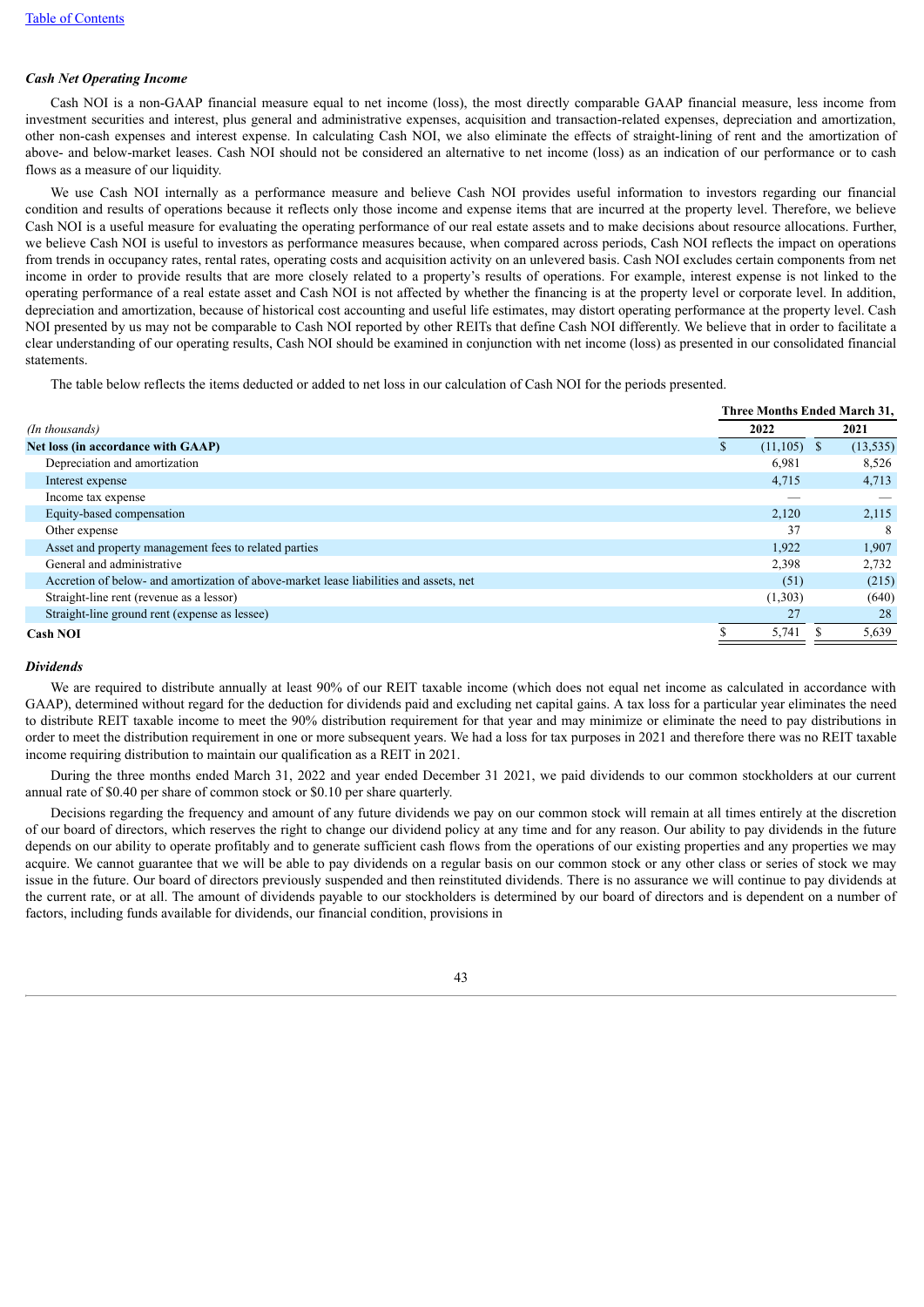our loans and any agreement we are party to that may restrict our ability to pay dividends or repurchase shares, capital expenditure requirements, as applicable, requirements of Maryland law and annual distribution requirements needed to maintain our status as a REIT. Our net cash provided by operating activities was approximately \$2.2 million for the three months ended March 31, 2022. During this period, we paid dividends of \$1.3 million. These dividend payments were funded from cash from operations.

The following table shows the sources for the payment of dividends to holders of common stock and distributions to holders of LTIP Units for the periods indicated:

|                                                                        | <b>Three Months Ended</b> |                                   |  |
|------------------------------------------------------------------------|---------------------------|-----------------------------------|--|
|                                                                        |                           | <b>March 31, 2022</b>             |  |
| (In thousands)                                                         |                           | Percentage of<br><b>Dividends</b> |  |
| <b>Dividends and Distributions:</b>                                    |                           |                                   |  |
| Dividends to holders of common stock                                   | \$<br>1,329               |                                   |  |
| Distributions to holders of LTIP Units                                 | 40                        |                                   |  |
| Total dividends and distributions                                      | 1,369                     |                                   |  |
|                                                                        |                           |                                   |  |
| Source of dividend coverage:                                           |                           |                                   |  |
| Cash flows provided by operations                                      | 1,369                     | $100 \%$                          |  |
| Total sources of dividend and distribution coverage                    | 1,369                     | $100 \%$                          |  |
|                                                                        |                           |                                   |  |
| Cash flows provided by operations (GAAP basis)                         | 2,178                     |                                   |  |
|                                                                        |                           |                                   |  |
| Net loss attributable to common stockholders (in accordance with GAAP) | (11, 105)                 |                                   |  |

#### **Election as a REIT**

We elected to be taxed as a REIT under the Code, effective for our taxable year ended December 31, 2014. We believe that, commencing with such taxable year, we have been organized and have operated in a manner so that we qualify as a REIT under the Code. We intend to continue to operate in such a manner but can provide no assurances that we will operate in a manner so as to remain qualified as a REIT. To continue to qualify as a REIT, we must distribute annually at least 90% of our

REIT taxable income (which does not equal net income as calculated in accordance with GAAP) determined without regard for the deduction for dividends paid and excluding net capital gains, and comply with a number of other organizational and operational requirements. If we continue to qualify as a REIT, we generally will not be subject to U.S. federal corporate income

tax on the portion of our REIT taxable income that we distribute to our stockholders. Even if we qualify as a REIT, we may be subject to certain state and local taxes on our income and properties as well as U.S. federal income and excise taxes on our undistributed income. A tax loss for a particular year eliminates the need to distribute REIT taxable income to meet the 90% distribution requirement for that year and may minimize or eliminate the need to pay distributions in order to meet the distribution requirement in one or more subsequent years. We had a loss for tax purposes in 2021 and therefore there was no REIT taxable income requiring distribution to maintain our qualification as a REIT in 2021.

#### **Inflation**

We may be adversely impacted by inflation on the leases that do not contain indexed escalation provisions, or those leases which have escalations at rates which do not exceed or approximate current inflation rates. For the quarter ended March 31, 2022, the increase to the 3-month CPI for all items, as published by the Bureau of Labor Statistics, was 8.5%. To help mitigate the adverse impact of inflation, approximately 85% of our leases with our tenants contain rent escalation provisions which average 1.74% per year. These provisions generally increase rental rates during the terms of the leases either at fixed rates or other measures. Approximately 76% are fixed-rate, 9% are based on other measures and 15% do not contain any escalation provisions.

In addition, we may be required to pay costs for maintenance and operation of properties which may adversely impact our results of operations due to potential increases in costs and operating expenses resulting from inflation. However, to the extent such costs exceed the tenants base year, many but not all of our leases require the tenant to pay its allocable share of operating expenses, which may include common area maintenance costs, real estate taxes and insurance. This may reduce our exposure to increases in costs and operating expenses resulting from inflation. As the costs of general goods and services continue to rise, we may be adversely impacted by increases in general and administrative costs due to overall inflation.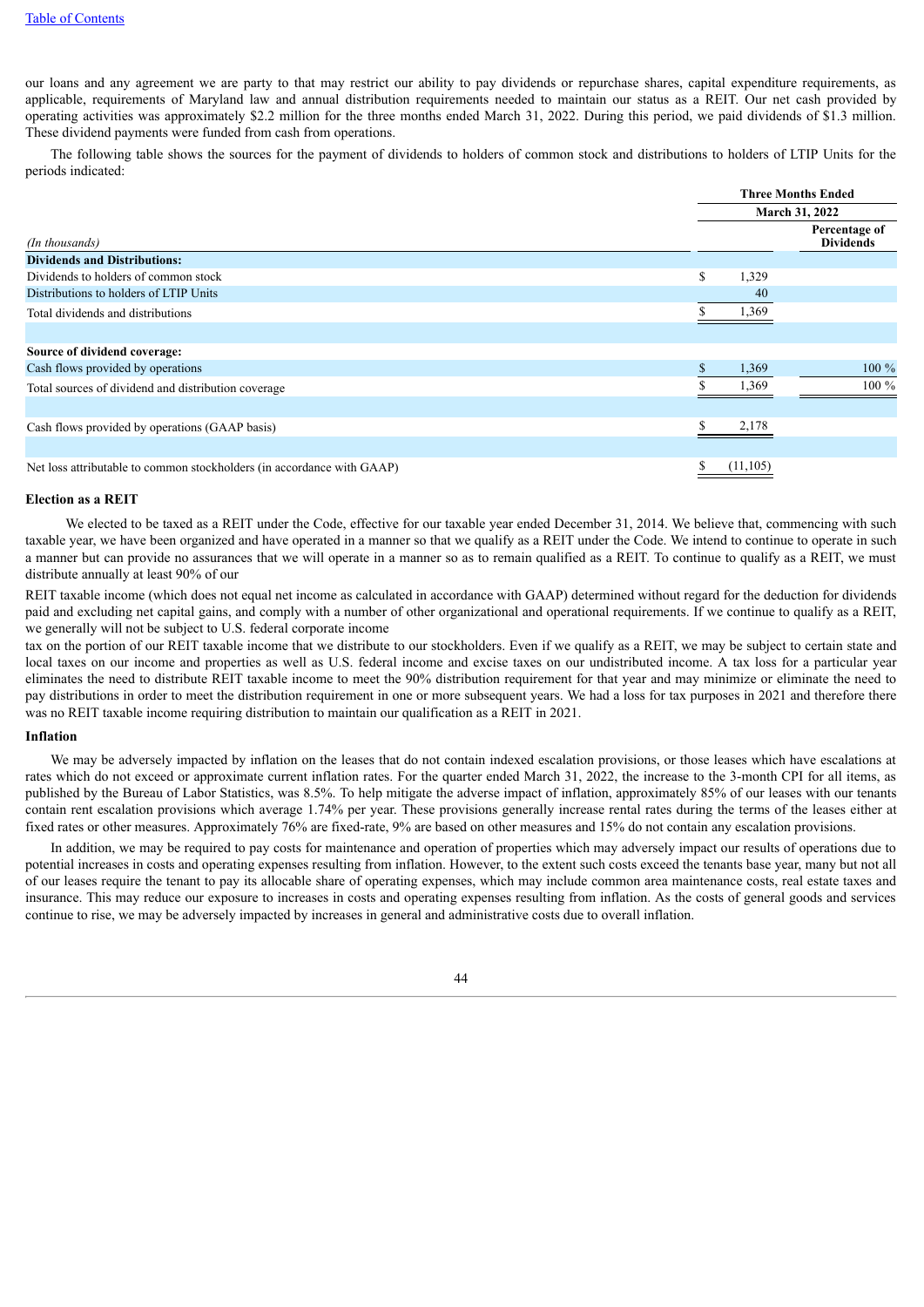#### **Related-Party Transactions and Agreements**

See *[Note](#page-21-0) 9 — Related Party Transactions and Arrangements* to our consolidated financial statements in this Quarterly Report on Form 10-Q for further discussion.

#### **Off-Balance Sheet Arrangements**

We have no off-balance sheet arrangements that have had or are reasonably likely to have a current or future effect on our financial condition, changes in financial condition, revenues or expenses, results of operations, liquidity, capital expenditures or capital resources that are material to investors.

#### <span id="page-44-0"></span>**Item 3. Quantitative and Qualitative Disclosures About Market Risk.**

There has been no material change in our exposure to market risk during the three months ended March 31, 2022. For a discussion of our exposure to market risk, refer to Item 7A, "Quantitative and Qualitative Disclosures about Market Risk," contained in our Annual Report on Form 10-K for the fiscal year ended December 31, 2021.

#### <span id="page-44-1"></span>**Item 4. Controls and Procedures.**

In accordance with Rules 13a-15(b) and 15d-15(b) of the Securities Exchange Act of 1934, as amended (the "Exchange Act"), our management, under the supervision and with the participation of our Chief Executive Officer and Chief Financial Officer, carried out an evaluation of the effectiveness of our disclosure controls and procedures (as defined in Rule 13a-15(e) and Rule 15d-15(e) of the Exchange Act) as of the end of the period covered by this Quarterly Report on Form 10-Q. Based on such evaluation, our Chief Executive Officer and Chief Financial Officer have concluded, as of the end of such period, that our disclosure controls and procedures are effective in recording, processing, summarizing and reporting, on a timely basis, information required to be disclosed by us in our reports that we file or submit under the Exchange Act.

<span id="page-44-2"></span>No change occurred in our internal control over financial reporting (as defined in Rule 13a-15(f) and 15d-15(f) of the Exchange Act) during the three months ended March 31, 2022 that has materially affected, or is reasonably likely to materially affect, our internal control over financial reporting.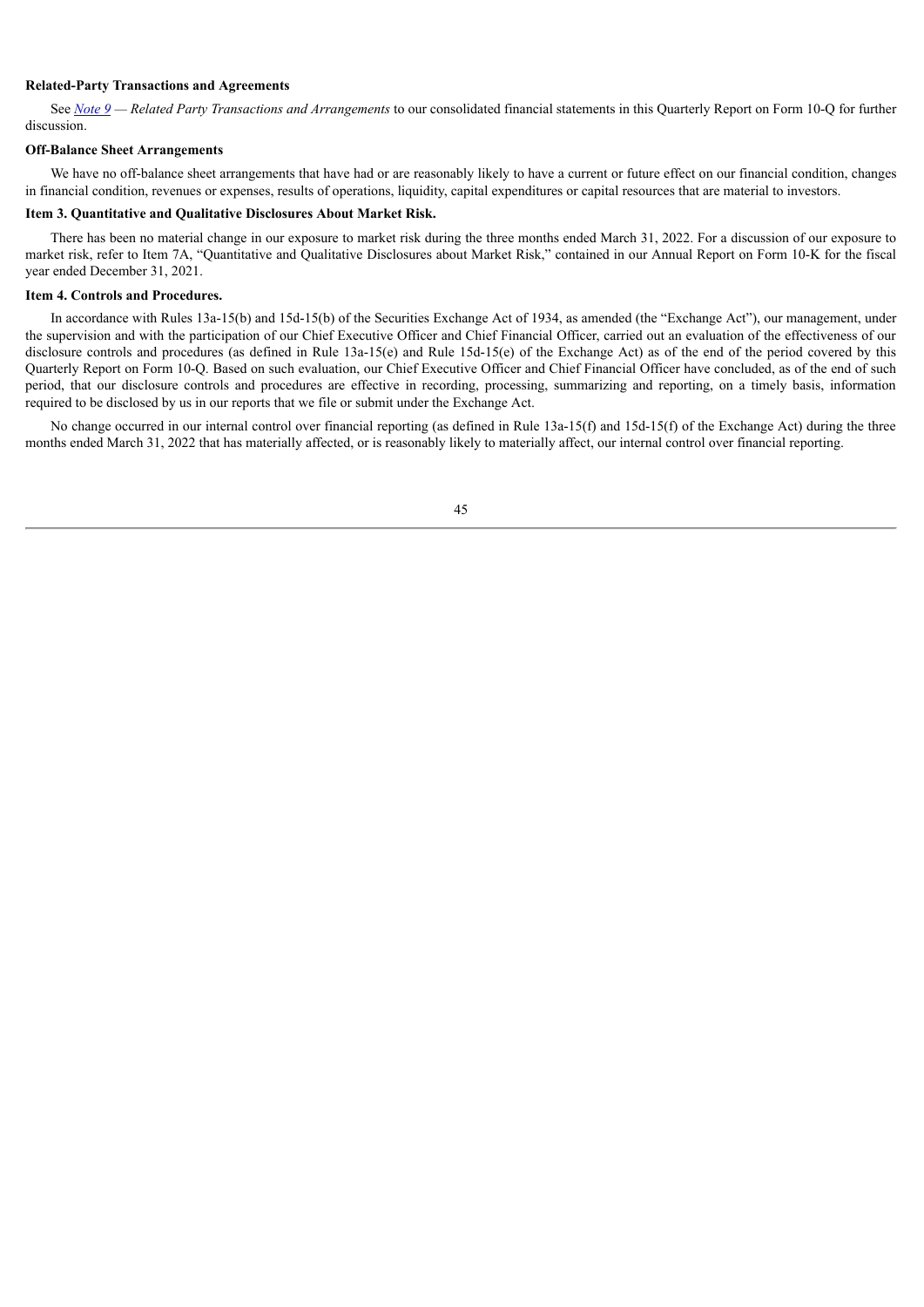# **PART II — OTHER INFORMATION**

# <span id="page-45-0"></span>**Item 1. Legal Proceedings.**

As of the end of the period covered by this Quarterly Report on Form 10-Q, we are not a party to any material pending legal proceedings.

# <span id="page-45-1"></span>**Item 1A. Risk Factors.**

There have been no material changes to the risk factors disclosed in Part I, Item 1A. "Risk Factors" of our Annual Report on Form 10-K for the year ended December 31, 2021 and we direct your attention to those risk factors, other than those disclosed below:

# Actual or threatened terrorist attacks and other acts of violence, civilian unrest or war may affect the markets in which we operate our business *and our profitability.*

All our properties are located in New York City, which is a major metropolitan areas that is susceptible to terrorist attack or damage. Because many of our properties are open to the public, they are exposed to a number of incidents that may take place within or around their premises and that are beyond our control or ability to prevent. If an act of terror, a mass shooting or other violence were to occur, we may lose tenants or be forced to close one or more of our properties for some time. If any of these incidents were to occur, the relevant property could face material damage to its image and the revenues generated therefrom. In addition, we may be exposed to civil liability and be required to indemnify the victims, and our insurance premiums could rise in a material amount.

Furthermore, on February 24, 2022, Russian troops invaded Ukraine starting a military conflict, the length and breadth of which is highly unpredictable. Coupled with existing supply disruptions and changes in Federal Reserve policies on interest rates, this war has exacerbated, and may continue to exacerbate, inflation and significant volatility in commodity prices, credit and capital markets, as well as supply chain disruptions.

The U.S., the European Union, and other countries, as well as other public and private actors and companies have imposed sanctions and other penalties on Russia including removing Russian-based financial institutions from the Society for Worldwide Interbank Financial Telecommunication payment system and restricted imports of Russian oil, liquefied natural gas and coal. The sanctions have caused supply disruptions in the oil and gas markets and could continue to cause significant increases in energy prices, which could have a material effect on inflation and may trigger a recession in the U.S. and Europe, among other areas.

These and other sanctions that may be imposed as well as the ongoing conflict could further adversely affect the global economy and financial markets and cause further instability negatively impacting liquidity in the capital markets and potentially making it more difficult for us to access additional debt or equity financing on attractive terms in the future.

The United States government has warned of the potential risk of Russian cyberattacks, which may create market volatility and economic uncertainty particularly if these attacks occur and spread to a broad array of countries and networks.

Any actual or threatened terrorist activity or violent criminal acts, including terrorist acts against public institutions or buildings or modes of public transportation (including airlines, trains or buses) could have a negative effect on our business, the value of our properties and our results of operations. More generally, any terrorist attack, other act of violence or war, including armed conflicts, could result in increased volatility in, or damage to, the worldwide financial markets and economy, including demand for properties and availability of financing. Increased economic volatility could adversely affect our tenants' abilities to conduct their operations profitably or our ability to access capital markets.

# <span id="page-45-2"></span>**Item 2. Unregistered Sales of Equity Securities and Use of Proceeds of Registered Securities.**

# **Recent Sales of Unregistered Securities**

On February 4, 2022, we entered into a side letter (the "Side Letter") with the Advisor to the Advisory Agreement. Pursuant to the Side Letter, and subject to the conditions below, the Advisor agreed to, from the date of the Side Letter until August 4, 2022, immediately invest the base management fees and variable management fee (if earned) of the Advisory Agreement in shares of our Class A common stock (the "Shares"), in an amount aggregating no more than \$3.0 million. We will be obligated to issue up to \$3.0 million of Shares to the Advisor pursuant to, and subject to, the terms of the Side Letter. Each issuance of Shares pursuant to the Side Letter will be made in reliance on the exemption from registration in Section  $4(a)(2)$  of the Securities Act of 1933, as amended.

The Advisor reinvested base management fees of \$1.0 million in our common shares during the three months ended March 31, 2021 for 88,880 shares of our Class A Common Stock and an additional \$1.0 million during the period subsequent to March 31, 2022 through the date of this 10-Q filing for 79,033 shares of our Class A Common Stock.

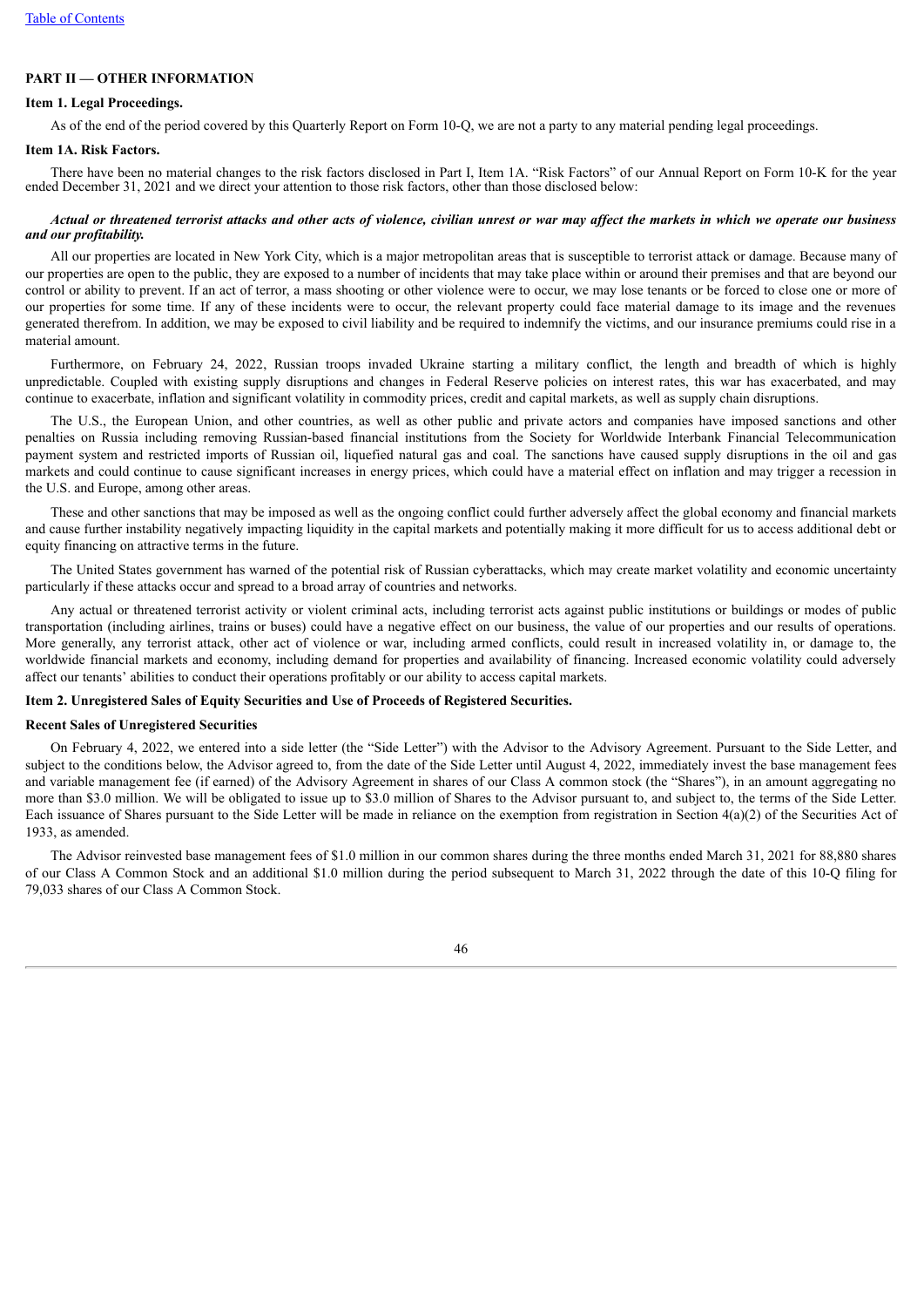### **Use of Proceeds from Sales of Registered Securities**

None.

# **Purchases of Equity Securities by the Issuer and Affiliated Purchasers**

None.

## <span id="page-46-0"></span>**Item 3. Defaults Upon Senior Securities.**

None.

### <span id="page-46-1"></span>**Item 4. Mine Safety Disclosures.**

Not applicable.

### <span id="page-46-2"></span>**Item 5. Other Information.**

None.

# <span id="page-46-3"></span>**Item 6. Exhibits.**

The following exhibits are included, or incorporated by reference, in this Quarterly Report on Form 10-Q for the three months ended March 31, 2022 (and are numbered in accordance with Item 601 of Regulation S-K).

| <b>Description</b>                                                                                                                                                                                                |
|-------------------------------------------------------------------------------------------------------------------------------------------------------------------------------------------------------------------|
| Articles of Amendment and Restatement                                                                                                                                                                             |
| Articles of Amendment relating to corporate name change                                                                                                                                                           |
| Amended and Restated Bylaws of New York City REIT, Inc.                                                                                                                                                           |
| Amendment to Amended and Restated Bylaws of New York City REIT, Inc.                                                                                                                                              |
| Articles of Amendment relating to reverse stock split                                                                                                                                                             |
| Articles of Amendment relating to par value decrease and common stock name change                                                                                                                                 |
| Articles Supplementary classifying and designating Class B common stock                                                                                                                                           |
| Articles Supplementary classifying and designating Series A Preferred Stock                                                                                                                                       |
| Articles Supplementary reclassifying Class B common stock into Class A common stock                                                                                                                               |
| Amendment, dated as of August 12, 2021, to the Amended and Restated Rights Agreement, dated as of August 17, 2020, between New<br>York City REIT, Inc. and Computershare Trust Company, N.A. as Rights Agent      |
| Form of Restricted Share Award Agreement pursuant to the 2020 Omnibus Incentive Compensation Plan of New York City REIT, Inc.                                                                                     |
| Certification of the Principal Executive Officer of the Company pursuant to Securities Exchange Act Rule 13a-14(a) or 15d-14(a), as<br>adopted pursuant to Section 302 of the Sarbanes-Oxley Act of 2002.         |
| Certification of the Principal Financial Officer of the Company pursuant to Securities Exchange Act Rule 13a-14(a) or 15d-14(a), as<br>adopted pursuant to Section 302 of the Sarbanes-Oxley Act of 2002.         |
| Written statements of the Principal Executive Officer and Principal Financial Officer of the Company pursuant to 18 U.S.C. Section<br>1350, as adopted pursuant to Section 906 of the Sarbanes-Oxley Act of 2002. |
| Inline XBRL Instance Document - the instance document does not appear in the Interactive Data File because its XBRL tags are<br>embedded within the Inline XBRL document.                                         |
| Inline XBRL Taxonomy Extension Schema Document.                                                                                                                                                                   |
| Inline XBRL Taxonomy Extension Calculation Linkbase Document.                                                                                                                                                     |
| Inline XBRL Taxonomy Extension Definition Linkbase Document.                                                                                                                                                      |
| Inline XBRL Taxonomy Extension Label Linkbase Document.                                                                                                                                                           |
| Inline XBRL Taxonomy Extension Presentation Linkbase Document.                                                                                                                                                    |
| Cover Page Interactive Data File - the cover page interactive data file does not appear in the Interactive Data File because its XBRL<br>tags are embedded within the Inline XBRL document.                       |
|                                                                                                                                                                                                                   |

\* Filed herewith

 $\mathcal{L}_\text{max}$ 

<sup>(1)</sup> Filed as an exhibit to our Quarterly Report on Form 10-Q filed with the SEC on August 14, 2018.

<sup>(2)</sup> Filed as an exhibit to our Annual Report on Form 10-K filed with the SEC on March 15, 2019.

<sup>(3)</sup> Filed as an exhibit to our Form 8-K filed with the SEC on May 19, 2020.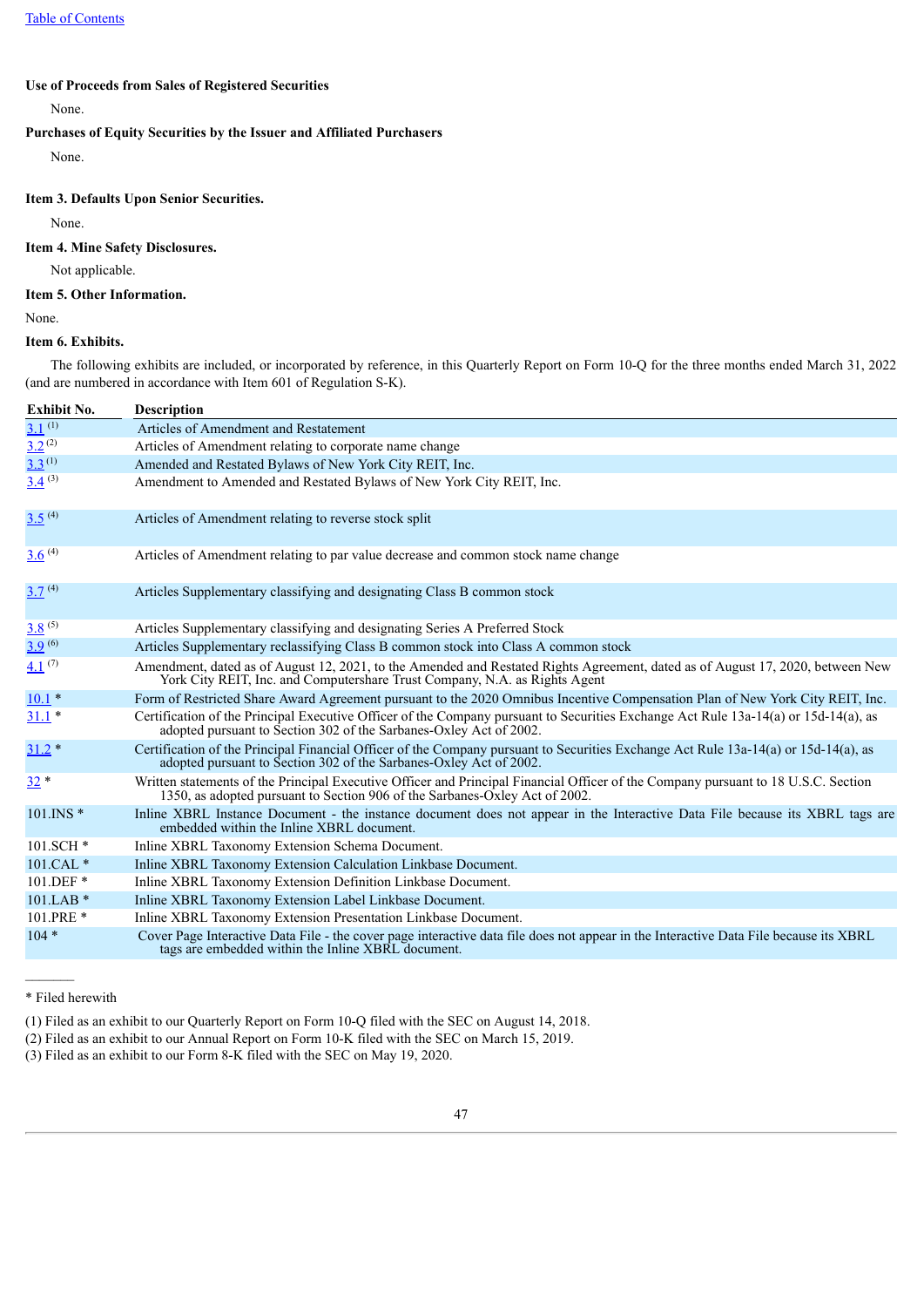## **EXHIBITS INDEX**

- (4) Filed as an exhibit to our Form 8-K filed with the SEC on August 5, 2020.
- (5) Filed as an exhibit to our Form 8-K filed with the SEC on August 18, 2020.
- (6) Filed as an exhibit to our Annual Report on Form 10-K filed with the SEC on March 18, 2022.
- <span id="page-47-0"></span>(7) Filed as an exhibit to our Quarterly Report on Form 10-Q filed with the SEC on August 12, 2021.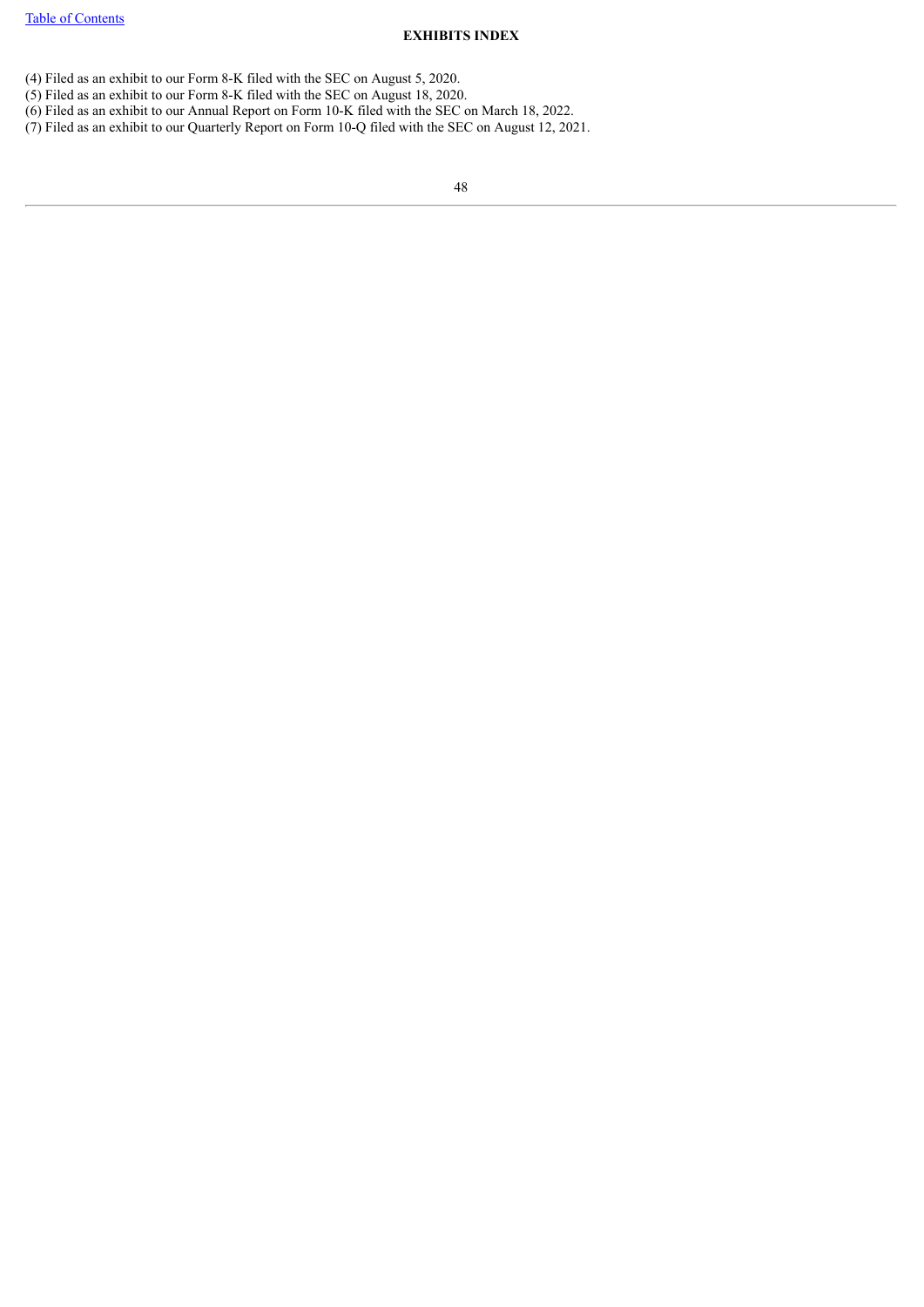## **SIGNATURES**

Pursuant to the requirements of the Securities Exchange Act of 1934, as amended, the registrant has duly caused this report to be signed on its behalf by the undersigned thereunto duly authorized.

# **NEW YORK CITY REIT, INC.**

| Bv: | /s/ Edward M. Weil, Jr.                                                                               |
|-----|-------------------------------------------------------------------------------------------------------|
|     | Edward M. Weil, Jr.                                                                                   |
|     | Executive Chairman, Chief Executive Officer, President and Secretary<br>(Principal Executive Officer) |
|     |                                                                                                       |

By: /s/ Christopher J. Masterson

Christopher J. Masterson *Chief Financial Of icer and Treasurer (Principal Financial Of icer and Principal Accounting Of icer)*

Dated: May 13, 2022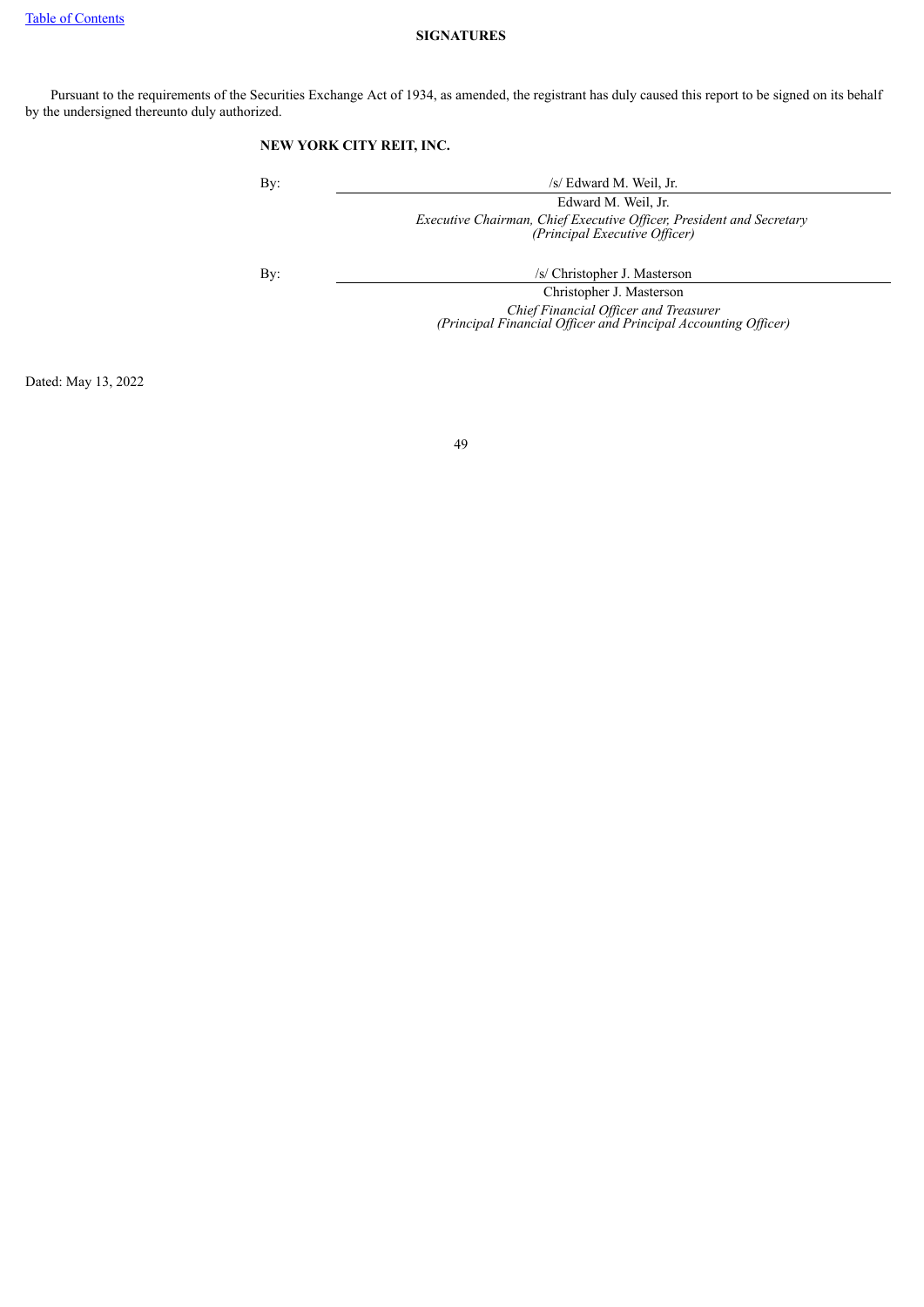## **Exhibit A Form of Restricted Share Award Agreement**

# <span id="page-49-0"></span>**FORM OF RESTRICTED SHARE AWARD AGREEMENT**

## **PURSUANT TO THE**

# **2020 OMNIBUS INCENTIVE COMPENSATION PLAN OF**

# **NEW YORK CITY REIT, INC.**

THIS AGREEMENT (this "Agreement") is made as of [\_\_\_], 202[\_] (the "Grant Date"), by and between New York City REIT, Inc., a Maryland corporation with its principal office at 650 Fifth Avenue, 30th Floor, New York, New York 10019 (the "Company"), and [INSERT NAME] (the "Participant").

WHEREAS, the Company maintains the 2020 Omnibus Incentive Compensation Plan of New York City REIT, Inc. (effective on August 18, 2020, as may be amended from time to time, the " $Plan$ ");

WHEREAS, Section 10 of the Plan provides that the Company, through the Compensation Committee (the "Committee") of the Board of Directors of the Company (the "Board"), has the ability to grant awards of restricted shares ("Restricted Shares") of the Company's Class A common stock, par value \$0.01 per share ("Class A Common Stock") to Eligible Persons of the Company;

WHEREAS, the Committee has the power to delegate its authorities under the Plan pursuant to Section 4.2(d)(viii) of the Plan, and the Committee has previously delegated to the Chief Executive Officer of the Company, the power and authority to award a limited number of Restricted Shares under the Plan to certain Eligible Persons under the Plan who are involved in providing services to the Company or its subsidiaries, subject to certain additional limitations as set forth in such delegation; and

WHEREAS, pursuant to such delegated authority, the Chief Executive Officer of the Company has authorized and approved an award to Participant of Restricted Shares of Class A Common Stock in the amount and on the terms set forth in this Agreement.

NOW, THEREFORE, for and in consideration of the premises and the covenants of the parties contained in this Agreement, and for other good and valuable consideration, the receipt of which is hereby acknowledged, the parties hereto, for themselves, their successors and assigns, hereby agree as follows:

1. Grant of Restricted Shares. Subject to the terms, conditions and restrictions of the Plan and this Agreement, the Company hereby awards to the Participant [INSERT NUMBER] Restricted Shares; and, accordingly, the Participant shall be entitled to all rights of a holder of shares of Class A Common Stock set forth in Section 3 hereof as of the Grant Date. To the extent required by Applicable Law, the Participant shall pay the Company the par value (\$0.01) for each Restricted Share awarded to the Participant simultaneously with the execution of this Agreement in cash or cash equivalents payable to the order of the Company. The Chief Executive Officer of the Company has determined that the services rendered by the Participant to the Company provided value equal to or greater than the par value of the Restricted Shares and, therefore, no cash payment to the Company is required. Pursuant to the Plan and Section 2 of this Agreement, the Restricted Shares are subject to certain restrictions, which restrictions shall expire in accordance with the provisions of the Plan and Section 2 hereof.

2. Provisions of Plan Control. This Agreement is subject to all the terms, conditions and provisions of the Plan, including, without limitation, the amendment provisions thereof, and to such rules, regulations and interpretations relating to the Plan as may be adopted thereunder and as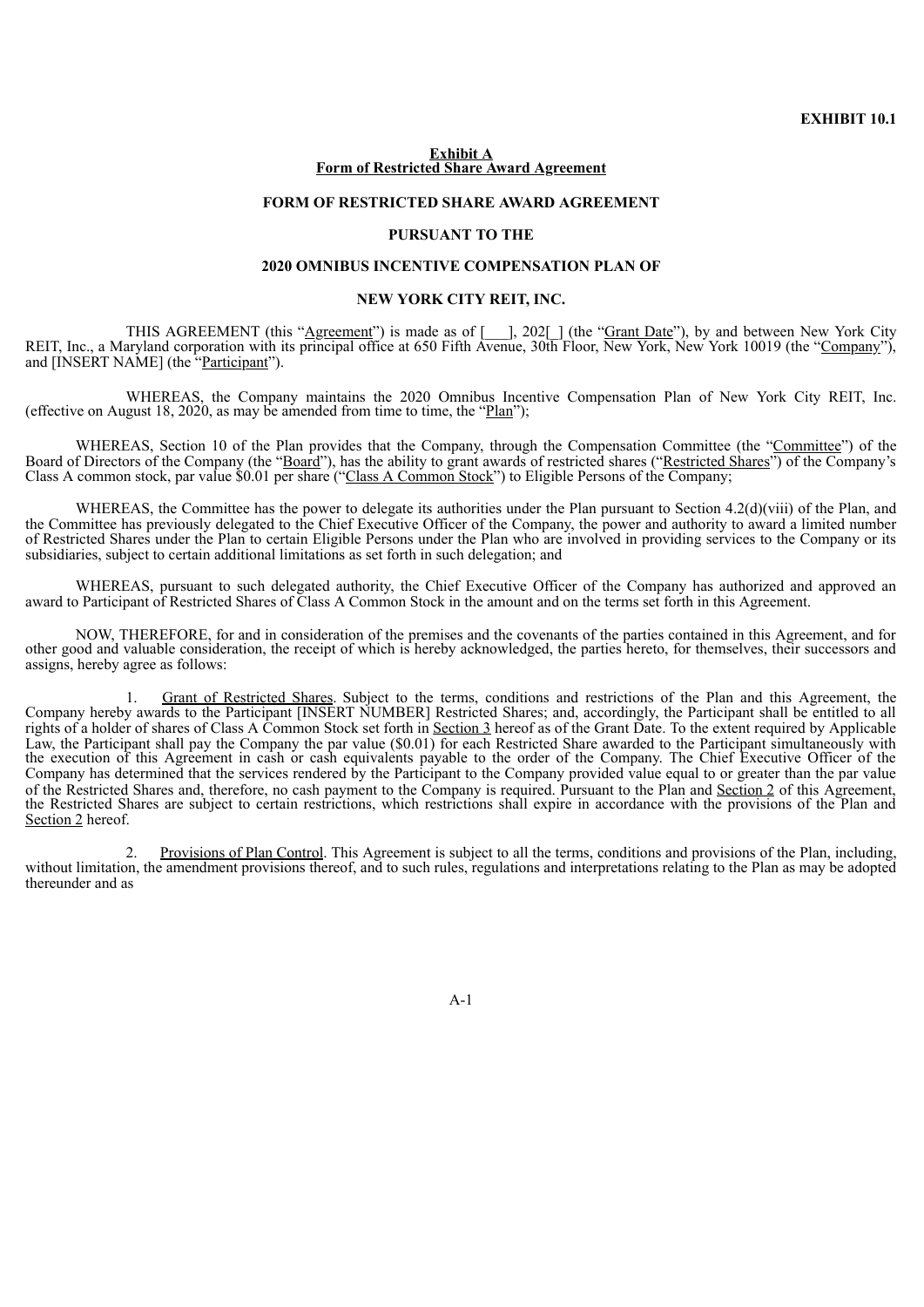may be in effect from time to time. A copy of the Plan and a related prospectus has been delivered to the Participant. If and to the extent that this Agreement conflicts or is inconsistent with the terms, conditions and provisions of the Plan, the Plan shall control, and this Agreement shall be deemed to be modified accordingly. Unless otherwise indicated, any capitalized term used but not defined herein shall have the meaning ascribed to such term in the Plan. This Agreement and the Plan contain the entire understanding of the parties with respect to the subject matter hereof (other than any other documents expressly contemplated herein or in the Plan) and supersede any prior agreements between the Company and the Participant with respect to the subject matter hereof.

### 3. Terms and Conditions.

(a) Vesting and Forfeiture. The Restricted Shares shall be one hundred percent (100%) unvested as of the Grant Date. Subject to the terms of the Plan and this Agreement, the Restricted Shares shall vest as to 25% of the Restricted Shares on each of the first four anniversaries of the Grant Date (each, a "<u>Vesting Date</u>"), contingent upon the Participant's continued service to the Advisor through the Vesting Date.

(b) Transfer Restrictions. Prior to the applicable Vesting Date, the Restricted Shares granted hereunder may not be sold, pledged, loaned, gifted or otherwise transferred (other than by will or the laws of descent and distribution) and may not be subject to lien, garnishment, attachment or other legal process.

(c) Issuance. The Restricted Shares shall be issued by the Company and shall be registered in the Participant's name on the stock transfer books of the Company promptly after the date hereof in book-entry form, subject to the Company's directions at all times prior to the date the Restricted Shares vest. As a condition to the receipt of the Restricted Shares, the Participant shall at the request of the Company deliver to the Company one or more stock powers, duly endorsed in blank, relating to the Restricted Shares. In the event that a certificate evidencing the Restricted Shares is issued, the certificate representing the Restricted Shares shall have endorsed thereon the following legends:

(i) "THE ANTICIPATION, ALIENATION, ATTACHMENT, SALE, TRANSFER, ASSIGNMENT, PLEDGE, ENCUMBRANCE OR CHARGE OF THE SHARES OF STOCK REPRESENTED HEREBY ARE SUBJECT TO THE TERMS AND CONDITIONS (INCLUDING FORFEITURE) OF THE 2020 OMNIBUS INCENTIVE COMPENSATION PLAN OF NEW YORK CITY REIT, INC. (THE "COMPANY") (ADOPTED ON AUGUST 18, 2020) (AS SUCH PLAN MAY BE AMENDED FROM TIME TO TIME, THE "PLAN") AND AN AGREEMENT ENTERED INTO BETWEEN THE REGISTERED OWNER AND THE COMPANY DATED AS OF [DATE]. COPIES OF SUCH PLAN AND AGREEMENT ARE ON FILE AT THE PRINCIPAL OFFICE OF THE COMPANY."

(ii) Any legend required to be placed thereon by applicable blue sky laws of any state.

Notwithstanding the foregoing, in no event shall the Company be obligated to issue a certificate representing the Restricted Shares prior to vesting as set forth in this Section 3 hereof.

(d) Effect of Termination of Service. Except as otherwise provided herein, if the Participant's employment with the Advisor terminates for any reason (including, without limitation, due to the Participant's resignation), the Participant shall automatically forfeit any unvested Restricted Shares, and the Company shall acquire such unvested Restricted Shares for the amount paid by the Participant for such Restricted Shares (or, if no amount was paid by the Participant for such Restricted Shares, then the Company shall acquire such Restricted Shares for no consideration). It is hereby acknowledged and agreed by the Participant that no amount was paid by the Participant to the Company or any other person for such Restricted Shares.

(e) Accelerated Vesting upon Change in Control. Upon a Change in Control (as defined below), subject to the Participant's continuous employment with the Advisor through the Change in Control, 50% of the Restricted Shares that are unvested immediately prior to the Change in Control shall immediately vest, and the remaining unvested Restricted Shares shall be forfeited without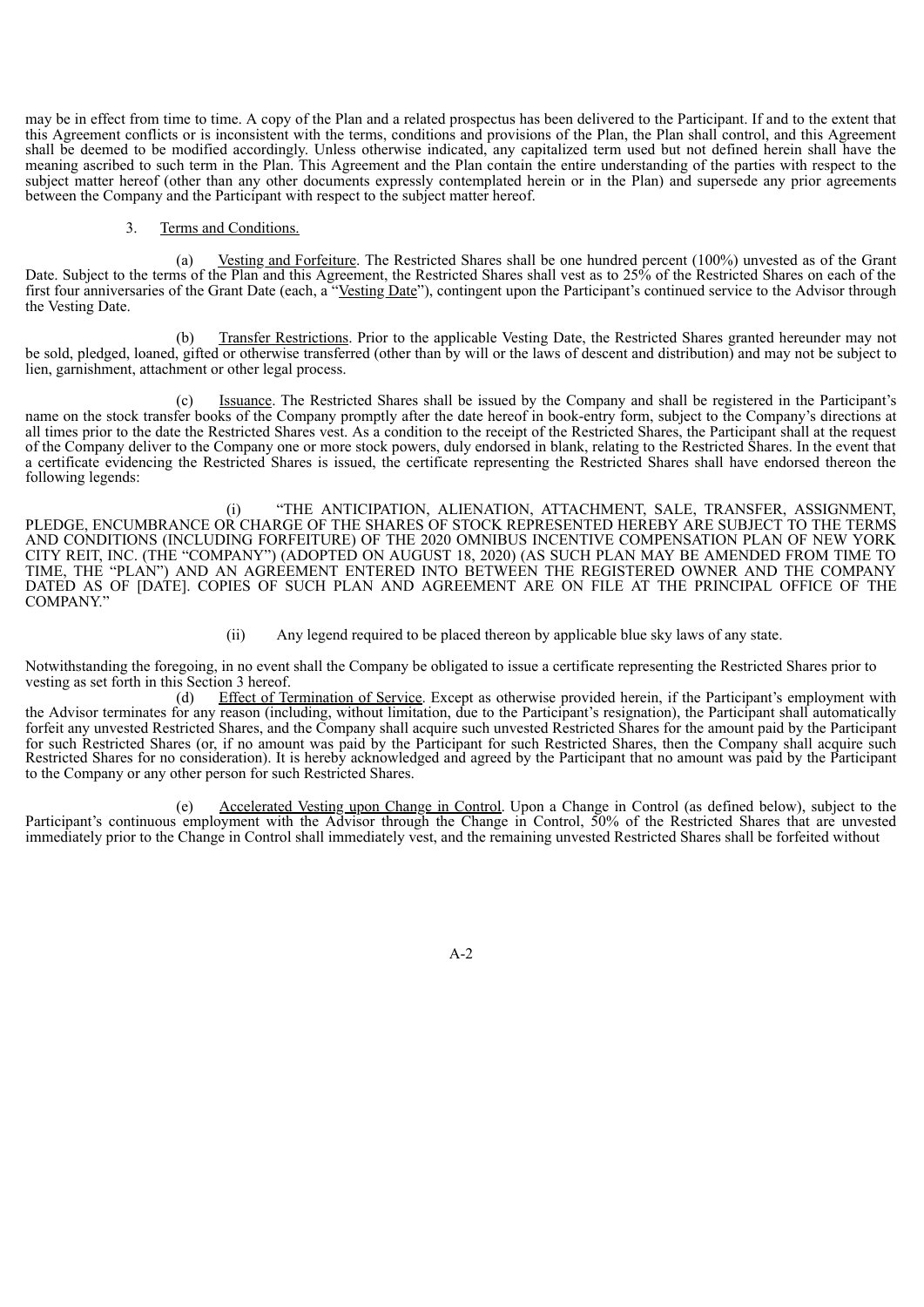consideration to the Participant. For purposes of this Agreement, "Change in Control" means: (a) any person is or becomes the "beneficial owner", directly or indirectly, of securities of the Company representing 66% or more of the combined voting power of the Company's then outstanding voting securities; (b) the stockholders of the Company approve a merger or consolidation of the Company with any other entity or approve the issuance of voting securities in connection with a merger or consolidation of the Company (or any direct or indirect subsidiary thereof), other than (i) a merger or consolidation which would result in the voting securities of the Company outstanding immediately prior thereto continuing to represent (either by remaining outstanding or by being converted into voting securities of the surviving or parent entity) at least 34% of the combined voting power of the voting securities of the Company or such surviving or parent entity outstanding immediately after such merger or consolidation or (ii) a merger or consolidation effected to implement a recapitalization of the Company (or similar transaction) in which no person is or becomes the beneficial owner, directly or indirectly, of securities of the Company representing 66% or more of either of the then outstanding shares of Common Stock or the combined voting power of the Company's then outstanding voting securities; or (c) the consummation of the sale or disposition by the Company of all or substantially all of the Company's assets (or any transaction or series of transactions within a period of twelve (12) months ending on the date of the last sale or disposition having a similar effect).

(f) Rights as a Stockholder; Dividends. From and after the Grant Date, the Participant shall have, with respect to the Restricted Shares, all of the rights of a holder of shares of Class A Common Stock, including, without limitation, the right to vote the shares, to receive and retain all cash dividends and other distributions payable to holders of shares of record on and after the Grant Date (although such dividends and other distributions will be treated, to the extent required by applicable law, as additional compensation for tax purposes and under other applicable legal circumstances), and to exercise all other rights, powers and privileges of a holder of shares of Class A Common Stock with respect to the Restricted Shares; provided, that, to the extent the Company issues a dividend or other distributions in the form of shares or other property, such shares or other property shall be subject to the same restrictions that are then applicable to the Restricted Shares under the Plan and this Agreement and such restrictions shall expire at the same time as the restrictions on the Restricted Shares expire. Participant shall not be required to repay any dividends or other distributions received with respect to Restricted Shares that are subsequently forfeited prior to vesting.

Taxes; Section 83(b) Election; Withholding. To the extent applicable, the Participant shall be subject to the (g) Taxes; Section 83(b) Election; Withholding. To the extent applicable, the Participant shall be subject to the provisions of Section 19 of the Plan with respect to any required withholding or other tax obligations in co delivery or vesting of the Restricted Shares or otherwise in connection with this Agreement. The Participant acknowledges that (i) no later than the date on which any Restricted Shares shall have become vested (or, sooner, upon the making of an election under Section 83(b) of the Code), the Participant shall pay to the Company, the Advisor or one of their respective affiliates, or make arrangements satisfactory to the Company, the Advisor or one of their respective affiliates regarding payment of, any federal, state or local or other taxes of any kind required by law to be withheld with respect to any Restricted Shares which shall have become so vested; and (ii) the the Company, the Advisor or one of their respective affiliates shall, to the extent permitted by law, have the right to deduct from any payment of any kind otherwise due to the Participant any federal, state or local or other taxes of any kind required by law to be withheld with respect to any Restricted Shares which shall have become so vested, including that the Company, the Advisor or one of their respective affiliates may (and, if elected by the Participant, shall be required to) sell a number of Restricted Shares sufficient to cover applicable withholding taxes. The Participant also acknowledges that it is his or her sole responsibility, and not the responsibility of the Company, the Advisor or any of their respective affiliates, to file timely and properly any election under Section 83(b) of the Code, and any corresponding provisions of state tax laws, if the Participant wishes to utilize such election.

(h) Power of Attorney. The Company, its successors and assigns, is hereby appointed the attorney-in-fact, with full power of substitution, of the Participant for the purpose of carrying out the provisions of this Agreement and taking any action and executing any instruments which such attorney-in-fact may deem necessary or advisable to accomplish the purposes hereof, which appointment as attorney-in-fact is irrevocable and coupled with an interest. The Company, as attorney-in-fact for the Participant, may in the name and stead of the Participant, make and execute all conveyances, assignments and transfers of the Restricted Shares provided for herein, and the Participant hereby ratifies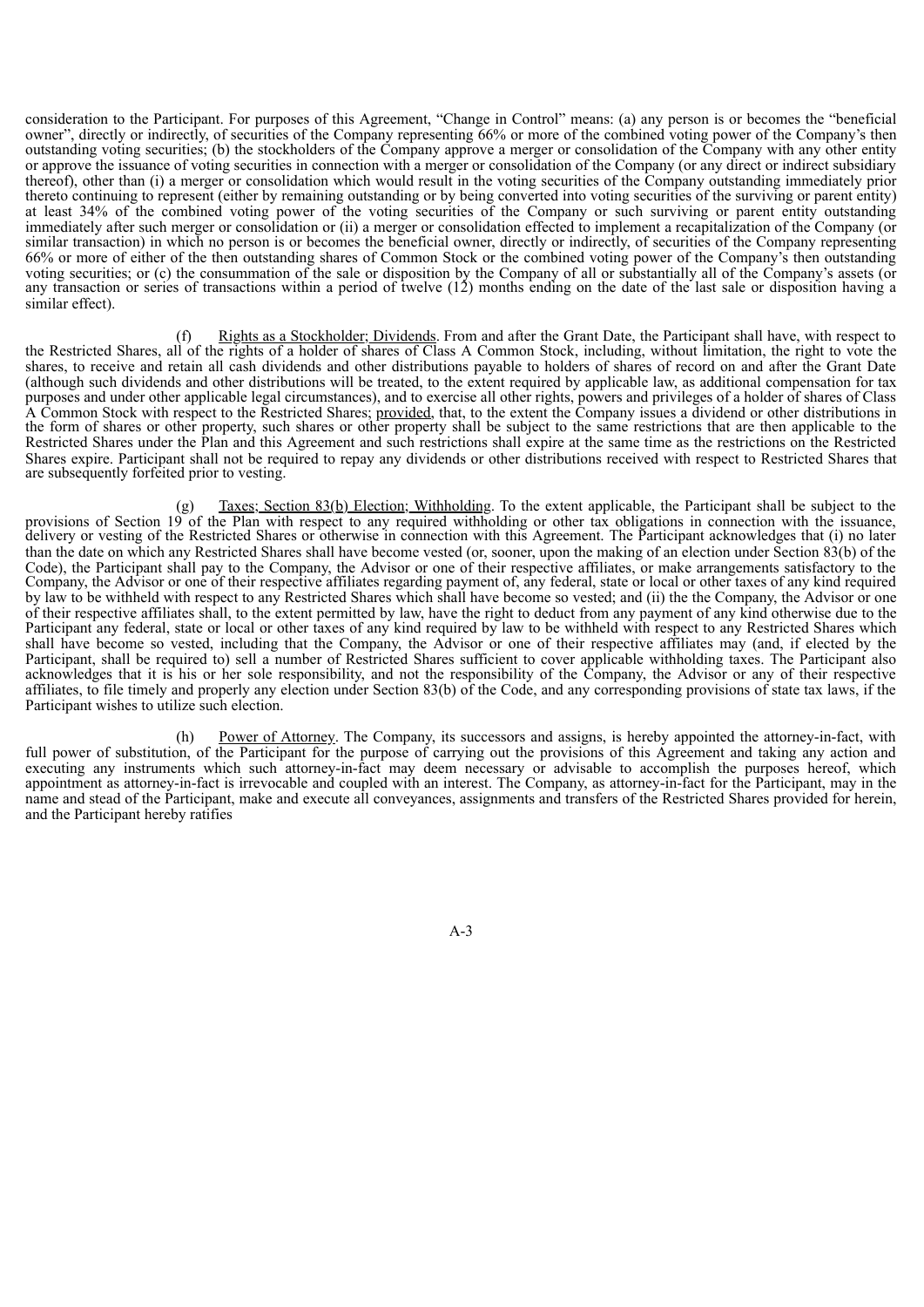and confirms that which the Company, as said attorney-in-fact, shall do by virtue hereof. Nevertheless, the Participant shall, if so requested by the Company, execute and deliver to the Company all such instruments as may, in the judgment of the Company, be advisable for this purpose.

### 4. Miscellaneous.

(a) This Agreement shall inure to the benefit of and be binding upon the parties hereto and their respective heirs, personal legal representatives, successors, trustees, administrators, distributees, devisees and legatees. The Company may assign to, and require, any successor (whether direct or indirect, by purchase, merger, consolidation or otherwise) to all or substantially all of the business and/or assets of the Company to expressly assume and agree in writing to perform this Agreement. Notwithstanding the foregoing, the Participant may not assign this Agreement or any of the Participant's rights, interests or obligations hereunder.

(b) This award of Restricted Shares shall not affect in any way the right or power of the Board or stockholders of the Company to make or authorize an adjustment, recapitalization or other change in the capital structure or the business of the Company, any merger or consolidation of the Company or subsidiaries, any issue of bonds, debentures, preferred or prior preference stock ahead of or affecting the Restricted Shares, the dissolution or liquidation of the Company, any sale or transfer of all or part of its assets or business or any other corporate act or proceeding, subject to adjustments and other actions in accordance with Section 5 of the Plan.

(c) The Participant agrees that the award of the Restricted Shares hereunder is special incentive compensation and that it, any dividends paid thereon (even if treated as compensation for tax purposes) will not be taken into account as "salary" or "compensation" or "bonus" in determining the amount of any payment under any pension, retirement or profit-sharing plan or any life insurance, disability or other benefit plan of the Company, the Advisor or one of their respective affiliates.

(d) The Participant agrees that, notwithstanding anything to the contrary in this Agreement, the award of Restricted Shares will be subject to any compensation recapture policies established in order to comply with applicable law, rules or other regulatory requirements including without limitation any policy that is intended to comply with The Dodd-Frank Wall Street Reform and Consumer Protection Act and any rules and regulations promulgated thereunder.

(e) No modification or waiver of any of the provisions of this Agreement shall be effective unless in writing and signed by the party against whom it is sought to be enforced.

contract.

(f) This Agreement may be executed in one or more counterparts, all of which taken together shall constitute one

(g) The failure of any party hereto at any time to require performance by another party of any provision of this Agreement shall not affect the right of such party to require performance of that provision, and any waiver by any party of any breach of any provision of this Agreement shall not be construed as a waiver of any continuing or succeeding breach of such provision, a waiver of the provision itself, or a waiver of any right under this Agreement.

(h) The headings of the sections of this Agreement have been inserted for convenience of reference only and shall in no way restrict or modify any of the terms or provisions hereof.

(i) All notices, consents, requests, approvals, instructions and other communications provided for herein shall be in writing and validly given or made when delivered, or on the second succeeding business day after being mailed by registered or certified mail, whichever is earlier, to the persons entitled or required to receive the same, at the addresses set forth at the heading of this Agreement or to such other address as either party may designate by like notice. Notices to the Company shall be addressed to New York City REIT, Inc. at 650 Fifth Avenue, 30th Floor, New York, New York 10019, Attn: Chief Financial Officer.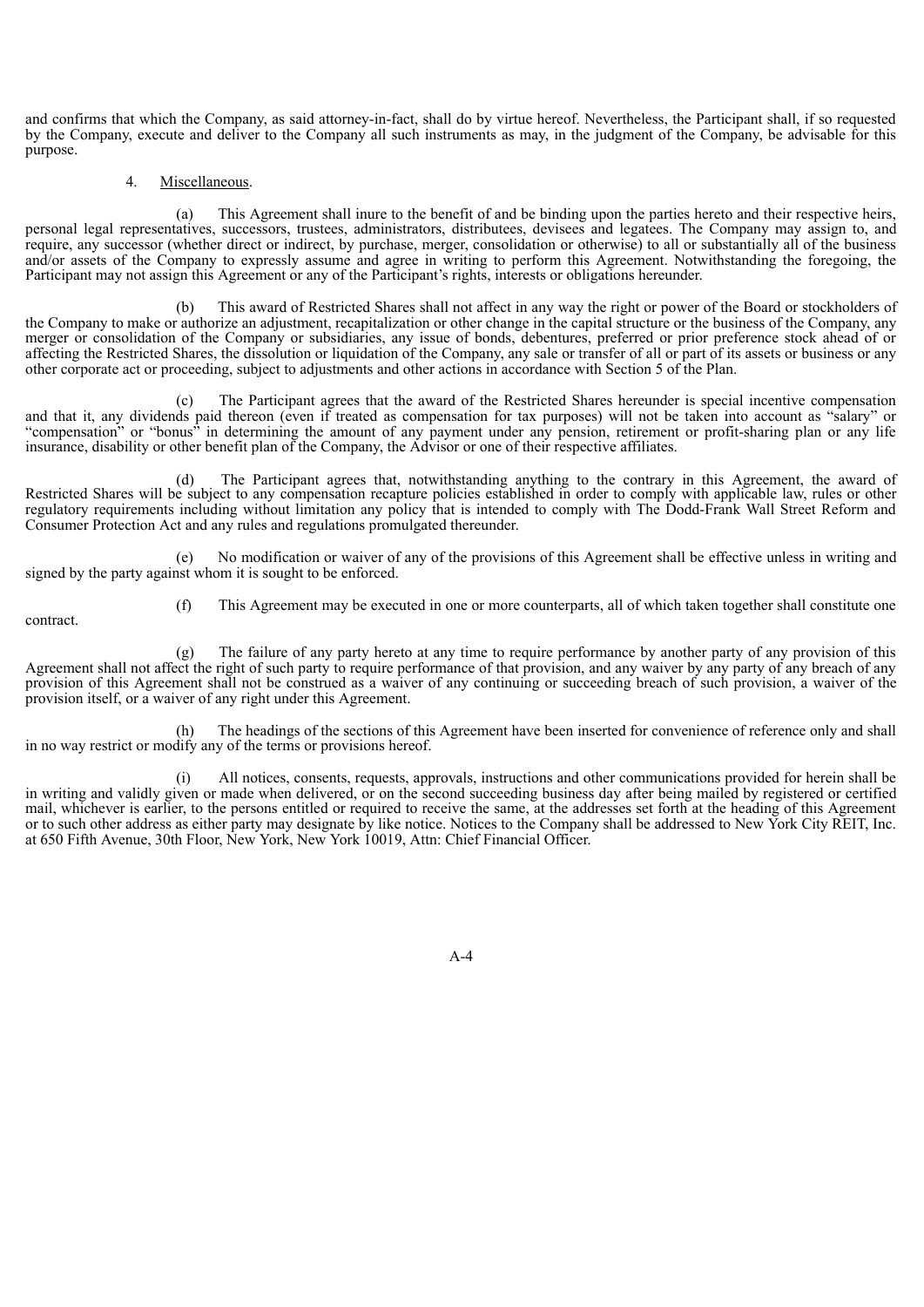(j) This Agreement shall be construed, interpreted and governed and the legal relationships of the parties determined in accordance with the internal laws of the State of Maryland without reference to rules relating to conflicts of law.

(k) The invalidity or unenforceability of any provision of this Agreement shall not affect the validity or enforceability of any other provision of this Agreement, and each other provision of this Agreement shall be severable and enforceable to the extent permitted by law.

(l) The terms of this Agreement shall be binding upon and inure to the benefit of the Company, its successors and assigns, and the Participant and the beneficiaries, executors, administrators, heirs and successors of the Participant.

(m) It is intended that the Restricted Shares be exempt from or comply with Section 409A of the Code and this Agreement shall be interpreted consistent therewith.

(n) By executing this Agreement, the Participant hereby consents to the electronic delivery of prospectuses, annual reports and other information required to be delivered by Securities and Exchange Commission rules. This consent may be revoked in writing by the Participant at any time upon three business days' notice to the Company, in which case subsequent prospectuses, annual reports and other information will be delivered in hard copy to the Participant.

*[signature page(s) follow]*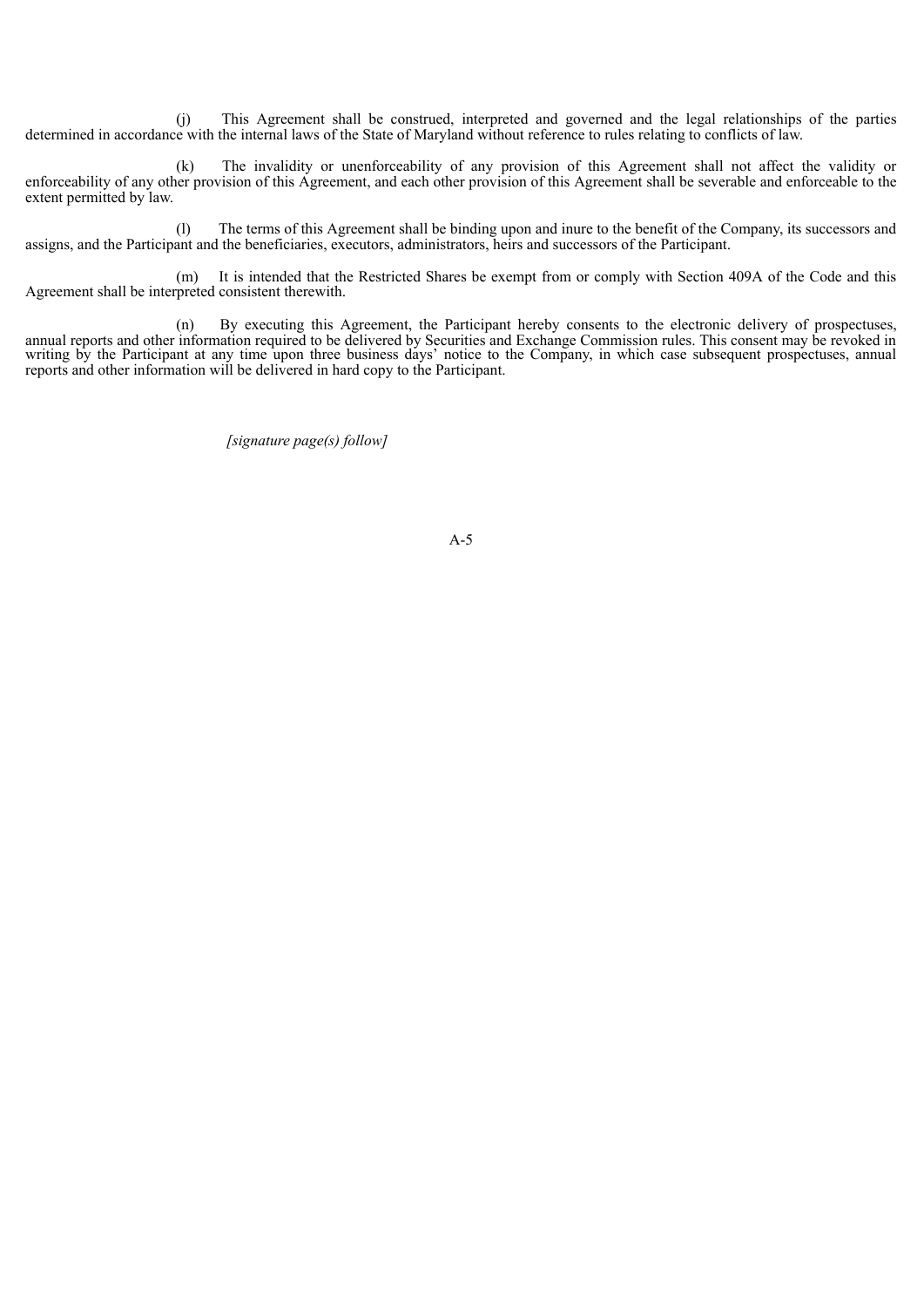IN WITNESS WHEREOF, the parties hereto have caused this Agreement to be duly executed as of the day and year first above written.

NEW YORK CITY REIT, INC.

 $\mathbf{By:}$ Name: Title:

**Participant**

[INSERT NAME]

 $\mathcal{L}_\text{max}$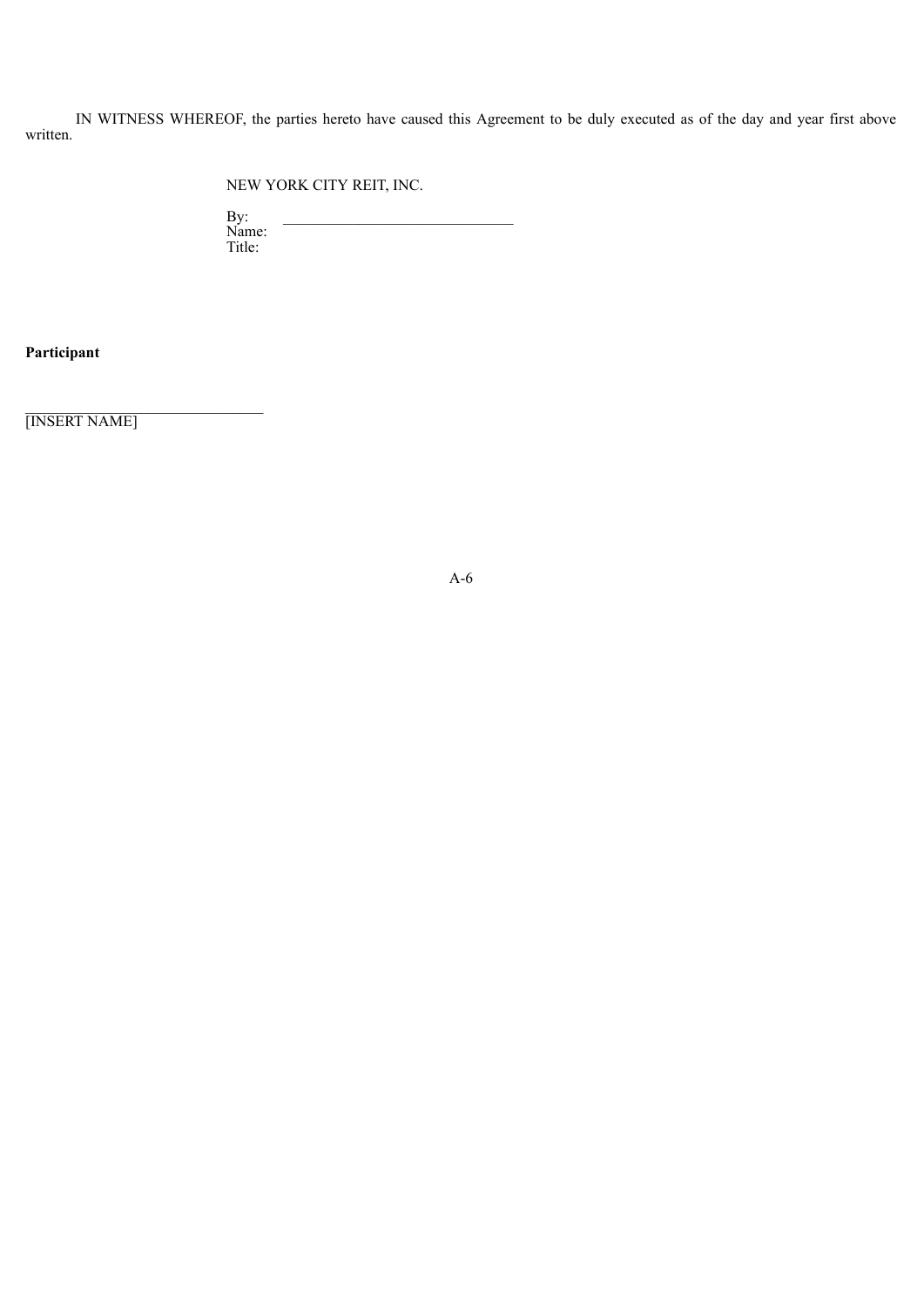# **CERTIFICATION PURSUANT TO RULE 13a-14(a) AND 15d-14(a) UNDER THE SECURITIES EXCHANGE ACT OF 1934, AS AMENDED**

<span id="page-55-0"></span>I, Edward M. Weil, Jr., certify that:

- 1. I have reviewed this Quarterly Report on Form 10-Q of New York City REIT, Inc.;
- 2. Based on my knowledge, this report does not contain any untrue statement of a material fact or omit to state a material fact necessary to make the statements made, in light of the circumstances under which such statements were made, not misleading with respect to the period covered by this report;
- 3. Based on my knowledge, the financial statements, and other financial information included in this report, fairly present in all material respects the financial condition, results of operations and cash flows of the registrant as of, and for, the periods presented in this report;
- 4. The registrant's other certifying officer and I are responsible for establishing and maintaining disclosure controls and procedures (as defined in Exchange Act Rules 13a-15(e) and 15d-15(e)) and internal control over financial reporting (as defined in Exchange Act Rules 13a-15(f) and 15d-15(f)) for the registrant and have:
	- (a) Designed such disclosure controls and procedures, or caused such disclosure controls and procedures to be designed under our supervision, to ensure that material information relating to the registrant, including its consolidated subsidiaries, is made known to us by others within those entities, particularly during the period in which this report is being prepared;
	- (b) Designed such internal control over financial reporting, or caused such internal control over financial reporting to be designed under our supervision, to provide reasonable assurance regarding the reliability of financial reporting and the preparation of financial statements for external purposes in accordance with generally accepted accounting principles;
	- (c) Evaluated the effectiveness of the registrant's disclosure controls and procedures and presented in this report our conclusions about the effectiveness of the disclosure controls and procedures, as of the end of the period covered by this report based on such evaluation; and
	- (d) Disclosed in this report any change in the registrant's internal control over financial reporting that occurred during the registrant's most recent fiscal quarter (the registrant's fourth fiscal quarter in the case of an annual report) that has materially affected, or is reasonably likely to materially affect, the registrant's internal control over financial reporting; and
- 5. The registrant's other certifying officer and I have disclosed, based on our most recent evaluation of internal control over financial reporting, to the registrant's auditors and the audit committee of the registrant's board of directors (or persons performing the equivalent functions):
	- (a) All significant deficiencies and material weaknesses in the design or operation of internal control over financial reporting which are reasonably likely to adversely affect the registrant's ability to record, process, summarize and report financial information; and
	- (b) Any fraud, whether or not material, that involves management or other employees who have a significant role in the registrant's internal control over financial reporting.

Dated this 13th day of May, 2022 /s/ Edward M. Weil, Jr.

Edward M. Weil, Jr. Executive Chairman, Chief Executive Officer, President and Secretary (Principal Executive Officer)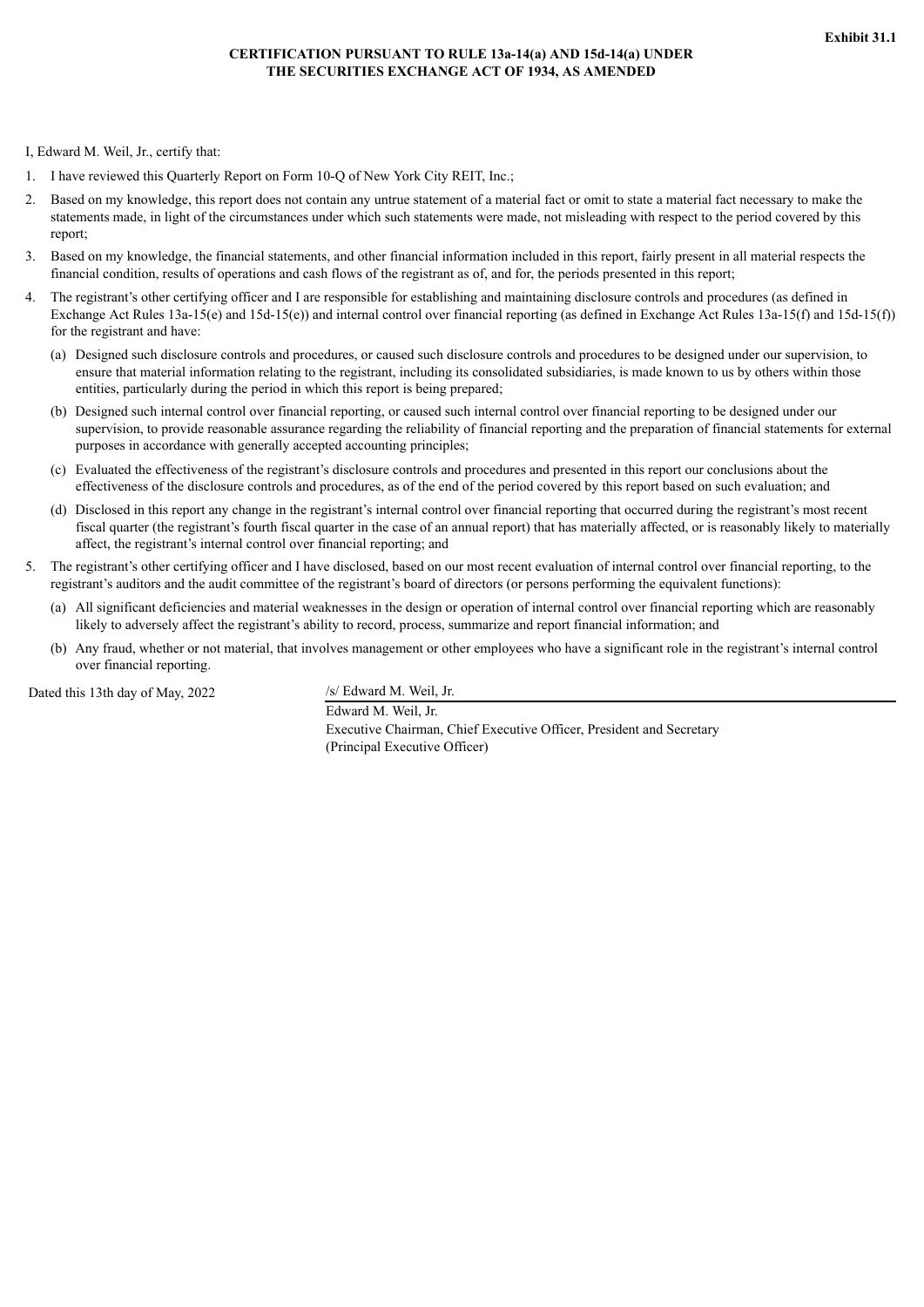# **CERTIFICATION PURSUANT TO RULE 13a-14(a) AND 15d-14(a) UNDER THE SECURITIES EXCHANGE ACT OF 1934, AS AMENDED**

<span id="page-56-0"></span>I, Christopher J. Masterson, certify that:

- 1. I have reviewed this Quarterly Report on Form 10-Q of New York City REIT, Inc.;
- Based on my knowledge, this report does not contain any untrue statement of a material fact or omit to state a material fact necessary to make the statements made, in light of the circumstances under which such statements were made, not misleading with respect to the period covered by this report;
- 3. Based on my knowledge, the financial statements, and other financial information included in this report, fairly present in all material respects the financial condition, results of operations and cash flows of the registrant as of, and for, the periods presented in this report;
- 4. The registrant's other certifying officer and I are responsible for establishing and maintaining disclosure controls and procedures (as defined in Exchange Act Rules 13a-15(e) and 15d-15(e)) and internal control over financial reporting (as defined in Exchange Act Rules 13a-15(f) and 15d-15(f)) for the registrant and have:
	- (a) Designed such disclosure controls and procedures, or caused such disclosure controls and procedures to be designed under our supervision, to ensure that material information relating to the registrant, including its consolidated subsidiaries, is made known to us by others within those entities, particularly during the period in which this report is being prepared;
	- (b) Designed such internal control over financial reporting, or caused such internal control over financial reporting to be designed under our supervision, to provide reasonable assurance regarding the reliability of financial reporting and the preparation of financial statements for external purposes in accordance with generally accepted accounting principles;
	- (c) Evaluated the effectiveness of the registrant's disclosure controls and procedures and presented in this report our conclusions about the effectiveness of the disclosure controls and procedures, as of the end of the period covered by this report based on such evaluation; and
	- (d) Disclosed in this report any change in the registrant's internal control over financial reporting that occurred during the registrant's most recent fiscal quarter (the registrant's fourth fiscal quarter in the case of an annual report) that has materially affected, or is reasonably likely to materially affect, the registrant's internal control over financial reporting; and
- 5. The registrant's other certifying officer and I have disclosed, based on our most recent evaluation of internal control over financial reporting, to the registrant's auditors and the audit committee of the registrant's board of directors (or persons performing the equivalent functions):
	- (a) All significant deficiencies and material weaknesses in the design or operation of internal control over financial reporting which are reasonably likely to adversely affect the registrant's ability to record, process, summarize and report financial information; and
	- (b) Any fraud, whether or not material, that involves management or other employees who have a significant role in the registrant's internal control over financial reporting.

Dated this 13th day of May, 2022 /s/ Christopher J. Masterson

Christopher J. Masterson Chief Financial Officer and Treasurer (Principal Financial Officer and Principal Accounting Officer)